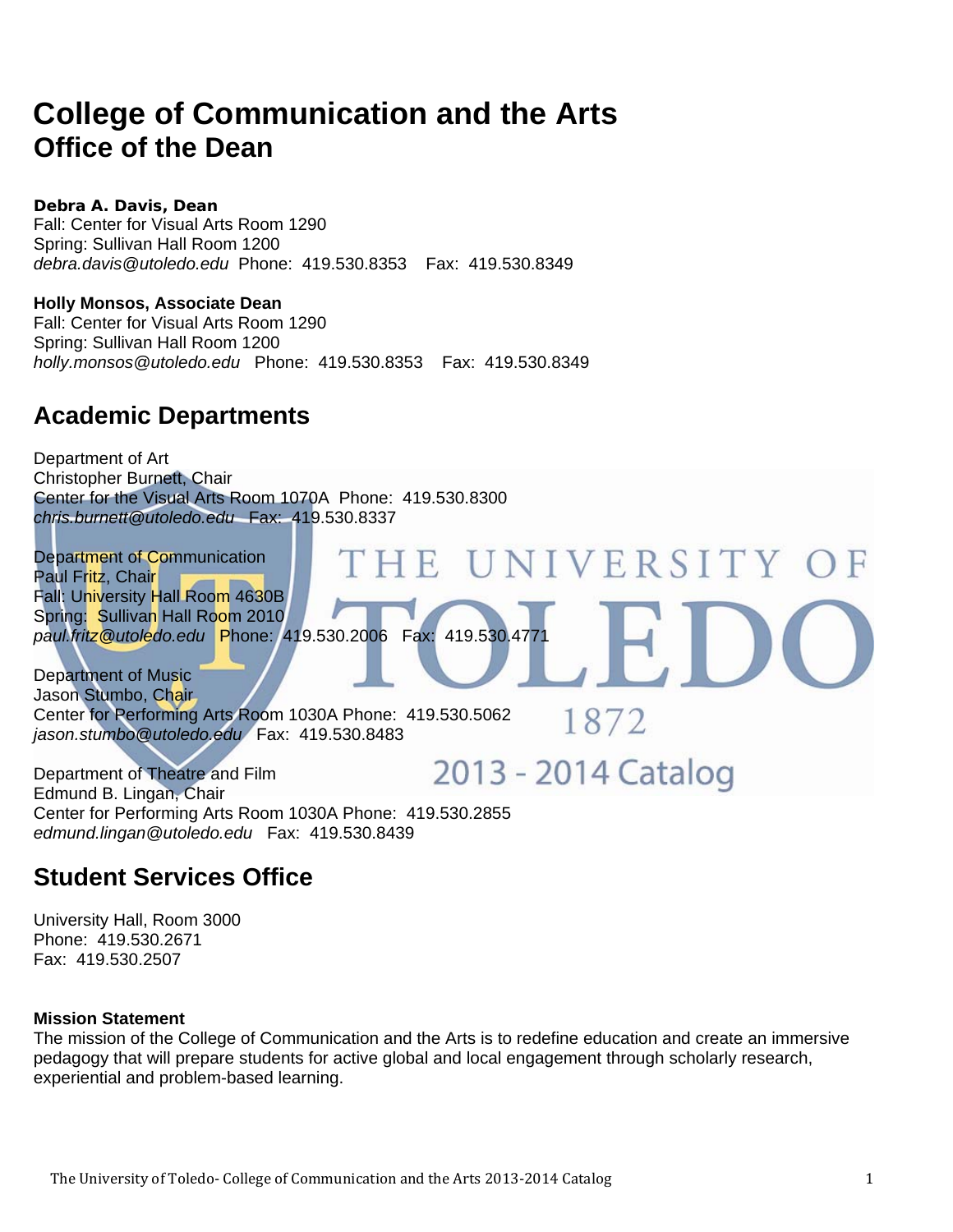#### **Admission Policies**

New first-year students must (1) submit a college test score (ACT or SAT) and (2) have either a 2.5 high school GPA or ACT composite or 20 (SAT combined reading and math score of 950) to be admitted to the College of Communication and the Arts. Applicants not meeting these standards will be admitted to the Department of Exploratory Studies in the YOU COLLEGE.

To be considered for admission to the premed, predent and prevet programs, students will need a minimum high school cumulative GPA of 3.2 and an ACT composite score of 25 (or minimum SAT combined reading and math score of 1150). Students should also have successfully completed a minimum of three years of high school mathematics (algebra I, algebra II and geometry) and high school chemistry. Applicants not meeting these standards but meeting the Communication and the Arts college admission standards will be admitted to the College of Communication and the Arts as BA (undecided) majors.

#### **Change of College**

Students in good standing (i.e., with a cumulative GPA of 2.0 or higher) who wish to change from another college of The University of Toledo to the College of Communication and the Arts should make an appointment with a college Adviser in the College Student Services Office to discuss their transfer and have their academic records reviewed. External transfer course work previously evaluated by other UT colleges will be reevaluated. All college requirements, including General Education, distributive, major and related requirements, must be fulfilled as specified in the catalog for the year in which the student enters the College of Communication and the Arts. Credit restrictions and level requirements for Communication and the Arts students will apply. Continuing UT students seeking admission to pre-medical, pre-dental and pre-veterinary programs must have a 3.0 cumulative college GPA and have completed CHEM 1090 or 1230 and MATH 1320 or higher with a B or better.

#### **Admission with Transfer Credit from Another Institution**

No more than 94 semester hours of credit earned at other institutions may apply toward a degree in the College of Communication and the Arts. Course work from other institutions is accepted at the level evaluated by UT equivalencies. Students with transfer credit are generally expected to fulfill all University and college course requirements for a degree in the College of Communication and the Arts as specified in the catalog for the year in which they enter the College of Communication and the Arts. In some cases, not all the credits that transfer into The University of Toledo will apply toward a degree in the College of Communication and the Arts, e.g., developmental courses and excess credits in the major and in technical subjects. Transfer students from other institutions shall take at least 30 semester hours at The University of Toledo, including 12 semester hours of work in their major field and 9 semester hours in their minor field, regardless of the number of hours transferred.

Students transferring to the University of Toledo in Spring 2007 or later, including transfer readmits, must meet minimum GPA requirements in their Communication and the Arts majors and minors with both (1) the grades of all courses attempted at UT and (2) in a second calculation, the grades of all courses attempted at all institutions (including UT). The grades of all courses (from all institutions) which are used by those students to satisfy UT Gen Ed requirements must be used in the calculation of the UT Gen Ed GPA.

UT students who attend other institutions as guests or transient students in Fall 2008 or later must also meet minimum GPA requirements in their Communication and the Arts majors and minors with (1) the grades of all courses attempted at UT and (2) in a second calculation, the grades of all courses attempted at all institutions (including UT). The grades of all courses (from all institutions) which are used by those students to satisfy UT Gen Ed requirements must be used in the calculation of the UT Gen Ed GPA.

For the purposes of meeting minimum cumulative GPAs in a student's major(s) and/or minor(s) and the UT Gen Ed, the grades of all courses attempted at all institutions will be included in the GPA calculation(s). Note: Due to technological limitations of UT's current Degree Audit Reporting System, Degree Audit GPA calculations for students who have had courses evaluated courses at other institutions may not be accurate. Consult a college staff Adviser if you have questions.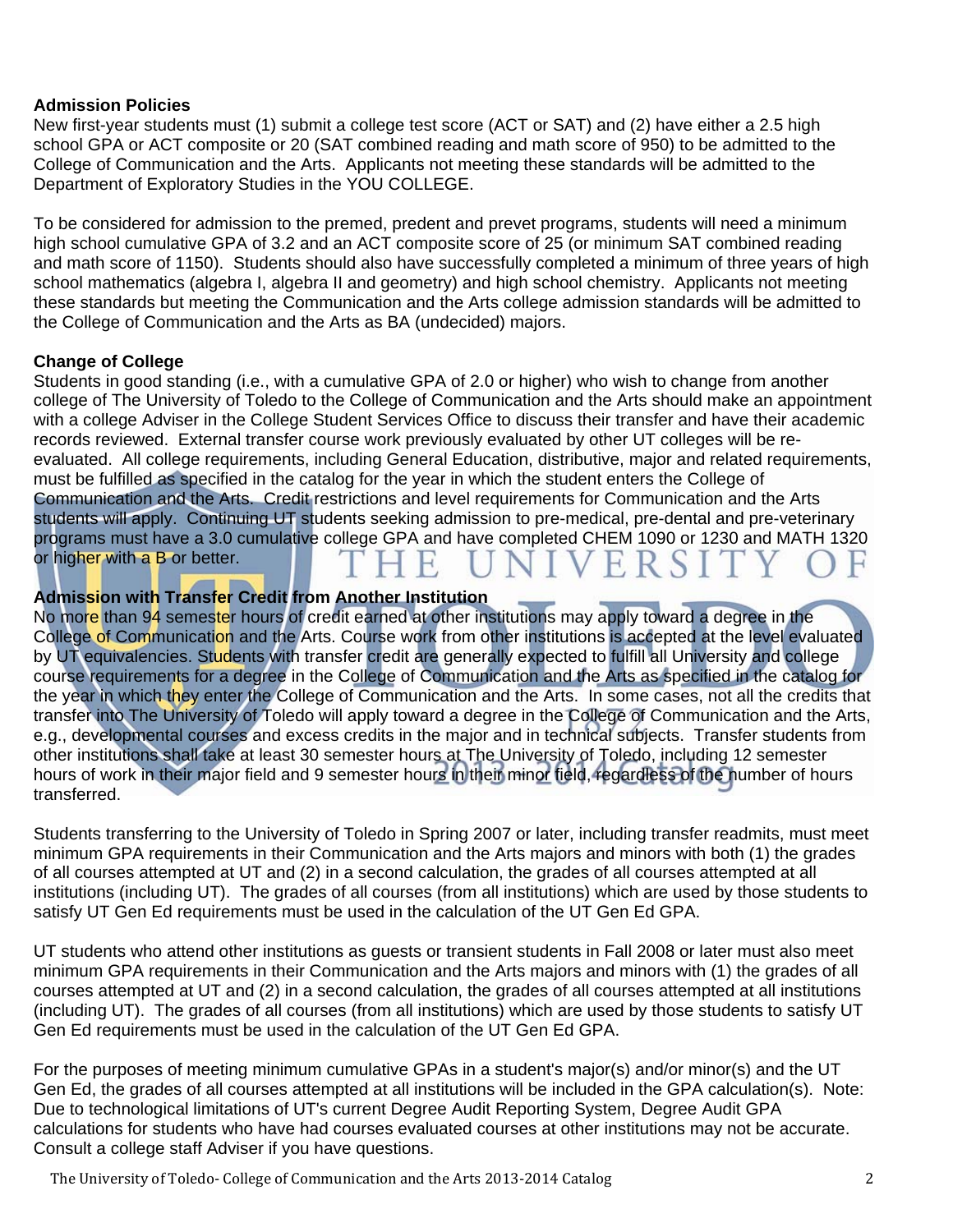Transfer students should note that The University of Toledo will include all course work taken at all institutions of higher education in the calculation to determine if a student will graduate with honors. All college course work ever taken is computed in determining eligibility for graduation with honors, although no student will be awarded a level of honors above that indicated by The University of Toledo cumulative grade point average (GPA). Note: The University of Toledo requires a minimum of 30 semester hours of standard letter graded courses from UT in order to qualify for graduation with honors.

An applicant who has undertaken courses at a regionally accredited college or university and who submits through the Office of Undergraduate Admission for Adult, Transfer and International Students an official transcript listing courses and grades and giving evidence of good standing will be admitted to the College of Communication and the Arts, provided the student has maintained a minimum GPA of 2.0 on a 4.0 scale.

Exceptions to this minimum admission requirement are rarely made and require the applicant to demonstrate, in a written petition to the committee on academic standing, that there are special circumstances that warrant waiver of the requirement. Approval of the petition is not automatic, and those students who are admitted by petition will be placed on special probationary status and must meet certain conditions to remain enrolled.

If the college from which the applicant transfers lacks proper accreditation, the student may be denied transfer credit on the basis of the transcript, but may be allowed to obtain credit by passing advanced standing examinations with at least a C grade. Official transcripts of records from all schools previously attended must be on file with the Office of Undergraduate Admission for Adult, Transfer and International Students before the student will be permitted to register.

# **A Second Degree at The University of Toledo**  $E$   $UNIVE R S I T Y$

A student earning a first degree at The University of Toledo may earn a second bachelor's degree in the College of Communication and the Arts by taking a minimum of 20 additional semester hours and satisfying all requirements for both degrees. The student must take the additional 20 hours in College of Communication and the Arts course work, unless the student's major department requires course work outside the college to satisfy major or related requirements. An undergraduate with a degree from another institution is considered a transfer student. Such a student is then considered a candidate for a second degree. See requirements for admission with transfer credit from another institution. 1872

#### **Requirements for Students with an Associate's Degree**

Students holding an associate of arts or associate of science degree from an accredited college are encouraged to enroll in the College of Communication and the Arts and, in many instances, may expect to earn an appropriate baccalaureate upon completion of two years of full-time study. Students with an associate's degree in a technical program will likely require more time to complete a bachelor's degree. The following regulations apply:

- Students must complete the equivalent of the specified University Gen Ed and college distributive requirements for a bachelor's degree.
- In all baccalaureate programs, a minimum of 64 hours must be taken at the 2000 to 4000 levels; of these, a minimum of 32 hours must be taken at the 3000 to 4000 levels in baccalaureate degree - granting colleges. Course work from other institutions is accepted at the level at which the University of Toledo determines an equivalency.
- Students may enroll in any departmental, interdepartmental or interdisciplinary program for which they meet the admission criteria. All of the usual major and related area requirements must be fulfilled as specified in the catalog for the year in which the student entered the College of Communication and the Arts.
- For students with an associate's degree in a technical program, no more than six additional hours of credit outside the college may apply toward graduation.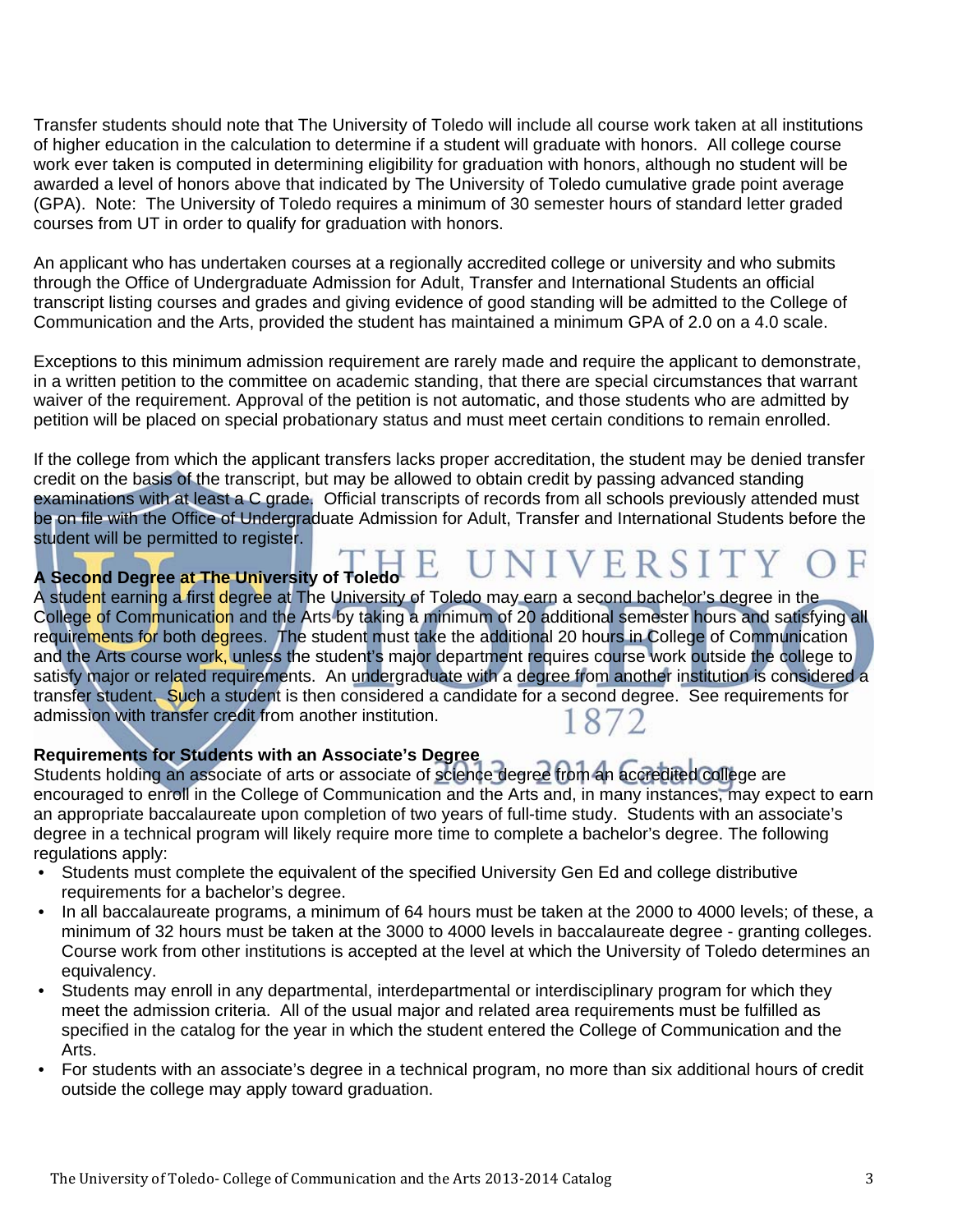#### **Readmission of Former Students**

Students who have withdrawn from the College of Communication and the Arts (or a previously existing college containing a major currently offered in the College of Communication and the Arts) and The University of Toledo and who have not attended any other institution in the interim may be readmitted, provided they were eligible to continue enrollment in the college at the time they discontinued attendance. Such students should readmit at the College Student Services Office. Students who have been suspended from any University of Toledo college must submit a written letter of petition. Students who readmit after more than 12 consecutive months' absence must comply with existing college requirements at the time of readmission.

#### **Academic Policies**

*Refer to UT Policy website for academic policies that apply to all students.*

#### **Academic Advising**

Academic advising is a process intended to help students derive as many benefits as possible from their educations. This occurs when Advisers help students develop and reach academic and career goals. While the ultimate responsibility for making personal and educational decisions rests with the student, Advisers assist by helping to identify and assess alternatives and the consequences of decisions. Advising can be much more than selecting courses. The more frequently students arrange to meet with their Advisers, the better their needs can be served. New students, transfer students, students changing colleges, and continuing general studies students are advised in the College of Communication and the Arts Student Services Office, University Hall, Room 3000, by college staff Advisers. They provide essential information; help students select courses to meet University Gen Ed and college distributive requirements; suggest courses for the exploration of majors and minors; and help students evaluate academic progress and adjustment to university life. Students with  $\Box$ declared majors and/or minors are advised by departmental major or program Advisers, faculty who provide general information as well as more specialized information about majors and minor programs, departmental course offerings, and career and graduate opportunities. They help students select courses for general, major, related, and other requirements. A complete list of academic Advisers is available on the college Web site or in the College office.

#### **Student Responsibilities**

Students are responsible for correctly selecting courses for their programs of study each semester and for fulfilling all degree requirements. Although Advisers will assist wherever possible, the final responsibility rests with the student. Students are expected to make sure that they are fulfilling all degree requirements, as published in the issue of the catalog of the former College of Arts and Sciences or the College of Communication and the Arts under which they entered. Students who have been out of the former College of Arts and Sciences or the College of Communication and the Arts for 12 consecutive months are responsible for the requirements in the University catalog under which they reenter.

#### **Transcripts and Degree Audit Reports**

A transcript is a complete chronological list of a student's academic course work (including all courses attempted and grades earned). It does not show how specific courses apply or do not apply to University and college requirements as stipulated in this catalog. For example, developmental, excess technical, nonrepeatable and certain other courses are not counted toward minimum credits for degrees, but appear on transcripts. The Degree Audit Report (DAR) details all requirements applicable to a student's academic program (degree, major, minor) and applies the student's courses on the transcript (including transfer credit) to those requirements. The DAR should be used to identify requirements remaining when all registered courses are completed. The College of Communication and the Arts Student Services Office (UH Room 3000) will provide an unofficial transcript and DAR to a College of Communication and the Arts student presenting a picture ID. Students also may view their transcript and DAR through the myUT portal with Student Self-Service.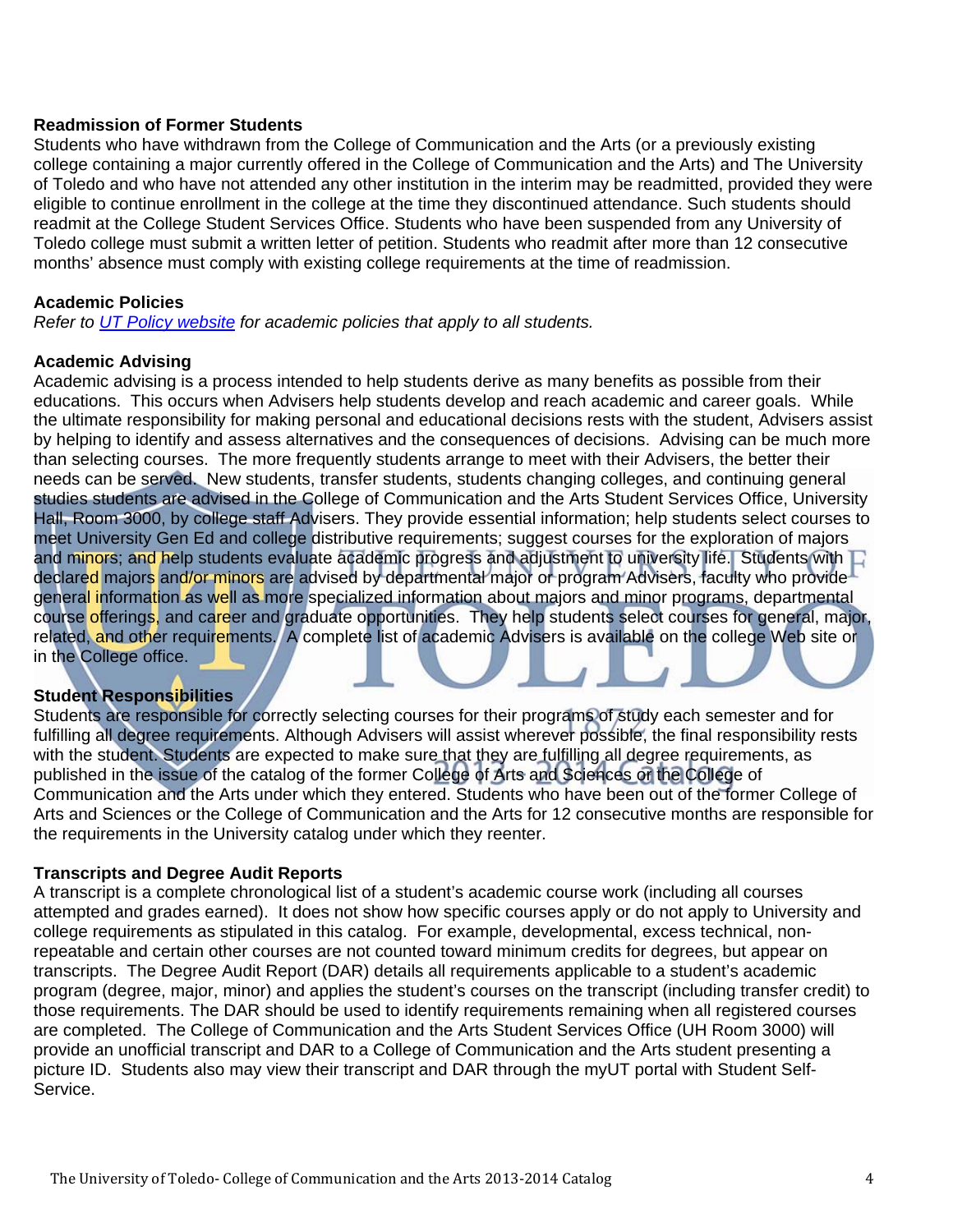#### **Declaring or Changing a Major or Minor**

To declare a major or minor or change one previously declared, students must fill out a form that is available in the College Student Services Office.

#### **Sequence of Courses**

There is no single prescribed sequence of courses, except that all first-year students should take ARS 1000 Orientation, College Composition I and II, and any developmental courses required on the basis of placement testing and/or high school deficiencies. Students should consult the later sections of the catalog devoted to programs of study and course offerings, and they should review their programs with their academic Advisers to ensure they complete courses in the proper sequences. In addition, students should use their Degree Audit Reports to track their progress.

Students majoring in the areas of humanities and social sciences are expected to defer most of their major work until the junior and senior years, except for courses prerequisite to the 3000 level and 4000 level courses in their fields. Outside the major, during the first two years, they should be sure to take those courses in the general requirements that are prerequisite to courses they wish to take as juniors and seniors.

#### **Study Abroad**

Students who plan to study abroad must be sure that their proposed course of study is properly accredited. Before departure, the home college should verify a student's proposed course of study. Students should consult with their Advisers as to whether or not the course work will count toward their general requirements, majors, or related areas or only be regarded as elective. Information about study abroad programs is generally available from Advisers in many college programs and departments and from the Center for International Studies and Programs.

#### **Transient (Guest) Enrollment at Another Institution**

Communication and the Arts students must have advance permission both to enroll elsewhere as a quest and to take specific courses. The Transient Student form for this purpose is available in the College Student Services Office and on the college Web site. Students enrolling without permission will be considered transfer readmits upon their return to UT. Communication and the Arts students enrolled as transients or guests at another institution must submit an official transcript to the UT Office of Admission at the conclusion of the enrolled term. Grades of all courses attempted in the major, minor, and UT Gen Ed will be used in cumulative GPA calculations. 2013 - 2014 Catalog

#### **GPA Recalculation for Repeated Courses**

The College of Communication and the Arts permits a maximum of 12 semester hours or the equivalent of 18 quarter hours of course work to be deleted from the GPA calculation. Students who have had their GPAs recomputed under the Academic Forgiveness Policy are not eligible for grade deletions. Criteria governing GPA recalculation are given in the General Section of this catalog. Students should check with the College Student Services Office for more specific information on this policy. Students may not use repeat courses taken at other institutions to qualify for a GPA recalculation.

#### **Withdrawal Policy (W, IW, DR Grades)**

The number of credit hours of W, IW and DR is limited to 22 hours for all undergraduate students in degree programs in the College of Communication and the Arts. Once a student has accumulated 22 hours of W, IW or DR, further withdrawals will be counted as F's in computation of the student's GPA for purposes of probation or suspension. In addition, students who receive financial aid risk the loss of aid if they accumulate excessive hours of W, IW and DR. Students who transfer into the College of Communication and the Arts from another college at The University of Toledo will bring with them the number of W's, IW's and DR's accumulated in their previous work. **Note**: Assignment of the IW and DR grades has been discontinued. A student wanting to be withdrawn from a course must file a petition in the Records Office by the deadline in the term of enrollment.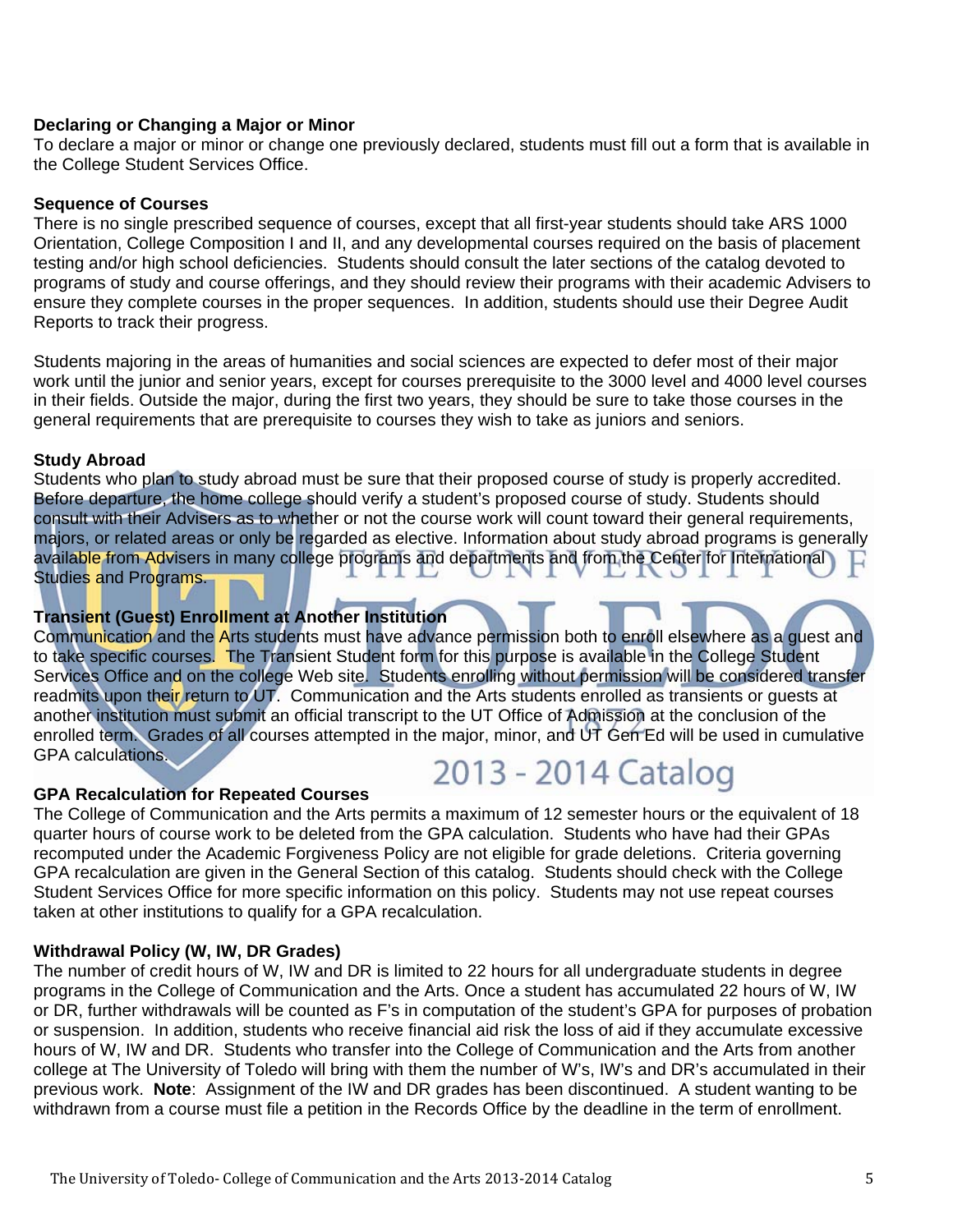#### **Academic Probation**

A student whose cumulative GPA is less than 2.0 is automatically placed on probation until a 2.0 cumulative GPA is achieved (see Withdrawal Policy above). It is recommended that a student on probation not enroll for more than 12 to 14 credits per semester.

#### **Academic Suspension**

Academic suspension means that a student is prohibited from registering at The University of Toledo for a period of at least one semester. Students are subject to academic suspension if their GPA falls below the minimum GPA listed below or if they fail to make sufficient progress toward attainment of the degree. (See Withdrawal Policy.) Students may remove Incompletes while under suspension. A student is subject to academic suspension if the cumulative GPA is less than: 1.0 for 10 to 19 hours attempted; 1.5 for 20 to 29 hours attempted; 1.7 for 30 to 39 hours attempted; 1.8 for 40 to 49 hours attempted; 1.9 for 50 to 59 hours attempted; and 2.0 for 60 or more hours attempted. After accumulating 60 credit hours without suspension, a student may be suspended if the cumulative GPA falls below 2.0 for two consecutive semesters.

#### **Trial Readmission Policy**

After the required suspension period, a student may petition for readmission to the College of Communication and the Arts Student Services Director. The petition must be received at least one month before the beginning of the semester in which the student wishes to readmit. If the petition is accepted, the college committee will determine the terms of the conditional registration agreement, under which the student will be permitted to reenroll. Suspended students who are granted readmission must maintain the designated GPA for each semester thereafter and meet the conditions of their readmission agreement. Students failing to meet these conditions are subject to a one-year suspension.

#### **Dismissal Policy**

Students who fail to meet the conditions for readmission after their second suspension are subject to dismissal and are not eligible for readmission to the College of Communication and the Arts for at least three years. *Refer to the General Section of this catalog for information on the Academic Forgiveness Policy.* 

UNIVERSITY

#### **Academic Grievance**

A student has the responsibility and right to call to the attention of an instructor any grade that the student believes to be in error or unfair. A student may appeal the decision of the instructor, in order, to the department Chair, the Dean, then to the college appeals committee if the problem is not resolved. If the problem is not resolved at the college level, the student may appeal to the student grievance council. (*See also The University of Toledo Student Handbook.*) A student must begin the appeals process no later than the end of the semester following the one in which the grievance arose.

#### **Statement on Academic Dishonesty**

A student found to be academically dishonest by a faculty member may appeal, in order, to the department Chair, the Dean, the college appeals committee and the University student grievance council. The procedures for making an appeal to the student grievance council may be found in The University of Toledo Student Handbook. *Refer to the General Section of this catalog for the policy statement on academic dishonesty.* 

#### **College Level Examination Program (CLEP)**

The College of Communication and the Arts will accept a maximum of 21 semester hours of CLEP through successful completion of the four general examinations. Additional credit may be earned through satisfactory scores on individual subject examinations. Required minimum scores and credits awarded are as follows: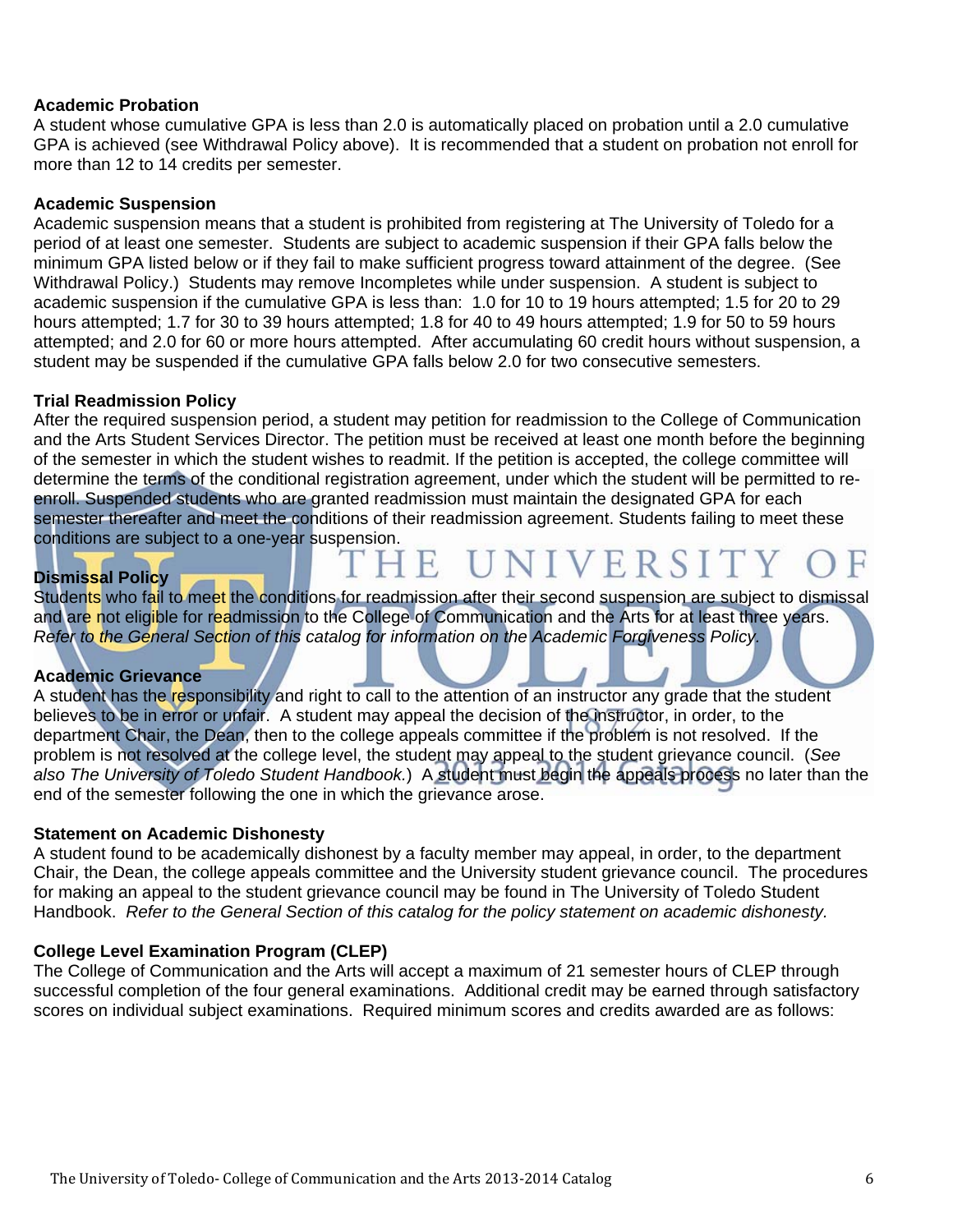#### **General Examinations**

**Humanities:** For a score of 50, a student will receive six hours credit for College of Communication and the Arts distributive requirements in the humanities.

**College mathematics:** For a score of 65, a student will receive three hours credit for MATH 1180. **Natural sciences:** For a score of 50, a student will receive six hours credit for College of Communication and the Arts distributive requirements in the natural sciences.

**Social sciences and history:** For a score of 50, a student will receive six hours credit for College of Communication and the Arts distributive requirements in the social sciences.

#### **Subject Examinations**

**American government:** For a score of 50, a student will receive three hours credit for PSC 1200.

**Biology:** For a score of 50, a student will receive three hours credit for BIOL 1120.

**Calculus:** For a score of 65, a student will receive four hours credit for MATH 1850.

**Chemistry:** For a score of 50, a student will receive eight hours credit for CHEM 1230 and CHEM 1240. **College algebra:** For a score of 65, a student will receive three hours credit for MATH 1320.

**College algebra** – Trigonometry: For a score of 65, a student will receive four hours credit for MATH 1340. **French language:** For a score of 50, a student will receive four hours credit for FREN 1500. For a score of

62, a student will receive seven hours credit for FREN 1500 and FREN 2140.

**German language:** For a score of 50, a student will receive four hours credit for GERM 1500. For a score of 62, a student will receive seven hours credit for GERM 1500 and GERM 2140.

**Human growth and development:** For a score of 50, a student will receive three hours of credit for PSY 2510. **Introductory psychology**: For a score of 50, a student will receive three hours of credit for PSY 1010. **Introductory sociology**: For a score of 50, a student will receive three hours credit for SOC 1010.

**Principles of macroeconomics:** For a score of 50, a student will receive three hours credit for ECON 1150. **Principles of microeconomics:** For a score of 50, a student will receive three hours credit for ECON 1200. **Spanish language:** For a score of 50, a student will receive four hours credit for SPAN 1500. For a score of 66, a student will receive seven hours of credit for SPAN 1500 and SPAN 2140.

**Trigonometry:** For a score of 65, a student will receive three hours credit for MATH 1330.

#### **Advanced Placement Program**

Refer to the College of Communication and the Arts programs of study section for specific information on minimum scores and credits awarded for Advanced Placement examinations administered by the College Board Advanced Placement Program.

#### **Pass/No Credit Option**

**Pass/No Credit Option**<br>Refer to the General Section of this catalog for an explanation of the pass/no credit grading option. Refer to programs of study in the College of Communication and the Arts section of this catalog for the limitations on pass/no credit grading in effect for different majors. Undecided students, as a general rule, should not elect pass/no credit grading in major-level courses.

#### **Graduation Evaluation Requirement**

Two or three semesters before a student intends to graduate, the student and the student's major Adviser should meet to review the student's remaining requirements and progress toward degree. Students with more than one major or one or more minors should review progress with an adviser in each major and minor. This process must be initiated by the student. The student is also responsible for making sure that any substitutions or exceptions are approved by the major department and forwarded to the College Student Services Office, UH 3000. Detailed instructions on graduation procedures are available at the College Student Services Office.

#### **Field Experience/Internship**

Policies and procedures for incorporating field experiences or internships in academic programs vary from major to major. Some majors require a field experience or internship; for other majors, they are optional. Students should seek information from their major departments and obtain advance approval for all field experiences or internships.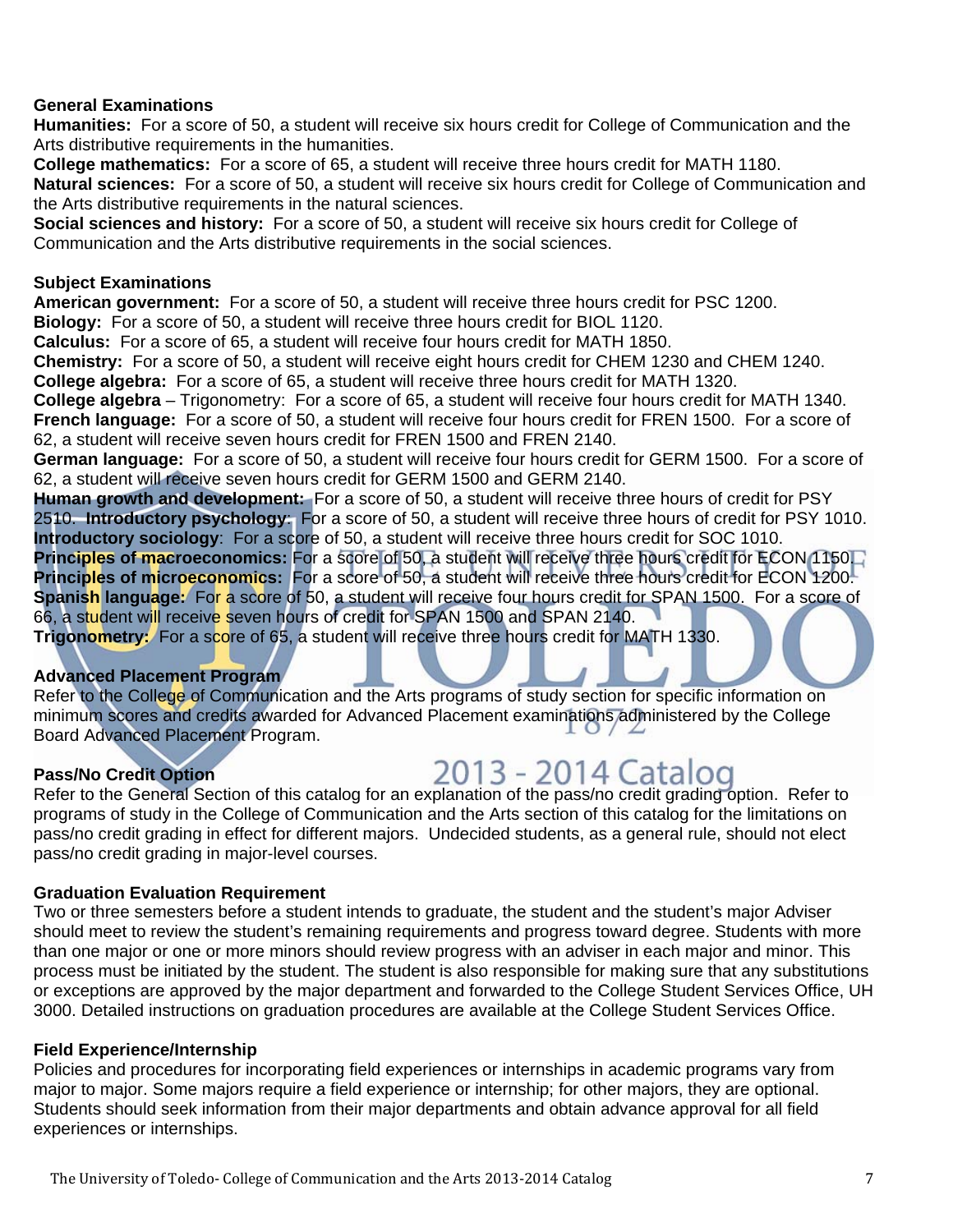#### **Degree Requirements**

#### **A. Grade Point Averages**

A cumulative grade point average (GPA) reflects all grades earned, including grades of F and grades in repeated courses. Candidates must earn a minimum overall cumulative GPA of C (that is, a 2.0 GPA on a 4.0 scale) for all UT course work. In addition, candidates must earn a minimum cumulative GPA of C in the major, with the grades of all courses attempted at all institutions included in the GPA calculation. Some programs require a higher GPA in the major. *Refer to the General Section of this catalog for information on grade deletions and academic forgiveness.* 

#### **B. Residency Requirement**

Students transferring from other institutions must earn at least 30 hours of credit at The University of Toledo; at least 12 of these must be in the major area, and for students pursuing a minor, at least 9 hours must be earned at The University of Toledo. Full-time students must take their last semester, and part-time students their last 12 hours, in residence, unless alternative arrangements have been made in advance with the Dean of the College of Communication and the Arts.

#### **C. Credit Hours and Levels**

1. Students must complete a minimum of 124 hours of course work that must include the University Gen Ed and college distributive requirements, and either an area of concentration (major) and course work related to the major, or an interdisciplinary program.

2. In all baccalaureate programs, a minimum of 64 hours must be taken at the 2000 to 4000 levels; of these, a minimum of 32 hours must be taken at the 3000 to 4000 levels.

3. Students are cautioned to make use of their degree audit and review remaining requirements with their Adviser before every registration in order to make progress toward completion of their requirements in an orderly, timely manner.

4. Insofar as a student can complete the basic courses and the courses required for a chosen major (as outlined in sections E - K below) in fewer than the 124 hours required for a degree, the student must choose elective courses to complete the total of 124 hours, subject to the restrictions outlined below.

#### **D. Credit Restrictions**

Total earned hours shown on a student's transcript may not all be applicable to the minimum 124 credits required for a degree, as follows:

1. Students with entrance deficiencies in mathematics and other students who are required or choose to take developmental course work will need to complete additional hours. 2014 Catalog

2. No more than four hours of credit in performing ensembles (MUS 2010/3010 - 2190/3190) will apply toward the degree.

3. No courses in typing, shorthand or keyboarding will apply toward the degree.

4. No more than two hours in skill courses in physical education or recreation courses at the 1000 level will apply toward the degree.

5. No more than two hours in Student Leadership Development I and II will apply toward the degree.

6. Duplicate credit – except for courses identified as repeatable courses, students will not receive credit for repeated courses (taking the same course twice), whether taken at The University of Toledo or elsewhere.

7. The college reserves the right to deny credit for other specific courses (including most SKLS courses) and for blanket technical credit not applicable to a student's specific program.

#### **E. University General Education Requirements**

Students earning baccalaureates in all colleges and programs are required to complete between 27 and 30 credit hours of courses that comprise the University General Education Curriculum. Those courses are distributed in the areas of English composition, humanities/fine arts, social sciences, natural sciences and mathematics, and multicultural studies (see the General Section of this catalog for details). Some colleges and programs require courses in these areas above those required to fulfill University Gen Ed requirements. Students should contact their academic department or college office for specific details.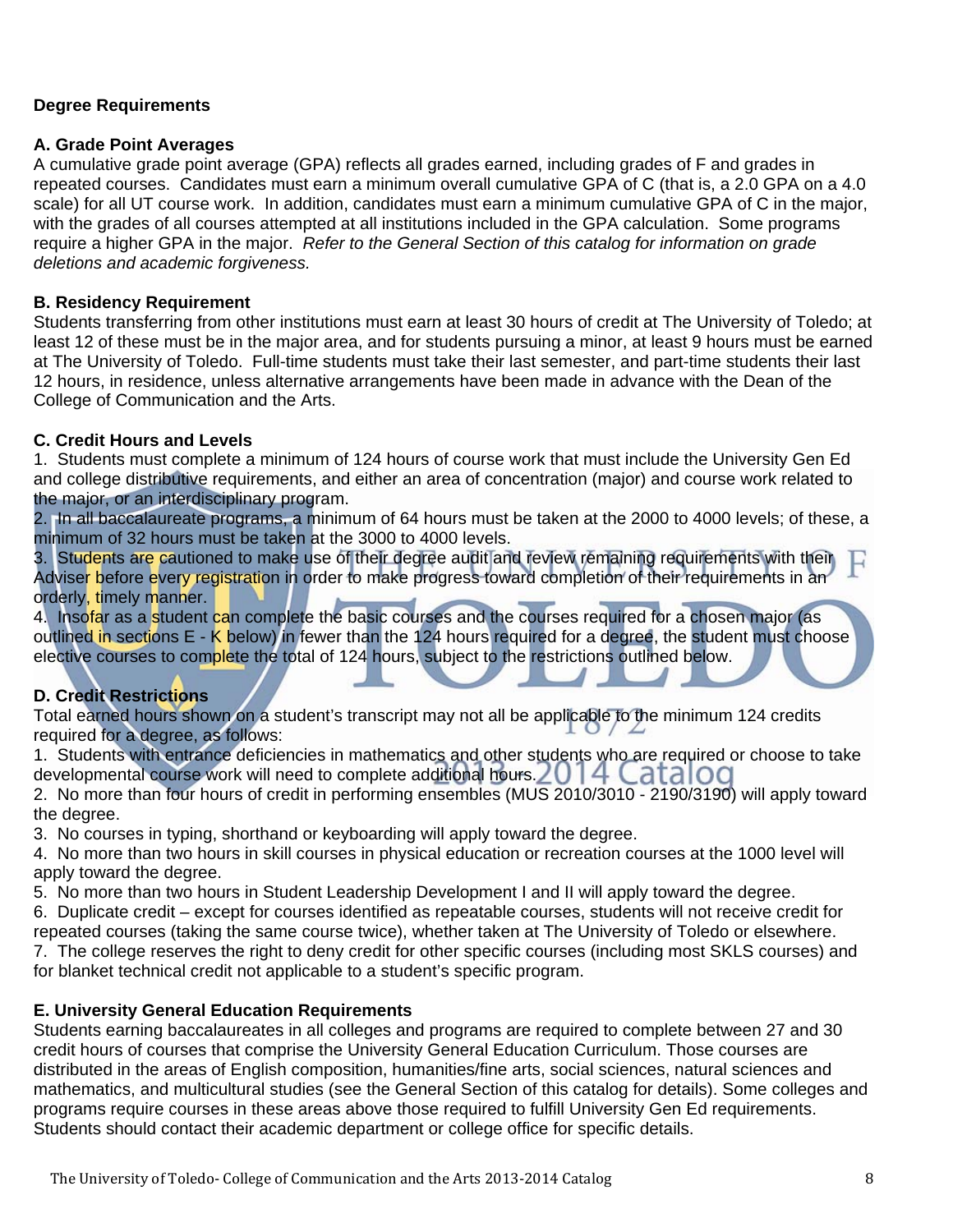#### **F. Orientation (VPA or LLSS 1000) - 1 hour**

All new first-year students are required to take VPA or LLSS 1000. The course is optional for transfer students.

#### **G. Communication and the Arts Skill Areas Requirements**

Students are placed into mathematics courses by ACT scores or placement test. Students are placed into foreign language courses through placement testing.

1. **English Composition** (University of Toledo Gen Ed and College of Communication and the Arts requirement) – 6 hours. Students must pass Composition I and Composition II with a grade of C or better. a. Native speakers track (for students for whom English is a first language).

**ENGL 1110 – 3 hours** College Composition I

**ENGL 1130 (or 1140 or 1150) – 3 hours** College Composition II

b. Nonnative speakers track (for students for whom English is a second language) Students will take an English placement test to determine appropriate level.

**ENGL 1020 – 3 hours** Writing and Grammar for English as a Second Language

**ENGL 1110 – 3 hours** Composition I

**ENGL 1130 (or 1140 or 1150) – 3 hours** Composition II

2. **Mathematics 1180** (UT Gen Ed and College of Communication and the Arts requirement) – 3 hours (may replace with any mathematics course greater than MATH 1180).

**For students pursuing a BA in Art, Art History, Communication, Film, Music, or Theatre** (not required for the BM in Music, BFA in Studio Art or the BA in New Media Design Practices):

3. **Foreign Languages** (College of Communication and the Arts requirement) – 0 to 14 hours Note: Students pursuing a BA in Communication must complete Option #1. Students in the remaining BA н degrees may choose either option.

**a. Option #1 - Complete LANG 2150 or SPED 3700..............0-14 hrs** 

Every student is required to demonstrate proficiency in a single foreign language (Arabic, Chinese, French, German, Japanese, Latin or Spanish) through the intermediate (foreign languages 2150) level by successfully completing a foreign language course at this level or by achieving an appropriate score on a proficiency/placement test administered by the department of foreign languages that reflects the equivalent. The College of Communication and the Arts also allows completion of SPED 3700 to fulfill this requirement.

Students beginning a foreign language should enroll in their chosen language at the elementary 1110 level and will take four semesters of foreign language. Those continuing a foreign language or attempting to demonstrate competency by examination should take a proficiency/placement test. Students with two or more years of French, German or Spanish in high school who place below an intermediate course may enroll in an intensive review course (foreign languages 1500) that covers the material in the first two semesters (foreign languages 1110 and 1120), and then complete the second-year courses (foreign languages 2140 and 2150).

 **b. Option #2....................................................................................................6-15 hrs Complete LANG 1120 or 1500** (see placement/testing information above.) **(0 - 8) AND** 

 **Complete one semester in a study abroad program or designated foreign culture courses approved by adviser from list …........................ (6 - 9)** 

LANG1080, 1090, 1100, 2190, 3440

#### **H. Communication and the Arts Distributive Requirements**

Students should consult with their Advisers in selecting courses that will meet distributive requirements. With their Adviser's approval, students may select higher-level courses for which they have the prerequisites. With careful planning, students will be able to satisfy UT Gen Ed and College of Communication and the Arts requirements by taking the minimum required hours. A student may take no more than two courses (or two courses and one lab for natural sciences) under each departmental code in satisfying the general education distributive requirements.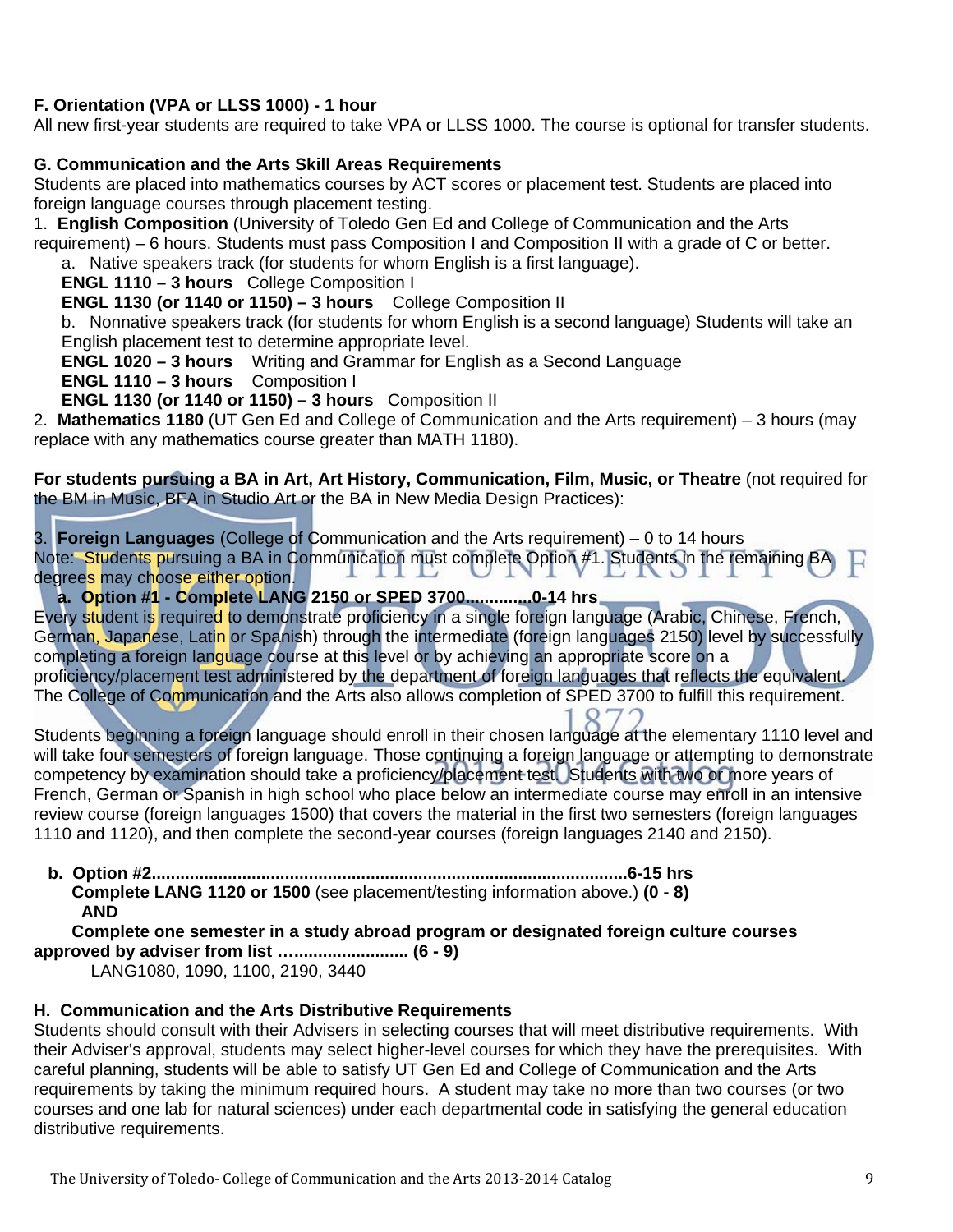- 1. **Humanities and Fine Arts** (UT Gen Ed requirement is two courses for six hours; College of Communication and the Arts requires 6 or 12 hours, depending on student's major). Students will be required to complete one history course and one literature course. Students may select humanities courses that also will satisfy a UT Gen Ed humanities or multicultural requirement. **Required Courses** – 6 - 12 hours
	- a. **English Literature** (all majors) 3 hours
	- b. **History** (all majors) 3 hours
	- c. **Elective Humanities and Fine Arts** (for Communication majors only) 6 hours
- 2. **Natural Sciences** (UT Gen Ed requirement is two courses for 6 hours which must include one laboratory course; College of Communication and the Arts requirement is three courses for a minimum of 9 hours, including one laboratory course). Students will take a minimum of 9 hours of courses in natural sciences and mathematics, in addition to the course taken to meet the mathematics requirement. (Because of The University of Toledo Gen Ed requirements, students must take two courses from two different departments other than mathematics.)

Students may select courses from astronomy, biology, chemistry, geology, mathematics and physics. Suggested courses with minimal or no prerequisites are as follows ASTR 1010, 2010, 2020 and 2050; BIOL 1120, 1140, 1150, 1340, 2010 and 2020; CHEM 1100 and 1150; EEES 1010, 1020, 1030, 1050, 1130, 1140, 1150, 1160 and 1170; BUAD 1020; and PHYS 1050, 1300, 1310, 1320, 1330 and 1750. However, higherlevel natural sciences courses will satisfy this requirement and may be taken if the student has met the prerequisites. I

3. **Social Sciences** (UT Gen Ed requirement is two courses for six hours; Communication and the Arts requirement is two courses for six hours for all Communication majors and three courses for nine hours for all non-Communication majors).

Communication majors will take six hours of courses in social sciences as required by the University Gen Ed. All other students will take nine hours of courses in social sciences. Students may select social science courses that also will meet a UT Gen Ed social science requirement and one multicultural requirement. Students may select courses from anthropology, economics, geography, political science, psychology, and sociology. Suggested courses with minimal or no prerequisites are as follows: ANTH 1020, 2020, 2800, and 2900; ECON 1010, 1150 and 1200; GEPL 1010 and 1100; PSC 1200, 1300, 1400 and 1710; PSY 1010; and SOC 1010 and SOC 1750.

## **I. Writing Across the Curriculum (WAC) Requirement**

1. To earn a degree in the College of Communication and the Arts, students must pass both Composition I and II with a C or better. (Students jointly enrolled in the Honors College will pass HON 1010 and 1020 with a C or better to meet the Composition I and II requirements.) The College of Communication and the Arts recommends that these requirements be met before completing 45 credit hours.

2. Students must pass two writing intensive courses approved by their adviser. Many courses will require completion of Composition I and II (or HON 1010 and HON 1020) as pre-requisites. The College of Communication and the Arts recommends that the first of these writing intensive courses be completed within the first 65 hours and the second within the first 90 hours. One of these courses must be taken within the student's major. In consultation with their advisers, students with dual or interdisciplinary majors will meet this requirement by selecting a course within one of their chosen majors.

3. Advisers will monitor students' progress to help them complete these requirements in a timely fashion.

4. Whenever possible, departments should incorporate a significant writing component in upper-division courses.

5. Transfer students from institutions that have required writing intensive courses should have their former institution certify that they have completed a series of writing intensive courses comparable to those required in the College of Communication and the Arts. Transfer students who have not taken writing intensive courses must meet the College of Communication and the Arts Writing Across the Curriculum requirements.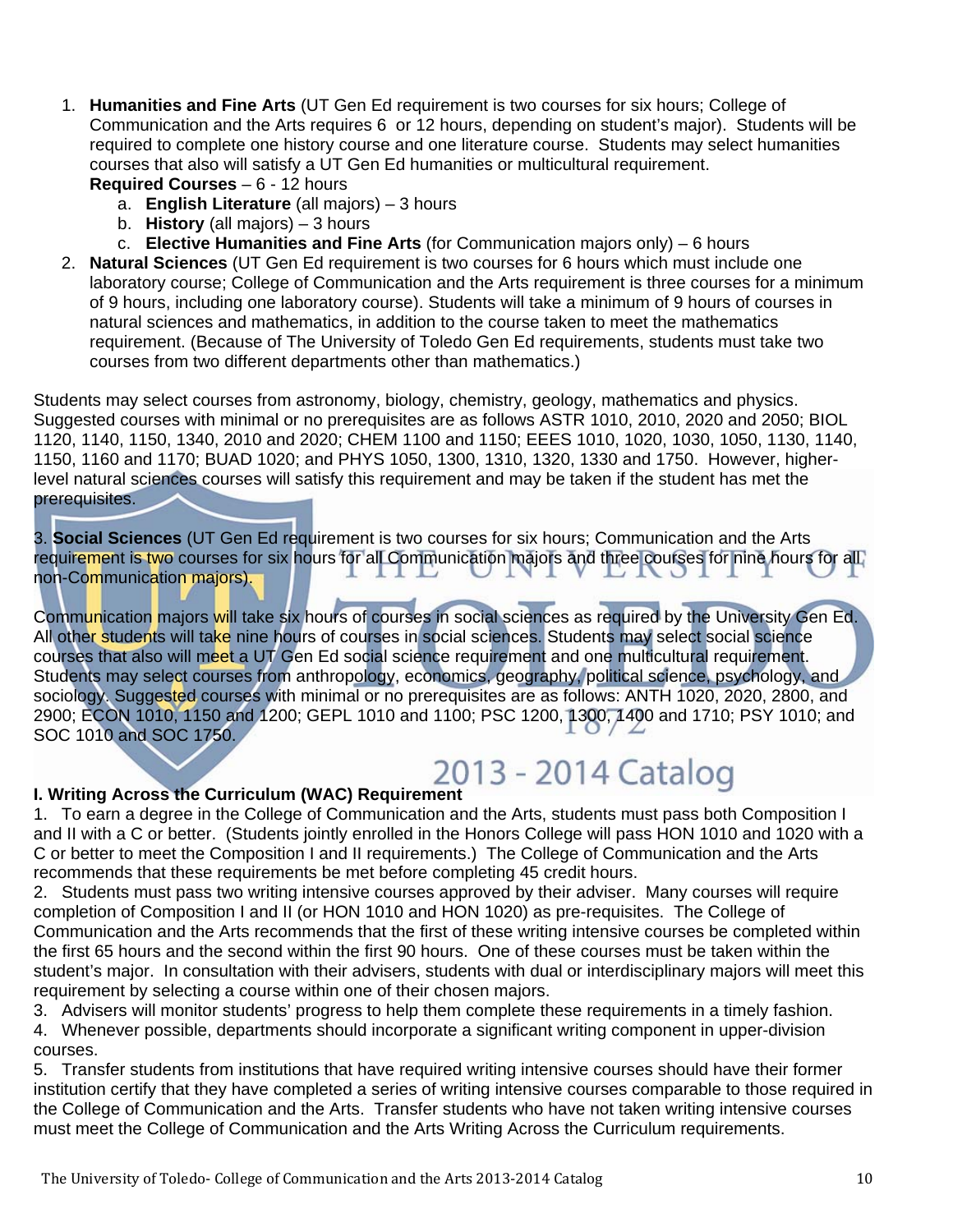#### **J. Major Area**

Every student must complete either a departmental major or interdisciplinary major. Courses given in other colleges of the University may be credited to the major only with the approval of the Dean of the College of Communication and the Arts upon recommendation of the department Chair. Waiver of a required course or the substitution of a course from another department does not necessarily reduce the minimum credits required in the major.

#### 1. **Departmental Major**

#### **See the complete list of departmental majors under "Degrees Offered" in the College of Communication and the Arts section of this catalog.**

The minimum number of semester hours a student must complete for a departmental major is prescribed by the department, but rarely exceeds 35 hours. The maximum number of hours a student may elect for the major within the total 124 hours for a Bachelor of Arts degree is 50 hours. For a bachelor of music degree, see the listing under the department of music. For the bachelor of fine arts degree, see the department of art.

 A student may have two majors from two different departments provided the requirements of both programs are satisfied. Work in the second major may be accepted as fulfilling the related course requirement upon the approval of the Advisers in both departments. A student cannot use courses from the first major to satisfy the second and vice-versa. See section on "Earning a Second Degree" for statement on requirements when two or more desired major programs are offered as different degrees.

2. **Interdisciplinary Majors** A student completing a departmental major and a second major in an interdisciplinary major cannot use courses from the first major to satisfy the second or vice-versa. See the complete list of interdisciplinary majors under "Degrees Offered" in the College of Communication and the Arts section of this catalog.

#### **K. Related Courses**

Every student who chooses a departmental major also must complete a minimum of 18 hours in courses related to the major. These 18 hours must be in addition to courses taken to fulfill the basic requirements listed above. Each department defines the areas from which courses may be chosen by its majors, and these listings are reflected in the student's online Degree Audit. Related courses must be chosen from courses acceptable for credit in a University of Toledo major. Generally, these are upper-level courses.

#### **L. Minors**

### L. Minors<br>Many College of Communication and the Arts departments offer minors. Departmental requirements for

particular minors are given in later sections of the catalog under Programs of Study. Students wishing to pursue minors should consult with their primary program Advisers and then with an Adviser in the Communication and the Arts college office. Not all minors can be added to all degree programs. Courses selected for the minor must be chosen from courses acceptable for credit toward a major in that department. In meeting requirements for some majors, work in the minor may be accepted as fulfilling the 18 hours of related courses, but only with the approval of the student's major Adviser. Students completing a minor cannot use courses from their minor to satisfy requirements in the major. No more than six hours of courses taken for minor credit may be applied to the total College of Communication and the Arts distributive requirements. A minimum GPA of 2.0 is required in the minor. Students must complete a minimum of 21 hours for a minor; at least nine of those hours must be completed at The University of Toledo.

#### **Premedical, Predental and Preveterinary Program**

#### Sharon L. Schnarre, Adviser

Students interested in professional medical, dental or veterinary careers may choose to apply for the premedical, predental and preveterinary programs. **Students choosing this option must also complete the requirements for a major in a specific discipline or in an interdisciplinary baccalaureate program.**  Because admission to a professional school is very competitive, students need to maintain high GPAs, both cumulative and in the sciences. The premedical/predental Adviser will continually monitor a student's academic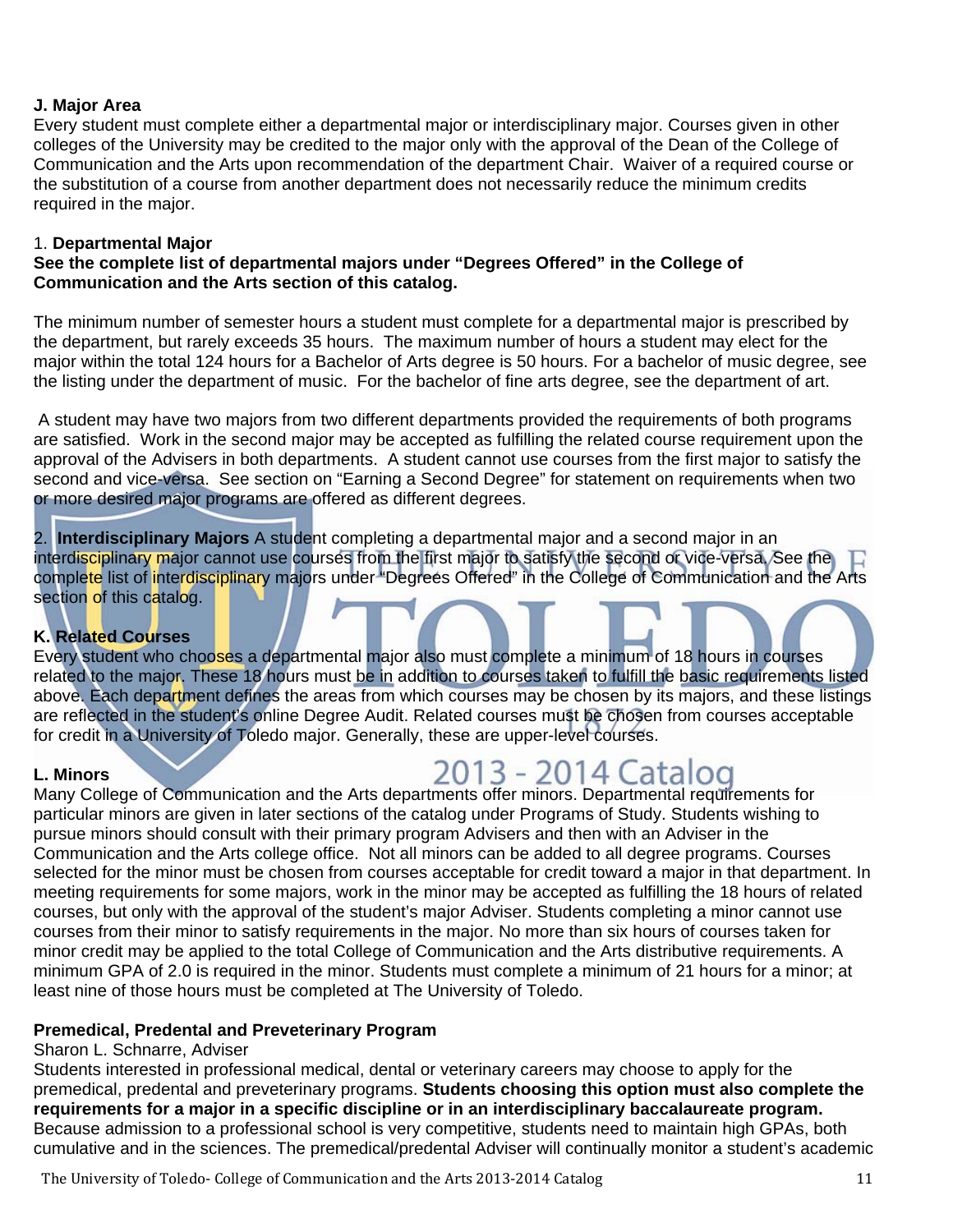performance and make recommendations as to whether this program should be continued. If at any time a student's GPA drops below a 3.0, the student will be dropped from the program, unless extenuating circumstances exist, in which case the student will be placed on a probationary status until the grades improve.

The premedical/predental Adviser will assist the student in determining the entrance requirements of the professional school being considered, since these requirements vary among schools. In general, these professional schools specify for entrance a core set of science courses that include one year (two semesters) each of biology, general chemistry, organic chemistry, physics and mathematics. Most schools recommend that candidates plan a broad course of study leading to either a B.A. or a B.S. degree in any discipline.

#### **Honors**

Honors in the College of Communication and the Arts, which is available to its academically talented and highly motivated students, is offered in conjunction with the Jessup Scott Honors College. A departmental Honors curriculum is also offered by individual departments within the College of Communication and the Arts.

#### **Student Selection and Admission Criteria**

Admission to the Honors College is competitive and limited to academically talented students.

#### **Honors College Requirements**

- High school GPA and ACT test score indicative of a well-prepared student, or
- High school GPA and ACT test score combined with a significant high school leadership and/or work experience that indicates a high level of motivation and performance that could translate into high UNI academic performance at the university, or  $\Box$ **LNJ**
- High school GPA and ACT scores combined with a full-time semester at The University of Toledo foundational courses and an earned university GPA of 3.5 or better.

Students are admitted to the Honors College on a space-available basis.

#### **Program Requirements**

In order to graduate with the Honors College diploma, a student must:

- Complete all requirements for an approved degree program within the CVPA.
- Complete a minimum of 33 semester hours of honors courses. Honors courses are of two kinds those offered by the Honors College and those offered by various departments and colleges. Of the 33 hours required, the following must be completed by all Honors College students:  $\|\cdot\|_1$ 
	- a. Six semester hours of Honors Readings Conference (HON 1010 and HON 1020).
	- b. A minimum of three semester hours selected from HON 2020 (Multicultural Literatures: The North American Experience) or HON 2030 (Multicultural Literatures: The Non-European World).
	- c. A minimum of six semester hours of two upper-division interdisciplinary seminars offered through the Honors program (HON 4950 and/or 4960).
	- d. All of the requirements for departmental honors in their major. This includes the completion of an honors thesis or project supervised by a faculty member in the major department.
- Earn a minimum overall GPA of 3.3.

Note: For a student pursuing more than one major, or an interdepartmental major, the Honors College's departmental honors requirement may be fulfilled through meeting requirements for one of the majors.

#### **Retention Standards**

To remain in good standing in the Honors College, a student must:

- Earn a minimum overall GPA of 3.0 by the end of the first year (typically at least 30 semester hours); 3.1 by the end of the second year (typically at least 60 semester hours); and 3.2 by the end of the third year (typically at least 90 semester hours).
- Make satisfactory progress toward fulfillment of the requirements for a degree with honors in the college.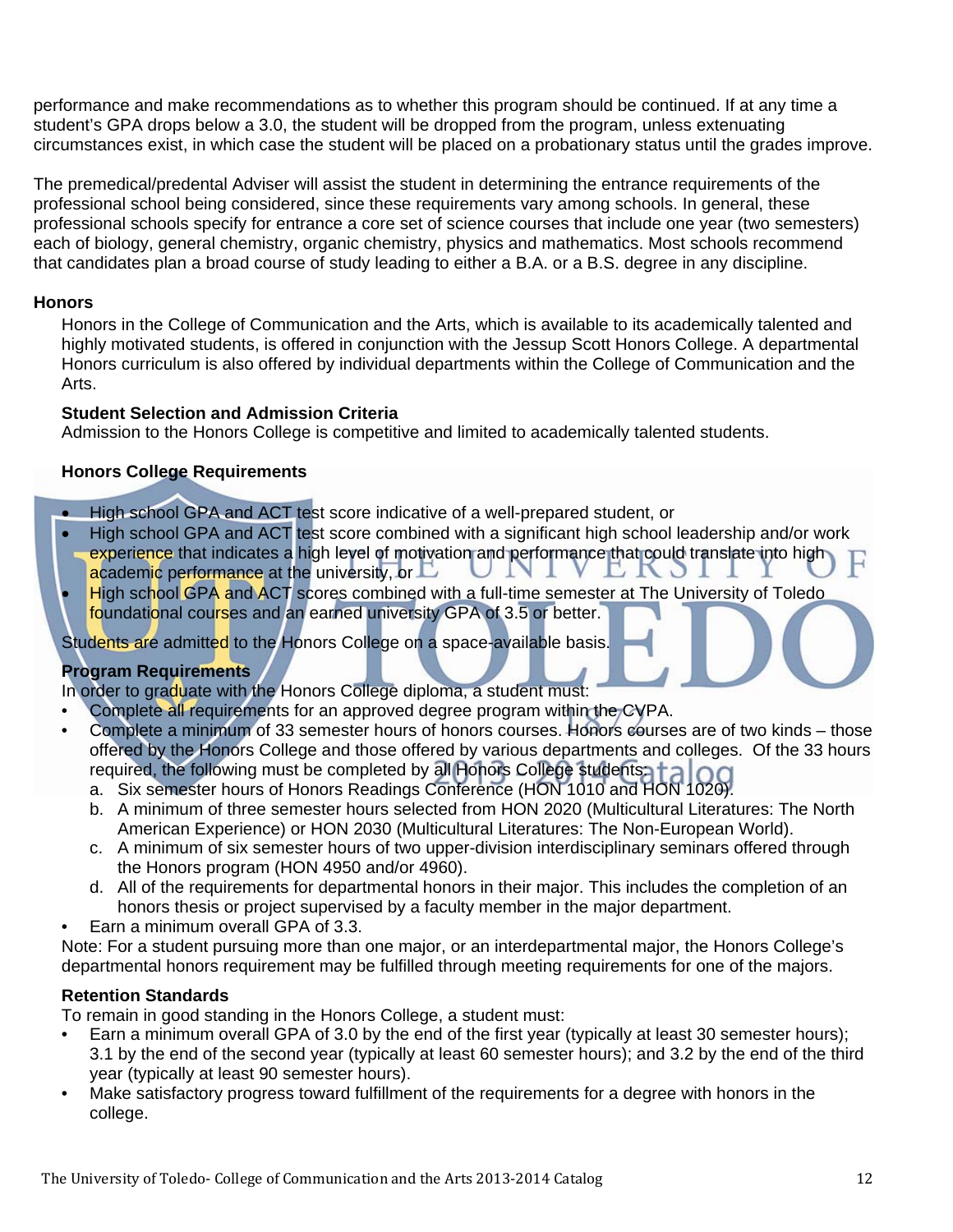#### **Departmental Honors**

Requirements for departmental honors designations are set by the various departments of the College of Communication and the Arts and are described under the departmental entries in this catalog. All departments, however, require successful completion of an honors thesis or project supervised by a faculty member in that department. It is possible for a student to fulfill all departmental requirements and earn the departmental honors citation upon graduation without participating in the Honors College. The reverse is not possible, however, as departmental honors is required to earn the Honors College diploma.

#### **Undergraduate Programs of Study Degrees Offered Departmental Majors**

Art (B.A. or B.F.A. with concentrations in 2D Studies (drawing, printmaking, painting), 3D Studies (sculpture, ceramics), and New Media Studies (photography, digital arts)).

Art history (B.A.) with optional concentration in Art Museum Practices

Communication (B.A.)

Film/Video (B.A.)

New Media Design Practices (B.A.)

Music (B.A., B.M. with concentrations in voice, piano, organ, guitar, string, wind and percussion, instrumental jazz, vocal jazz and instrumental and vocal jazz with emphasis in music business and recording arts) Theatre (B.A. with optional concentrations in performance, design tech and theatre studies available)



Christopher Burnett, Chair

#### **Degrees Offered**

 The Department of Art, located on the Toledo Museum of Art campus, offers courses of study leading to five undergraduate degrees and one graduate degree – the B. A. in Visual Art, the B. A. in New Media Design Practices, the B.F.A. in Studio Art; the B.A. in Art History (with an additional concentration in Art Museum Practices); the B.Ed. in Art Education; and the M.Ed. in Art Education. The Department of Art, housed in the Center for the Visual Arts, the Center for Sculptural Studies and the Grove Place Studios (Ceramics) on the museum campus, features new instructional facilities with state-of-the-art studios and classrooms. With the exception of some introductory courses in art and art history, all instruction takes place at the museum campus, where day and evening courses are regularly scheduled. The museum campus is connected with the Main Campus by regularly scheduled student shuttle buses. Parking at the museum campus is available to students and faculty who have valid UT I.D.s.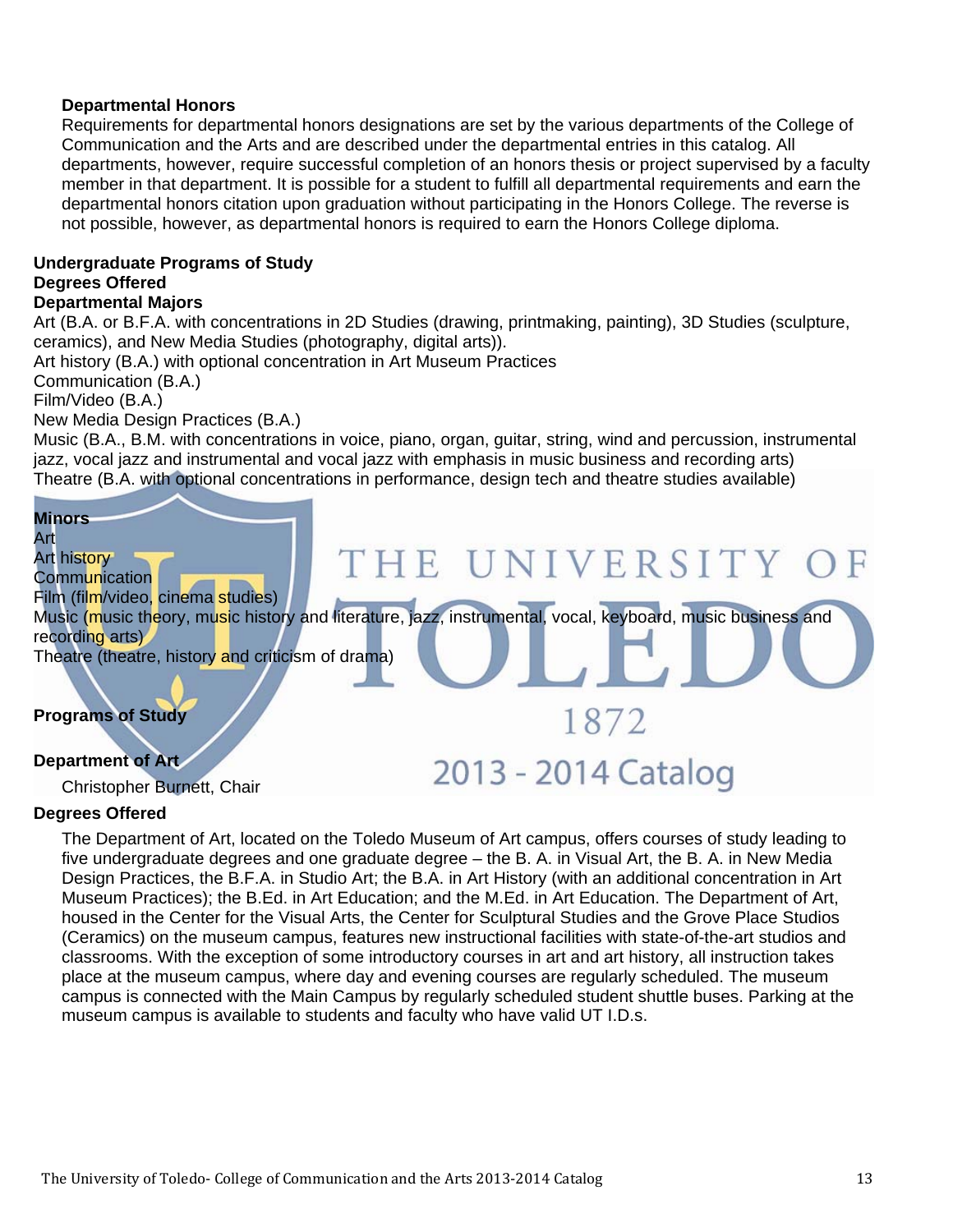#### **Advanced Placement**

A. Art History

 For entering students who have taken the Advanced Placement (AP) test in art history, the art history program of the department of art will award credit as follows:

Score Course(s) Credit

3 ARTH 1500 (3 hours)

4 ARTH 1500 (3 hours) and ARTH 2050 (3 hours) Total (6 hours)

5 ARTH 1500 (3 hours) and ARTH 2050 (3 hours) and ARTH 2060 (3 hours) = Total 9 hours

B. Studio Art

 For entering students who have taken the Advanced Placement portfolio exams in studio art, the studio art program of the department of art will award credit as follows:

 Studio Art – Perceptual Drawing 3, 4 or 5 ART 1080 (3 hours) Studio Art – Fundamentals of Surface 3, 4 or 5 ART 1050 (3 hours) Studio Art – Fundamentals of Form 3, 4 or 5 ART 1060 (3 hours)

#### **Art Education**

 David Guip, Head, Art Education & graduate studies in art education, undergraduate and graduate adviser. For details on the baccalaureate program in art education, see The Judith Herb College of Education section of this catalog.

#### **Art History**

 Mysoon Rizk, Head, Art History; Richard Putney, Head, Art Museum Practices concentration Richard Putney, Mysoon Rizk, Thor Mednick: undergraduate advisers

#### **Bachelor of Arts Degree in Art History**

The bachelor of arts program provides a foundation in the history of art and architecture through introductory course work in the styles, subjects and social history of Western and non-Western art and architecture, and through advanced course work and optional directed study in art, architecture, theory and criticism. The program makes extensive use of the collections and research facilities of the Toledo Museum of Art. Internships for credit may be arranged with the Toledo Museum of Art and with other local arts organizations.

 The Art History program also offers a BA in Art History degree with concentration in Art Museum Practices (AMP) whose focus is on professional standards, practices, and procedures used in contemporary museums of art. In this unique program, students take maximum advantage of their remarkably advantageous relationship with the Toledo Museum of Art, an institution of international stature.

#### **Curriculum in Art History**

 The curriculum leading to the B.A. in Art History requires a minimum of 33 hours of art history courses and a maximum of 45 hours, which must include the following:

 a. A survey of the history of Western art composed of a sequence of two three-credit hour courses: ARTH 2050 History of Western Art I, and ARTH 2060 History of Western Art II. The courses may be taken in any order. (6 hours)

 b. At least one course in non-Western art (drawn from ARTH 2100 Asian Art, ARTH 2200 Ethnographic Art, ARTH 3250 Topics in Asian Art, ARTH 3270 Topics in Ethnographic Art, ARTH 3300 African Art, or ARTH 3350 Ancient Art of the Americas). (3 hours)

- c. ARTH 2080 Modern Art. (3 hours)
- d. ARTH 2300 Introduction to Architecture. (3 hours) and
- e. ARTH 3400 Contemporary Art. (WAC; 3 hours)

 Majors with a GPA in the major of at least 3.00 may apply to pursue up to six hours in Independent Study (ARTH 4990), which requires the permission of an art history faculty member who will direct the Independent Study project.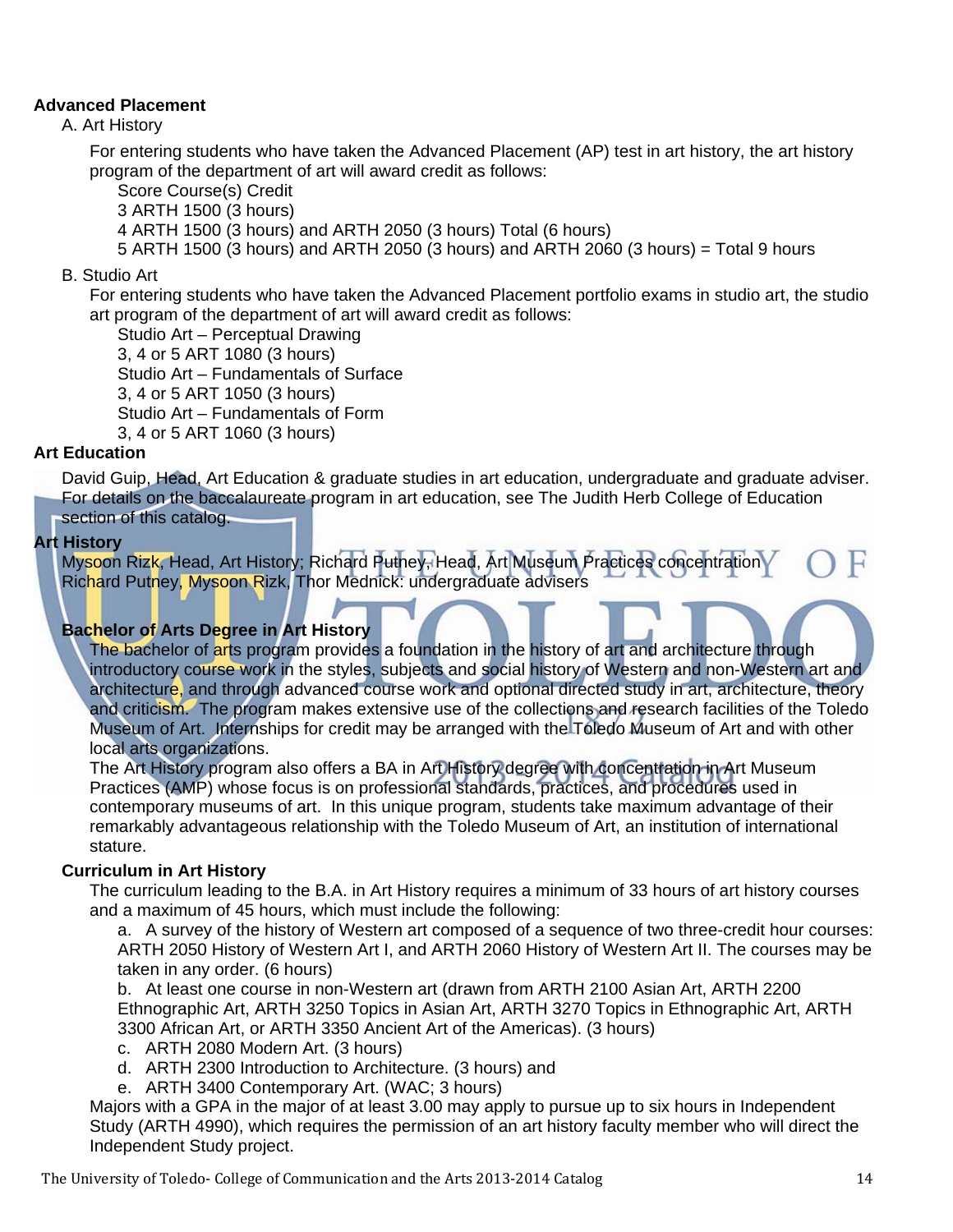The art history major also must take 18 hours of related courses, which must be chosen from courses acceptable for major credit in studio art, anthropology, classical civilization, literature courses in English or in a foreign or classical language (in addition to the college language requirement), basic courses in a second foreign language, history, music history or literature, philosophy or religion, theater or film history, or in other areas approved by the Adviser.

#### **Honors in Art History**

 To earn the B.A. degree with honors in art history, the student must fulfill all requirements listed above. In addition, the student must maintain an overall GPA of 3.0 and a GPA of 3.5 in the major. In addition to the major requirement for 33 hours in art history courses, the honors student must complete two, two-credit courses, Senior Thesis I and II (ARTH 4910 and ARTH 4920). The thesis must be sponsored and supervised by a member of the art history faculty and shall be approved in final form by that faculty member.

#### **Concentration in Art Museum Practices (AMP)**

 Students interested in learning about art museums or pursuing museum-based careers may elect to pursue the Concentration in Art Museum Practices (AMP), whose course work may be part of the minimum 33 credit hours needed for the B.A. in Art History.

 (Students not majoring in Art History and who qualify may participate in AMP courses, but are not eligible for the concentration.) Completion of the Concentration in Art Museum Practices requires an overall GPA of at least 3.0 and a GPA in the Art History major of 3.20.

 The Art Museum Practices Concentration consists of 13 hours in the major (in addition to the required courses for the B.A., for a minimum of 33 hours in Art History) and 3 hours in the related area:

 As part of the Art History major a student pursuing the AMP concentration is required to take: a. ARTH 3900 Art Museum Practices. (Fall, 3 hours);

- b. ARTH 3950 AMP: [Topic]. (Spring, 3 hours)
- c. ARTH 3960 TMA Exhibit: [Topic]. (Fall, 3 hours)
- 
- d. ARTH 4940 Internship. (3 hours); and
- e. ARTH 4950 AMP Seminar. (Spring, 1 hour)

#### In the **related area**, the student pursuing the concentration in Art Museum Practices also is required to take:

 f. ART 3950 New Media Practices: Methods, Techniques, and Professional Practice. (Spring, 3 hours, and to be taken in the same semester as ARTH 3950 AMP: [Topic])

2013 - 2014 Catalog

#### **Minor in Art History**

 Students may minor in art history through the declaration of the minor with the College of Communication and the Arts and the completion of a minimum of 21 hours of art history courses, which must include the following:

 a. At least one course in non-Western art (drawn from ARTH 2100 Asian Art, ARTH 2200 Ethnographic Art, ARTH 3250 Topics in Asian Art, ARTH 3270 Topics in Ethnographic Art, ARTH 3300 African Art, or ARTH 3350 Ancient Art of the Americas). (3 hours); and

 b. A two-course survey history of Western art composed of two, three-credit courses – ARTH 2050 History of Western Art I, ARTH 2060 History of Western Art II. The courses may be taken in any order.

 The remaining hours for the minor may be selected from any courses offered by the art history program. Minors may elect to pursue up to three hours in Independent Study (ARTH 4990). Independent Study requires the permission of an art history faculty member who will direct the Independent Study project.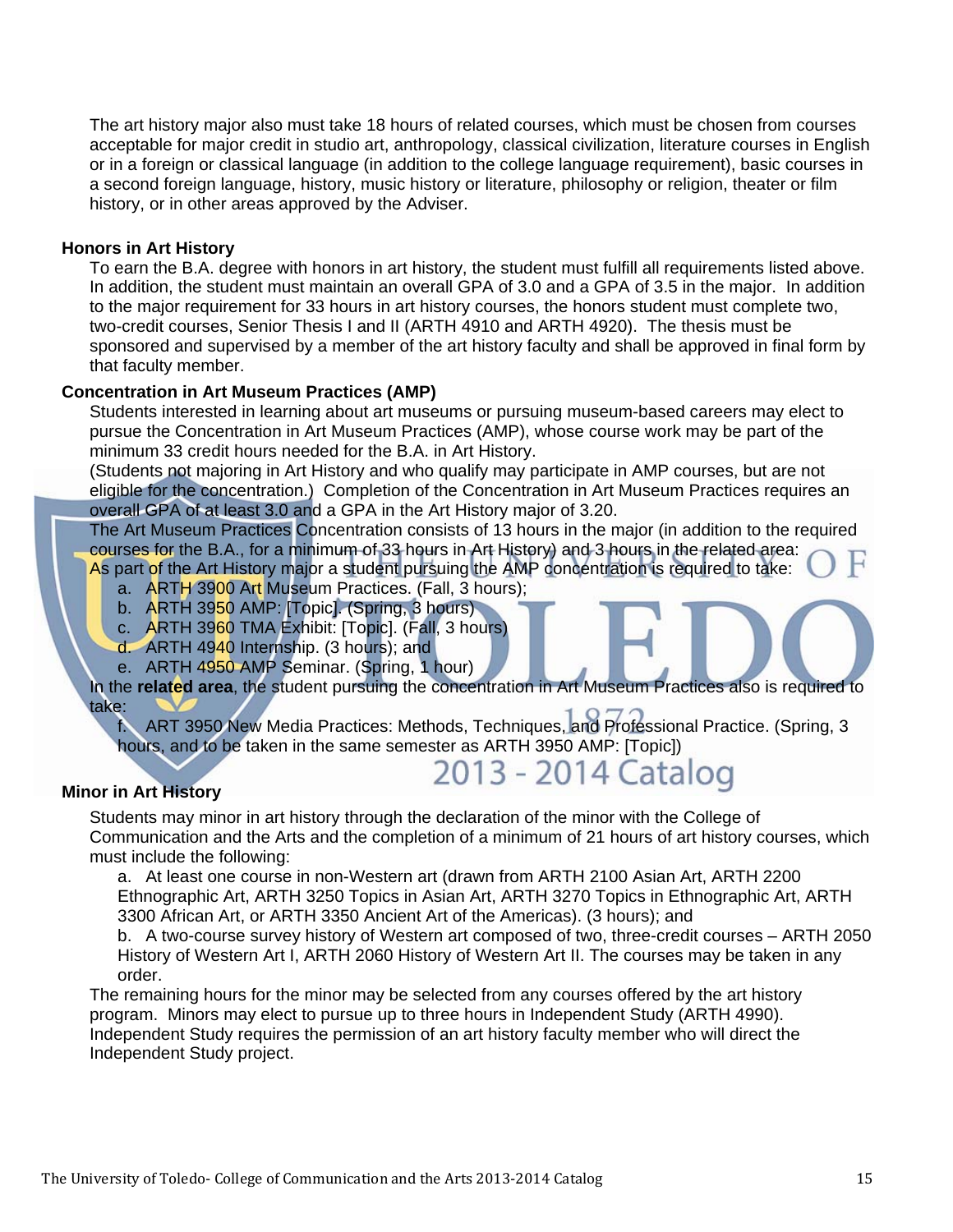#### **Studio Art**

#### Barbara Miner, Head, Studio Art

 Chris Burnett, Daniel Hernandez, Thomas Lingeman, Barbara Miner, Deborah Orloff, Arturo Rodriguez, Adam Shiverdecker, Barry Whittaker: undergraduate advisers.

#### **Bachelor of Arts Degree in Visual Art**

 The Bachelor of Arts program in visual art provides the student with a solid foundation in art through introductory courses in drawing, design and the history of art, and it offers study in three areas of studio art as well as advanced work in art history. These department offerings are deeply integrated with the general education of the Colleges of Language, Literature and Social Sciences, and Natural Sciences and Mathematics (humanities and sciences requirements and directed electives) with the purpose of using visual art as a special instrument for cognitive growth, knowledge discovery and cultural engagement. The B.A. in Visual Art is a special kind of liberal arts degree based in studio art – students seeking a professional degree should consider the B.F.A. in Studio Art degree program. Though there is no concentration offered, students may choose from 2D studies (drawing, printmaking, painting), 3D studies (sculpture, ceramics), and /or new media studies (photography, digital arts) for their advanced studio coursework.

 The curriculum leading to the B.A. in Visual Art requires a minimum of 48 hours of courses in the major, which must include the following:

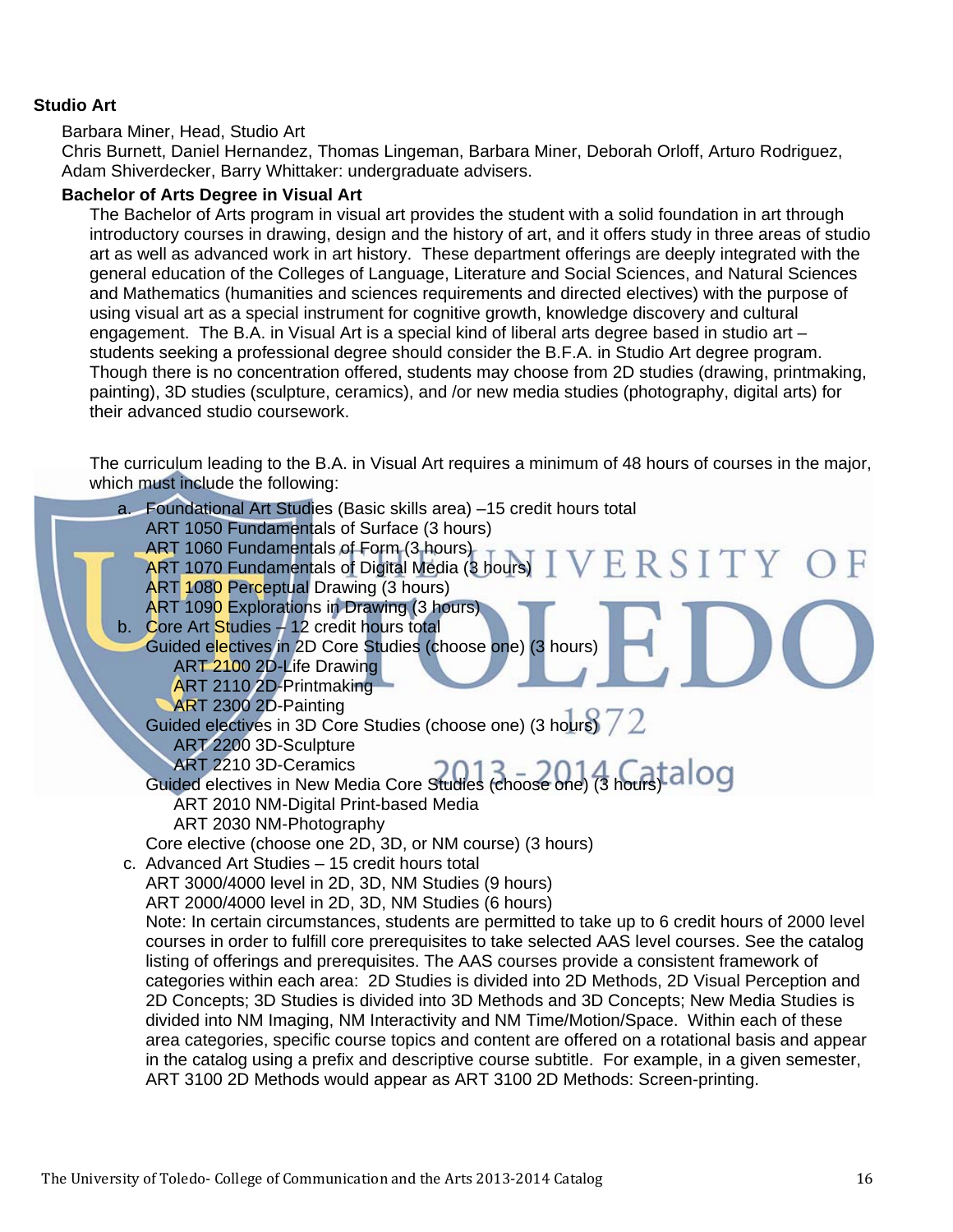d. Support Courses – 6 credit hours total

ART 3400 Concepts in Art Studio and Theory (CAST) (3 hours)

Note: usually taken in the student's junior or senior year.

ART 4410 BA Thesis Project (3 hours)

Note: a project-based capstone course usually taken during the student's final semester.

 In addition to the 48 hours of course work in art, the studio major pursuing the B.A. degree in Visual Art must take 18 hours of related course work, which must be chosen from courses acceptable for major credit and which must include at least 15 hours in art history – one non-Western Art History, and History of Western Art I & II (ARTH 2050 & 2060). The remaining hours\* may be selected from courses offered in art history or from the degree audit.

#### Total - 18 credits

 ARTH 2050 History of Western Art I (3 hours) ARTH 2060 History of Western Art II (3 hours) ARTH (Non-Western) (3 hours) ARTH 2080 (Modern) or ARTH 3500 History of Photography (3 hours) ARTH 3400, 3600, or 4500 (3 hours) \*Related course (3 hours)

 Note: All Foundation Art Studies courses, 2 Core Art Studies courses, ART 3400 CAST, and either ARTH 2050 or ARTH 2060 Art History Survey must be taken before the 3000/4000 level. BA Visual Art students select from the same pool of course offerings as the B.F.A. students, except for the capstone thesis project. Students pursuing the B.A. degree may not elect the PS/NC option in studio art or art history courses or in related courses.

Art majors should meet every semester with their adviser.  $I$   $V$   $E$   $R$   $S$   $I$   $T$   $Y$   $Q$ 

#### **Bachelor of Arts Degree in New Media Design Practices**

 The Bachelor of New Media Design Practices (NMDP) program provides a unique degree track, incorporating the new media curriculum and adding externship and internship components to provide hands-on experiential and practice learning, in combination with the creative and theoretical new media course offerings of the department. Students in this program benefit from the following features: (1) Learning the skills and conceptual aspects of both digital and photographic media as they apply to both print and interactive design fields; (2) Undertaking an externship component that provides students an observational, experiential learning opportunity; (3) Undertaking an intensive internship component that offers students experiential learning opportunities with direct practical application, as through special projects and opportunities with the Toledo Museum of Art, small businesses, university departments, and/or regional non-profits; (4) Acquiring a solid foundation for commercial and instructional preparedness to benefit students' advanced studies and/or intended career paths.

#### **Components of the BA in New Media Design Practices Major:**

 Foundational Art Studies (FAS) – 15 credits The NMDP program will mirror the visual art and studio art programs at the Foundational level in completing 5 FAS courses (15 credit hours total). ART 1050 Fundamentals in Surface (3 hours) ART 1060 Fundamentals in Form (3 hours) ART 1070 Fundamentals in Digital Media (3 hours) ART 1080 Perceptual Drawing (3 hours) ART 1090 Explorations in Drawing (3 hours) New Media Design Practices Core – 9 credits ART 2010 Core NM – Print-based Media (3 hours)

 ART 2020 Core NM – Interactive Media (3 hours) ART 2030 Core NM – Photography (3 hours)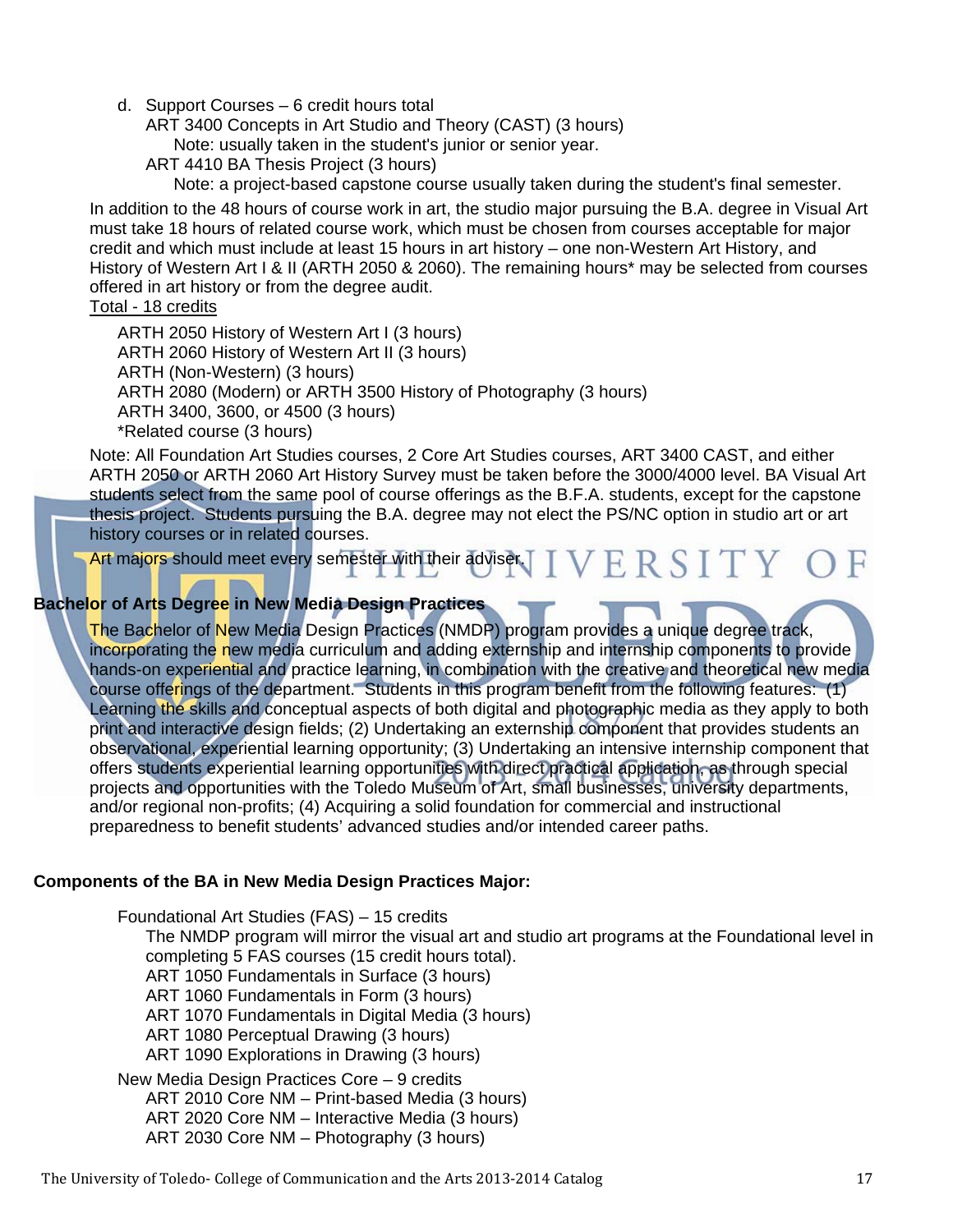Advanced Art Studies (AAS) – 15 credits

 Advanced Art Studies provide an ongoing forum for the development of a personal vision and a sustained body of artwork for upper-level art department majors. The B.A. in New Media Design Practices program draws on the same pool of AAS courses as the B.A. in Visual Arts and the B.F.A. program. From the Advanced Art Studies course offerings, students will complete 5 required courses (15 credit hours).

ART 3010 Interactivity: Web-based Art (3 hours)

ART 3000 Imaging: Digital Photography (3 hours)

ART 3000 Imaging: B&W Photography (3 hours)

ART 3000 Imaging: Photographic Studio (3 hours)

 ART 3400 Concepts in Art, Studio and Theory, or ART 3850 Gallery Practices, or ART 4850 Professional Practices (3hours)

ART 3850: Gallery Practices

#### Technical and Related Guided Elective Courses – 12 credits

 Students seeking the BA in New Media Design Practices will be required to take Technical and Related Guided Electives. CMPT and communications web and desktop publishing courses that emphasize the technical aspects of the web and desktop publishing platforms will satisfy this requirement.

 The following courses, or others related to the technical proficiency in computer technologies, can be used towards the Bachelor of Arts in New Media Design Practices major, as determined by the adviser. As technologies advance, these courses and their specific numbers will change; the offerings for the degree will be given to students before registration each term.

 Possible Technical Guided Electives, based on current course offerings and applicability to the NMDP degree:

(Credits must be chosen from more than one content area.)

CMPT 1500 Flash Web Animation (3 hours)

CMPT 2030 C Family Programming (3 hours)

CMPT 2320 XML Concepts & Programming (3 hours)

CMPT 2410 Adobe InDesign Desktop Publishing (3 hours)

CMPT 2420 Advanced Desktop Publishing (3 hours)

CMPT 2620 Web Site Maintenance (3 hours)

 \*COMM 2000 Mass Communication and Society (3 hours) (University Gen Ed) COMM 2150 Digital Publishing (3 hours)

Practicum Courses – 11 credits

## COMM 3340 Visual Communication | (3 hours) - 2014 Catalog

 The final component of the coursework required for Bachelor of Arts in New Media Design Practices will be the 11 credit hour block of practicum courses.

ART 3900 New Media Design Practices Externship (3 hours)

ART 3950 New Media Design Methods Techniques and Professional Practice (3 hours)

ART 4950 New Media Design Practices Intensive (3 hours)

ART 4951 New Media Design Practices Seminar (1 hour)

Art History Related Courses – 18 credits

 The BA in New Media Design Practices requires 18 credit hours of related course work, which must be chosen from courses acceptable for major credit and which must include at least 15 hours of Art History, one of which is a non-Western Art History.

 ARTH 2050 History of Western Art I or ARTH 2060 History of Western Art II (3 hours) One course in non-Western Art History (3 hours)

ARTH 2080 (3 hours)

ARTH 3400 or 3500 or 3600 or 4500 (3 hours)

ARTH 3950 AMP Topic (3 hours)

Admissions requirements for the Bachelor of Arts - New Media Design Practices

 Students will make application into the BA New Media Design Practices after completing the FAS Studies, the New Media Design Practices Core, ARTH 2050 and ARTH 2060 and 6 credit hours in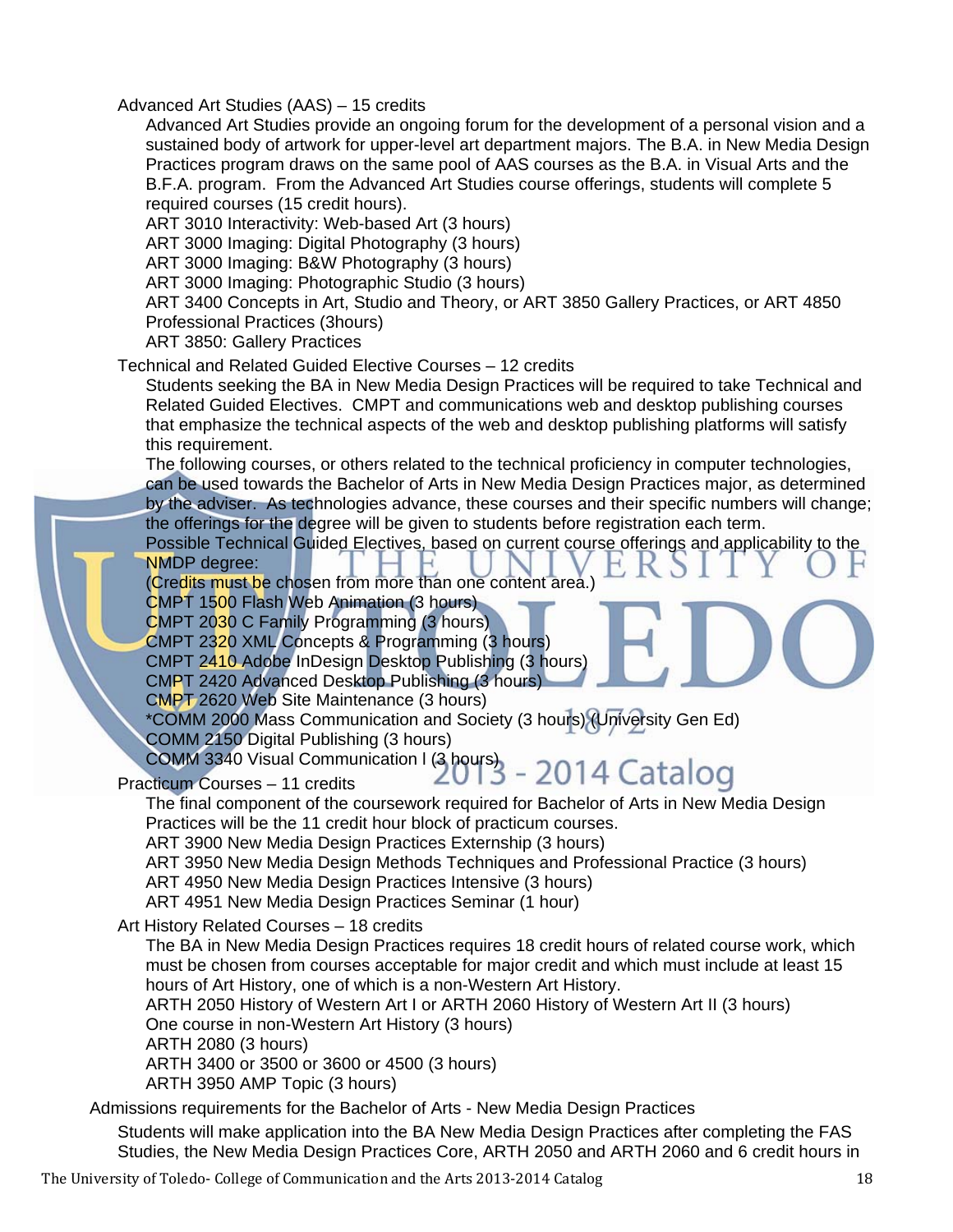Technical and Related Studies.

 Students must have and maintain a 3.0 GPA in major/related courses in order to participate in the program. There will only be 20 candidates in the program at any given time. All candidates will prepare a visual portfolio and written materials for professional review and acceptance into the program. Two letters of faculty support must accompany the program application. (One must be from an art faculty member.)

 All accepted candidates must conduct themselves as professionals and adhere to the Professional Code of Conduct once accepted into the program of study; they will follow the TMA policy guidelines when working in the museum.

#### **Bachelor of Fine Arts Degree in Studio Art**

 The Bachelor of Fine Arts program, which may be entered through successful application to the entire studio art faculty, provides the student, who is preparing for professional commitment to the field of studio art, with a more intensive educational experience. In distinction from the B.A. program, the B.F.A. curriculum provides the student with a more in-depth experience in the major area of studio concentration, and studio electives.

Students entering the B.F.A. program may choose from the following 3 areas of studio concentration – 2D studies (drawing, printmaking, painting), 3D studies (sculpture, ceramics), new media studies (photography, digital arts).

 Students who are interested in admission to the B.F.A. program (and who have fulfilled the requirements indicated below) must apply to the Chair of the B.F.A. Committee. The student should obtain the appropriate application materials from the Chair of the B.F.A. Committee or from the departmental office. Before applying, the student must consult with their adviser about the application process, and subsequently the application form must be signed by the adviser. The student must also meet with the Chair of the B.F.A. committee at least 5 calendar days before the application due date to discuss their draft application materials.

Before applying to the B.F.A. program, a student must have completed or be in the process of completing 30 semester hours of undergraduate study, which must include 15 hours of Foundational Art Studies in studio art – 6 hours of drawing (ART 1080, 1090); 6 hours of design (ART 1050, ART 1060); 3 hours of digital media (ART 1070) – and at least 15 hours of general education requirements and art history (ARTH 2050 or ARTH 2060 and not ARTH 1500). At the time of application, the student must have maintained at least a 3.0 GPA in all courses in studio art and art history. The department allows adjusted GPAs to be used in reaching the 3.0 benchmark in accordance with the UT policy of recalculated GPAs (http://www.utoledo.edu/offices/registrar/student\_records/gpa\_recalculation.html) as well as previously adjusted incoming transfer GPAs for coursework used in the major and related fields. If required courses are still in process at the time of application, acceptance is provisional until all such courses are completed and the GPA standard is maintained. Applications are reviewed every Fall and Spring semester. If the application is denied, the student may reapply the following semester, but only one reapplication is permitted.

 In order to insure that students have an adequate period of study as a B.F.A. candidate, each student normally must spend at least 4 semesters within the B.F.A program enrolled in studio art courses (usually with 18 credit hours remaining in the major) and must pass a minimum of 4 B.F.A. candidate reviews: the initial review, 2 semester progress reviews, and the B.F.A Thesis Exhibition review (note: the prerequisites for this capstone course and review are 115 credit hours overall; ART 3400; ART 4850; 21 credit hours in Advanced Art Studies). In special circumstances where the student is unable to complete 4 reviews in the time needed to complete all other program requirements, the student may petition the faculty for an exception. B.F.A. students must present work for review and attend every B.F.A. review while he or she is in the program. Failure to pass the capstone review, or failure to pass 2 consecutive progress reviews, will eliminate the student from the program. Once eliminated from the program, the student may continue studies in the B.A. in Visual Art degree program but may not reapply to the B.F.A program.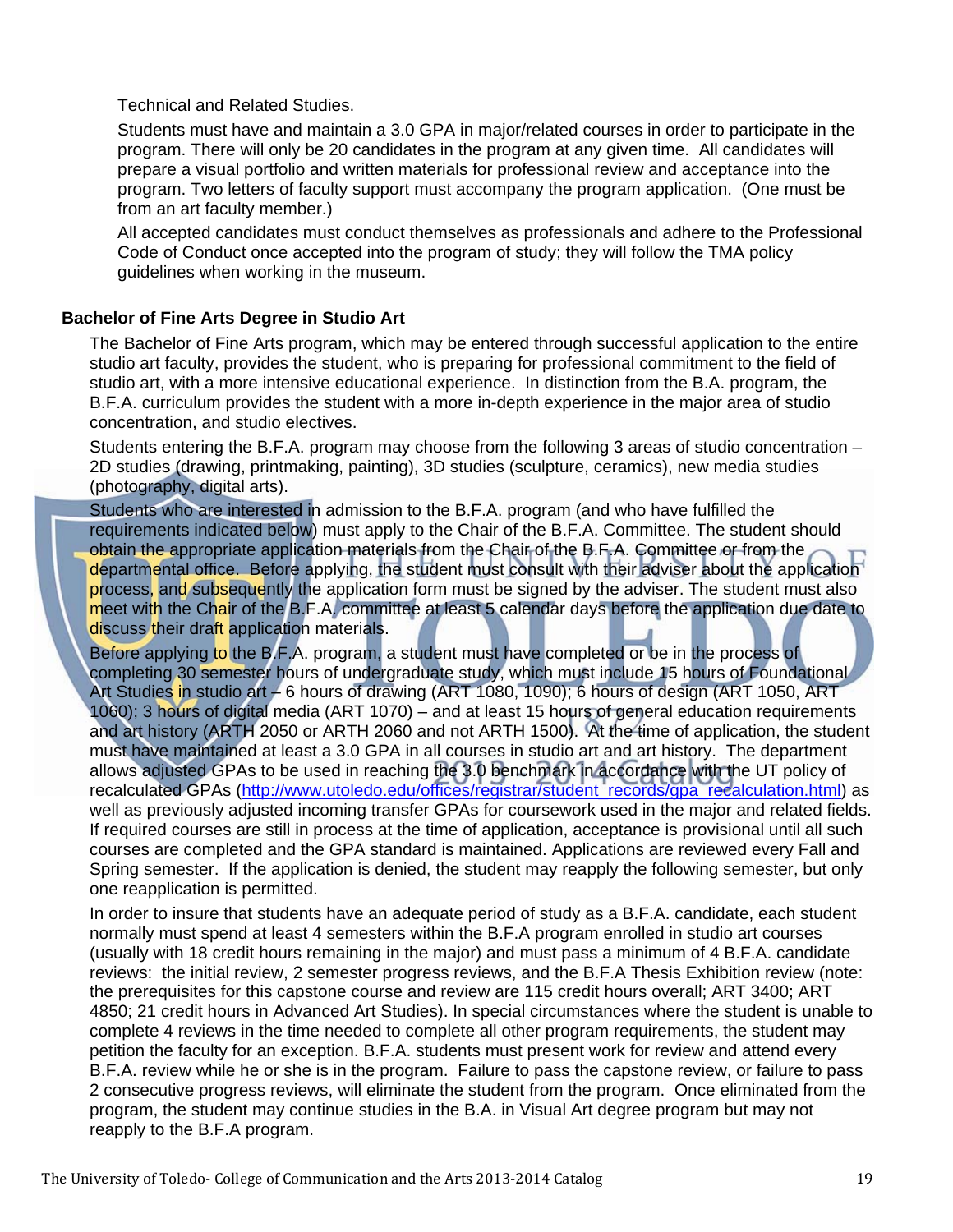The curriculum leading to the B.F.A. in studio art requires a minimum of 63 hours of courses in the major, which must include the following:

- a. Foundational Art Studies (Basic skills area) 15 credit hours total ART 1050 Fundamentals of Surface (3 hours) ART 1060 Fundamentals of Form (3 hours) ART 1070 Fundamentals of Digital Media (3 hours) ART 1080 Perceptual Drawing (3 hours) ART 1090 Explorations in Drawing (3 hours) b. Core Art Studies – 15 credit hours total  *2D Studies concentration:*  2D Core Studies (all required) (9 hours) ART 2110 2D-Printmaking ART 2100 2D-Life Drawing ART 2300 2D-Painting 3D Core Studies (choose one) (3 hours) ART 2200 3D-Sculpture ART 2210 3D-Ceramics NM Core Studies (choose one) (3 hours) ART 2010 NM-Digital Print-based Media ART 2030 NM-Photography  *3D Studies concentration:*  2D Core Studies (choose two) (6 hours) ART 2110 2D-Printmaking VERSITY OF ART 2100 2D-Life Drawing ART 2300 2D-Painting 3D Core Studies (all required) (6 hours) ART 2200 3D-Sculpture ART 2210 3D-Ceramics NM Core Studies (choose one) (3 hours) ART 2010 NM-Digital Print-based Media ART 2030 NM-Photography 1872  *NM Studies concentration:*  2D Core Studies (choose one) (3 hours) ART 2110 2D-Printmaking ART 2100 2D-Life Drawing ART 2300 2D-Painting 3D Core Studies (choose one) (3 hours) ART 2200 3D-Sculpture ART 2210 3D-Ceramics NM Core Studies (all required) (9 hours) ART 2010 NM-Digital Print-based Media ART 2020 NM-Digital Interactive Media ART 2030 NM-Photography c. Advanced Art Studies – 24 credit hours total Studies in area of concentration –18 credit hours total
	- The AAS courses provide a consistent framework of categories within each area of concentration: 2D Studies, 3D Studies, and New Media Studies (see listing below). Within each of these areas, specific course topics and content are offered on a rotational basis and appear in the catalog using a prefix and descriptive course subtitle. For example, in a given semester, ART 3100 2D Methods would appear as ART 3100 2D Methods: Screen-printing. Students can retake a given course category to fulfill their AAS credit requirements as long as it is offered with a different topic title.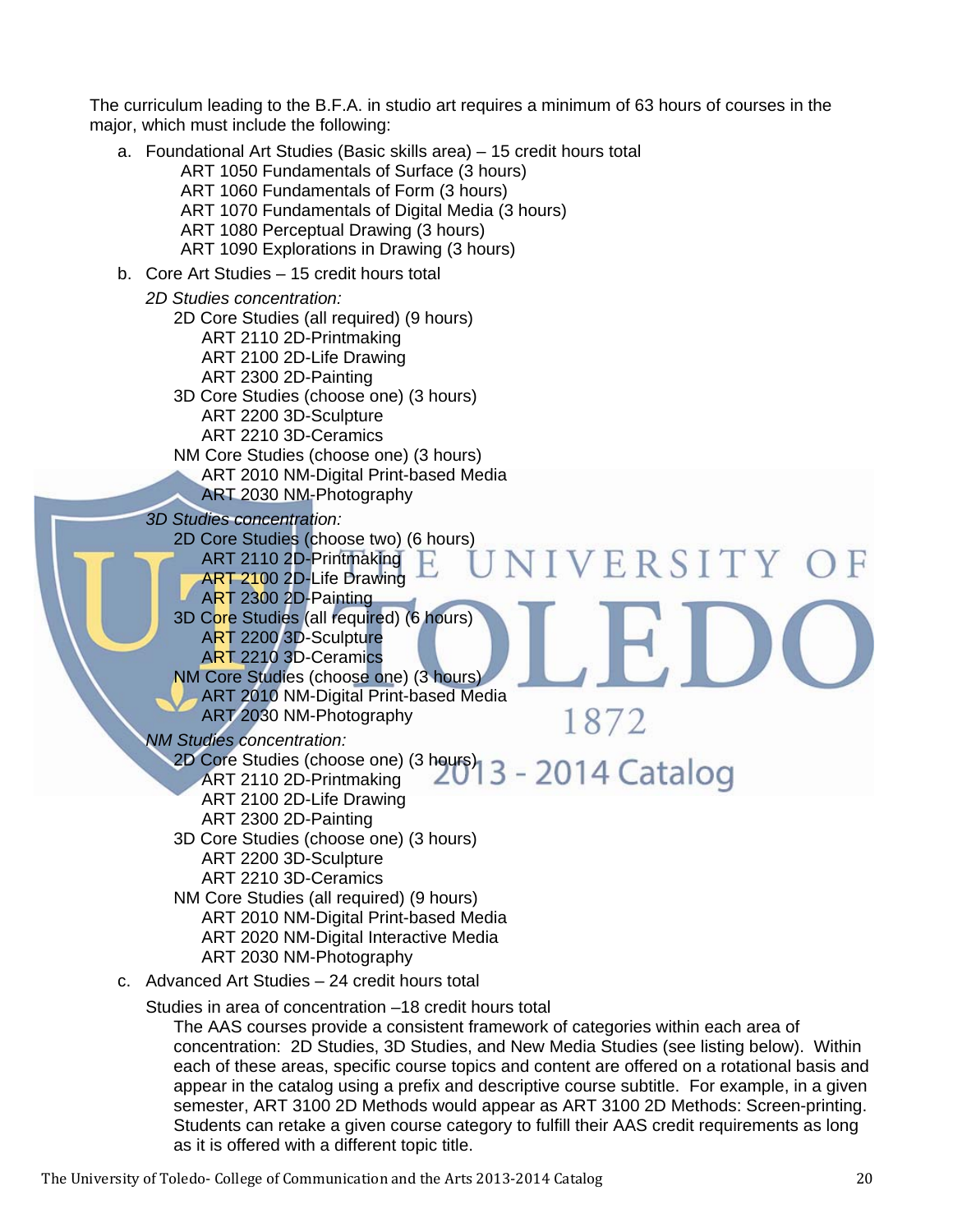2D Studies ART 3100 & 4100 2D-Methods Art 3110 & 4110 2D-Visual Perception ART 3120 2D-Concepts

 3D Studies ART 3200 & 4200 3D-Methods ART 3210 & 4210 3D-Concepts

 New Media Studies ART 3000 & 4000 NM-Imaging ART 3010 & 4010 NM-Interactivity ART 4020 NM-Time/Motion/Space

- Additional studies at ART 2000/4000 level outside the concentration 6 credit hours total Note: Students are permitted to take 2000 level courses in circumstances where they need to fulfill core prerequisites in order to take selected AAS level courses. See the catalog listing of offerings and prerequisites.
- d. Support Courses 9 credit hours total

ART 3400 Concepts in Art Studio and Theory (CAST) (3 hours)

Note: usually taken in the student's junior or senior year.

ART 4400 BFA Thesis Exhibition (3 hours)

 Note: an exhibition-based capstone course usually taken during the student's final semester. ART 4850 Professional Practices (3 hours)

1872

Note: usually taken in student's junior or senior year.

In addition to the 63 hours of course work in art, the studio major pursuing the B.F.A. degree, in any  $\Box$ area of concentration, must take 18 hours of related course work, which must be chosen from courses acceptable for major credit and which must include at least 15 hours in art history – one of which is a non-Western Art History, History of Western Art I and History of Western Art II (ARTH 2050 & 2060). The remaining hours<sup>\*</sup> may be selected from courses offered in art history or from the degree audit.

 2D and 3D Studies concentrations – 18 credits total ARTH 2050 History of Western Art I (3 hours) ARTH 2060 History of Western Art II (3 hours) ARTH Non-Western (3 hours) ARTH 2080 (Modern) (3 hours) ARTH 3400, 3500, 3600, or 4500 (3 hours)

\*Related course (3 hours)

New Media Studies concentration – 18 credits total

 ARTH 2050 History of Western Art I (3 hours) ARTH 2060 History of Western Art II (3 hours)

ARTH Non-Western (3 hours)

ARTH 3600 History of New Media (3 hours)

ARTH 3400, 3500 or 4500 (3 hours)

\*Related course (3 hours)

Students pursuing the B.F.A. degree may not elect the PS/NC option in studio art or art history courses or in related courses. Art majors pursuing the B.F.A. degree must meet every semester with their Advisers who are assigned by the B.F.A. committee.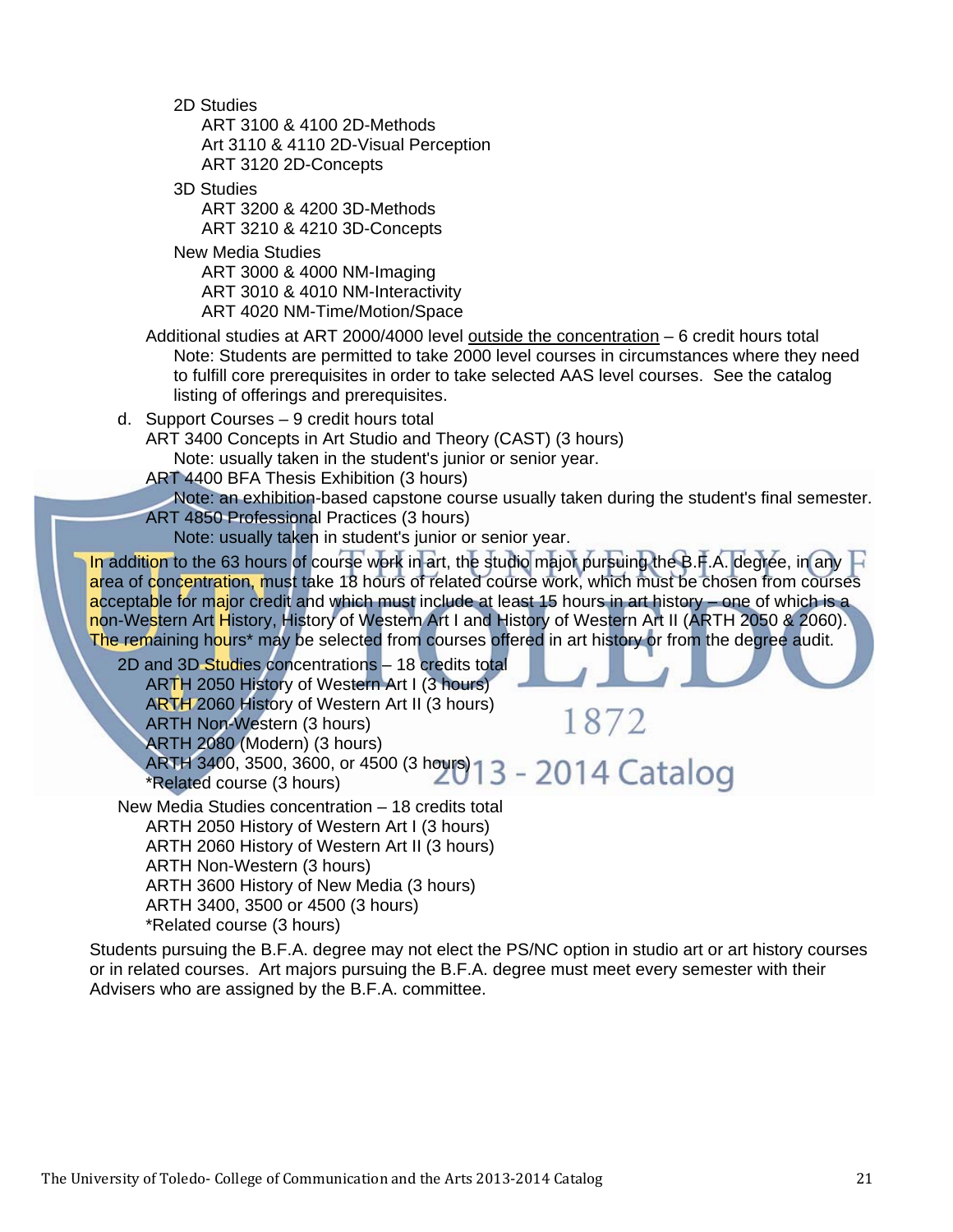#### **Honors in B.F.A. in Studio Art Degree**

 Admission to the B.F.A. program qualifies the student for departmental honors in studio art. Honors students must maintain a minimum GPA of 3.0 in studio art and art history and are subject to annual review by an appropriate committee designated by the studio art faculty.

#### **Honors in B.A. in Visual Art Degree**

 Qualified juniors and seniors may apply to the Honors Program in studio art. The following are requirements for entrance into the Honors Program in studio art:

- A. Admission
	- 1. 3.5 minimum GPA in studio art
	- 2. 3.3 minimum cumulative GPA
	- 3. 6 hours must be completed in the area of concentration, plus 9 hours of Foundational Art Studies
	- 4. Instructors' permission (areas of concentration: 2D Studies, 3D Studies, New Media Studies)
- B. Requirements

 A student must have completed a minimum of six hours of honors course work in studio art before beginning the thesis project. (Note: This does not include six hours of concentration needed for admission into the Honors Program.) The student must take the BA Thesis Project capstone as an honors course with additional requirements. The designation "honors" on the diploma will be given to students who receive a grade of A on the honors thesis project and maintain a minimum GPA of 3.5 in studio art.

#### **Requirements for a Minor in studio art**

 The minor in studio art provides a general introduction to the use of tools and materials and an understanding of traditional and experimental media for the production of fine art. The minor in studio art is further designed to enrich the student's life by increasing her/his awareness of the world by developing skills of visual perception and communication. Students electing to minor in studio art must complete 21 hours of course work, including nine hours of Foundational Art Studies (see below), which provide the basic technical and theoretical skills essential for a fundamental understanding of the discipline as well as a rigorous preparation for the advanced/upper division courses.

1872

Foundational Art Studies (choose **3** of 4 courses) – 9 hours

ART 1050 Fundamentals of Surface (3 hours)

ART 1060 Fundamentals of Form (3 hours)

ART 1070 Fundamentals of Digital Media  $(3$  hours) - 2014  $\operatorname{Cataloq}$ 

ART 1080 Perceptual Drawing (3 hours)

 Elective courses: Upon completion of the required foundations courses, students must take 12 hours distributed in any of the following subject areas: 2D studies (drawing, printmaking, painting), 3D studies (sculpture, ceramics), new media studies (photography, digital arts), with no more than nine hours in one studio area. A minimum of six hours must be in Advanced Art Studies courses at the 3000 level and above.

 Recommended courses: It is strongly recommended that the following art history survey courses be taken:

ARTH 2050 or 2060 (3 hours)

One course in the history of non-Western art (3 hours)

One additional course in the history of Western art (3 hours)

 Students must maintain a minimum GPA of 2.0. for all course work in the minor (in keeping with College of Communication and the Arts standards). Candidates for the minor in studio art must have their course work verified and approved by an Adviser in studio art or the Chair of the department prior to making formal application for graduation.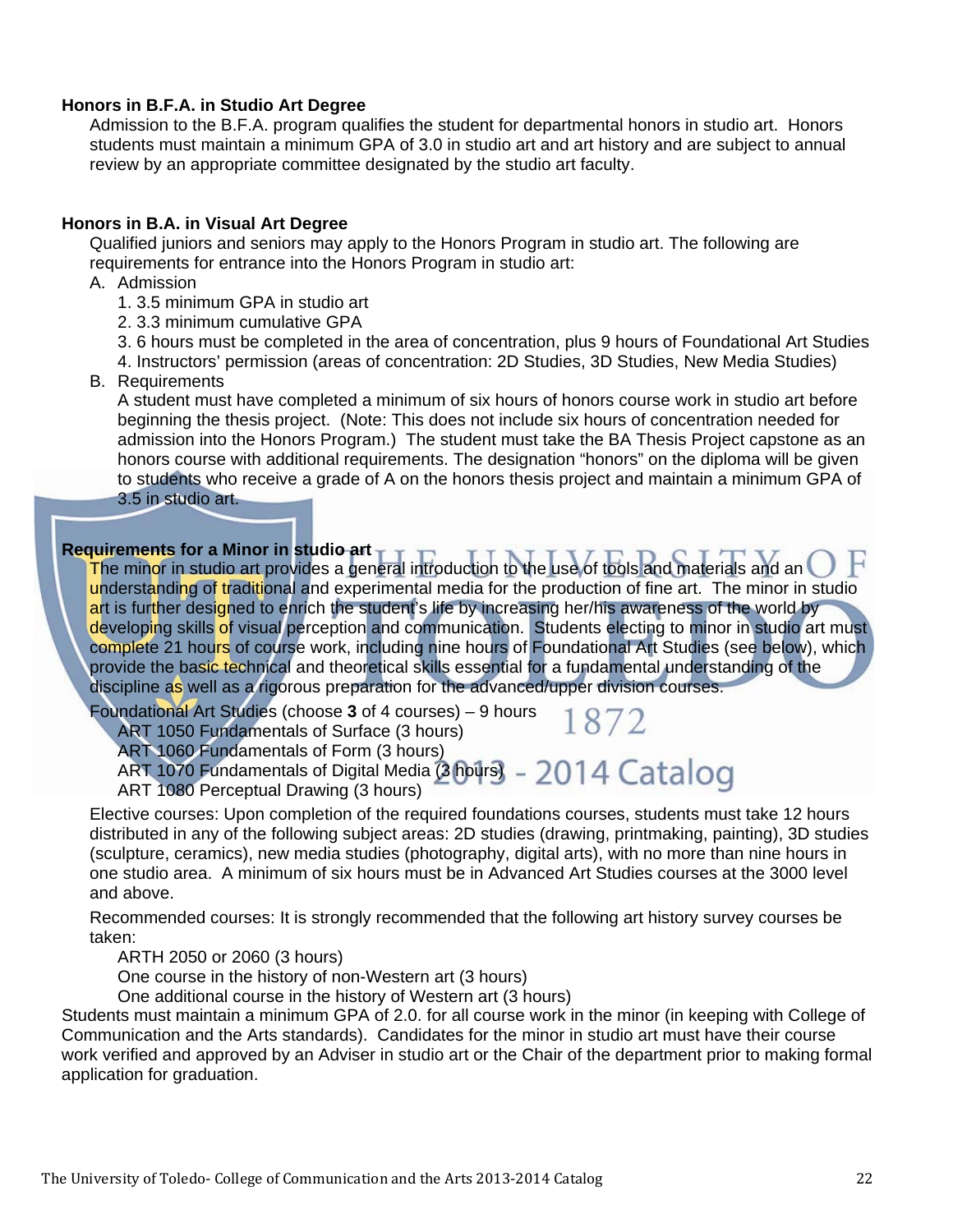#### **Department of Communication**

Paul Fritz, Chair Raymond Jackson, Adviser

**Degrees Offered:** Communication offers a program for a bachelor of arts.

#### **Requirements for the Undergraduate Major**

The Department of Communication offers undergraduate students the opportunity to focus on one of the four following areas of study:

- Broadcasting
- Journalism
- Public Relations
- Organizational Communication

The major is 36 hours minimum; 50 hours maximum

#### **Required: (15 hours)**

All Communication majors must take the following four courses and earn a "C" or better in each before enrolling in major courses at the 3/4000 level:

COMM 2100 News Writing For Media (4)

COMM 2400 Information Analysis (3)

COMM 2600 Public Presentations (3)

COMM 2840 Interpersonal Communication (4)

Students must also take this course in their Senior year: COMM 4910 Professional Portfolio (1)

#### **Electives: (21 – 35 hours)**

While Communication Majors are completing their required Communication courses, they may take any of the following 2000-level courses: following 2000-level courses:

#### Organizational Communication

Comm. 2810 Nonverbal Communication (3) Comm. 2820 Group Communication (3) Comm. 2830 Organizational Communication (3) Comm. 2890 Crisis & Conflict in Organizations (3)

### 2013 - 2014 Catalog

UNIVERSITY

Digital Communication

Comm. 2120 Reporting (4) Comm. 2150 Digital Publishing (4) Comm. 2210 Audio Production I (4) Comm. 2220 TV Production I (4) Comm. 2300 Photojournalism (4)

Current hiring practices indicate a graduate in the field of communication should have a basic working knowledge of skills needed in broadcasting, journalism, public relations and organizational communication. Once Communication majors have earned a "C" or better in the three required courses, they may consult with their advisor and take any of the following courses: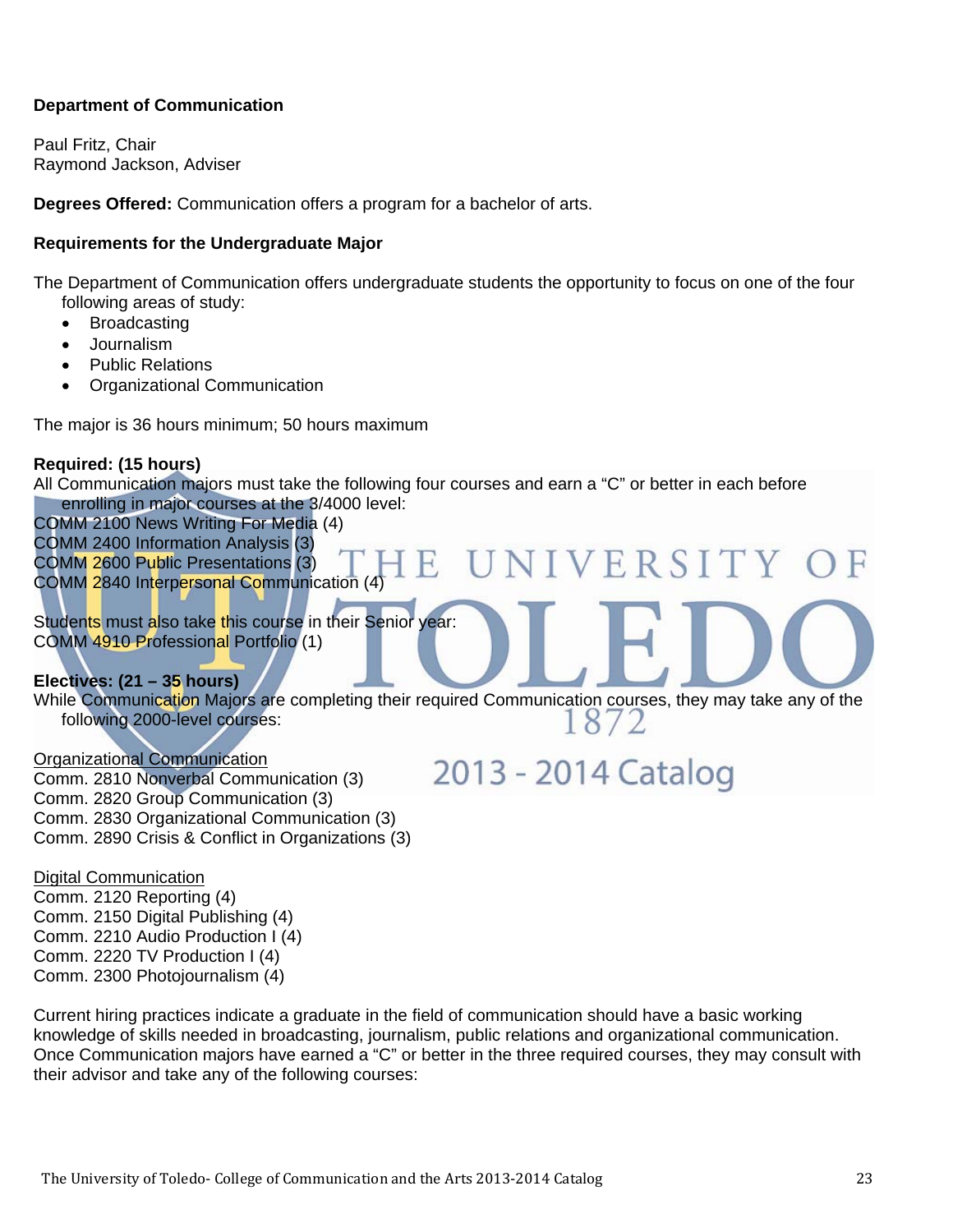Organizational Communication Comm. 3150 Feature Writing (4) Comm. 3180 Mass Communication Law (4) Comm. 3610 Speech Writing (3) Comm. 3720 Public Relations Principles (3) Comm. 3820 Persuasion and Propaganda (4) Comm. 3880 Professional Business Communication (3) Comm. 3870 Communication Theory (3) Comm. 4090 Mass Communication Ethics (4) Comm. 4250 Mass Communication History (4) Comm. 4630 Public Relations Practices (3) Comm. 4640 Public Relations Case Studies (3) Comm. 4820 Family Communication (3) Comm. 4830 Gender, Culture & Communication (3)

#### Digital Communication

Comm. 3270 TV Newswriting (4) *\*\* can be taken before student has completed the required 2000 level courses.*

Comm. 3280 Media Performance (3)

Comm. 3340 Visual Communication I (4)

Comm. 3290 Media Management (3)

- Comm. 3210 Audio Production II (4)
- Comm. 3120 Community Reporting (4)
- Comm. 3300 Social Media (3)
- Comm. 4100 TV Journalism (4)
- Comm. 4220 TV Production II (4)

Comm. 4330 Convergent Media (4) Comm. 4340 Visual Communication II (4)

#### **Honors in Communication**

Communication majors may graduate with departmental honors by meeting the following qualifications:

IE.

#### **A. Admission**

- Junior or Senior status
- 3.25 minimum GPA in Communication

### 2013 - 2014 Catalog

1872

UNIVERSITY

• 3.0 minimum cumulative GPA

• Completion of three Department of Communication required courses: COMM 2100, COMM 2400, COMM 2600.

- An interview with an Honors Adviser
- A letter of application that explains the student's plan of work for the student's proposed Honors
- Thesis or Project (i.e., a brief prospectus)
- Consent of Department of Communication Honors Adviser

#### **B. Requirements:**

• All general requirements for undergraduate Communication major

• Completion of Honors Thesis or Project as approved by Adviser (the Thesis or Project is intended to be creative, independent work, meeting high scholarly or professional standards, undertaken by the student under the supervision of faculty)

- Defense or public presentation of Thesis or Project
- 13 hours in courses designated as Communication Honors, including 5 credits of COMM 4990:091

Any 3000 or 4000 level Communication course may be designated as "Honors" with the Instructor's permission and his/her assignment of suitable reading and research/project in addition to normal course work.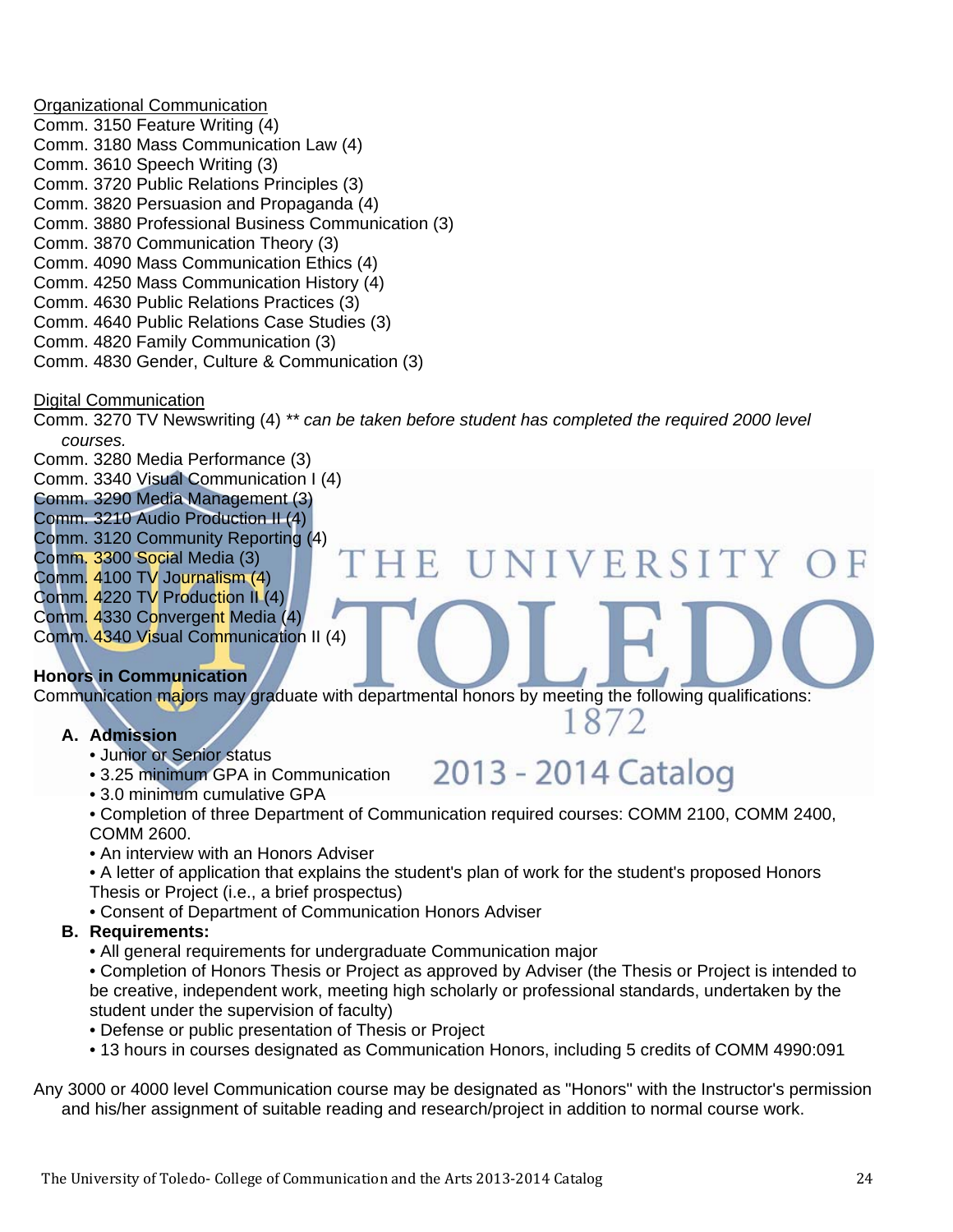#### **Requirements for the General Communication Minor**

**Required courses:** (6 hours) COMM 2000 Mass Communication and Society (3) COMM 2400 Information Analysis and Synthesis (3)

**Elective courses:** (15 hours) Choose 6-9 hours from each area:

Applied communication courses: COMM 2100, 2120, 2150, 2210, 2220, 2600, 2630, 2810, 2990, 3150, 3270, 3280, 3610, 3810, 3830, 3880 and 4630. Independent Study hours (COMM 2990) may not count toward the minimum requirement of six hours.

Conceptual communication courses: COMM 3180, 3290, 3720, 3820, 3840, 3850, 3890, 4090, 4210, 4220, 4250, 4330, 4640, 4810, 4830, 4900 and 4990. Independent Study hours (COMM 4990) may not count toward the minimum requirement of six hours.

#### **Department of Music**

Dr. Jason Stumbo, Chair

Dr. Lee Heritage, Undergraduate Adviser, B.A., B.M. music minors, HONORS Norm Damschroder, Undergraduate Adviser jazz

Dr. Timothy D. Brakel, Undergraduate Adviser, instrumental music education

Dr. Pamela Stover, choral/general music education

David Jex, Graduate Adviser, M.M. in Performance, M.M.E.

#### **Degrees Offered**

The Department of Music is a fully accredited member of the National Association of Schools of Music, and its degree requirements are in accordance with the latest published regulations of that association. Following are the undergraduate degrees offered by the Department of Music:

A. Bachelor of Music:

Piano and Organ

Voice

Strings (violin, viola, cello, double bass, harp) Wind and Percussion **Guitar** Instrumental Jazz

```
Vocal Jazz
```
Instrumental and Vocal Jazz with an Emphasis in Music Business and Recording Arts

- B. Bachelor of Music Education (Multi-age grades K-12, all areas of music education) The Bachelor of Music Education degree is offered through the College of Education. For information on the music education degree, please see the College of Education's section in this catalog.
- C. Bachelor of Arts in Music

The Bachelor of Arts in Music degree allows students the opportunity to tailor their degree programs to their specifications by combining other areas of interest with general music studies

1872

#### **Advanced Placement**

For a score of 3, 4 or 5 on the Music Theory Advanced Placement exam, the department will award credit for MUS 2200 (3 credits).

#### **Audition**

In addition to acceptance into the university, students who wish to major in music or music education must pass an entrance audition. All applicants must meet appropriate minimum standards through this audition before being granted admission to the Department of Music. Music majors and minors are required to demonstrate proficiency in one or more of the following instruments: piano, symphonic instruments (strings, woodwinds, brass, percussion), guitar, voice, or harp. This audition is heard by a faculty jury and is closed to all except the area faculty concerned. Students are expected to be prepared to play or sing representative works of acceptable repertoire. A student may be accepted, accepted on provisional status,

The University of Toledo- College of Communication and the Arts 2013-2014 Catalog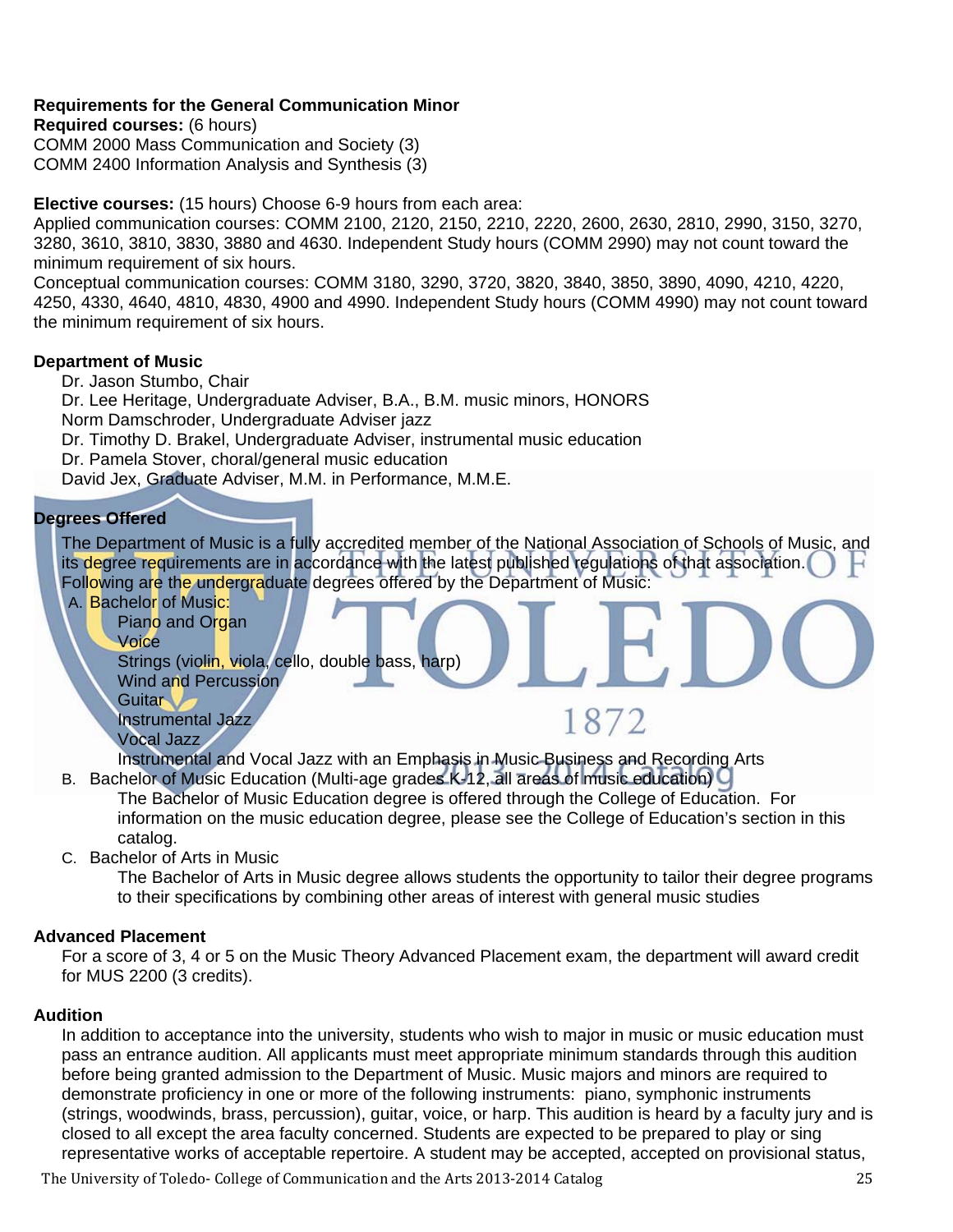or denied admission to music degree work based on the entrance audition. Please visit our Web site www.utoledo.edu/cvpa/music and click on "Audition Signup" or call the Department of Music office at 419.530.2448. For audition guidelines, visit www.utoledo.edu/cvpa/music.

#### **Requirements for the Bachelor of Arts Degree**

The major of 40 hours in music must be distributed as follows:

- a. Performance Laboratory (0 hours) MUS 1000 (8 semesters) Transfer students will be required to complete a number of semesters proportionate to credits transferred.
- b. Concert Attendance (0 hours) MUS 1010 (8 semesters) Transfer students will be required to complete a number of semesters proportionate to credits transferred.
- c. Music Technology (1 hour) MUS 1100
- d. Music Theory (16 hours) MUS 1610
	- MUS 1620
	- MUS 2610 MUS 2620

(A grade of C or better is required in each course)

e. Music History and Literature (9 hours) MUS 2410 MUS 3410 MUS 3420

(A grade of C or better is required in each course)

Class Piano (2 hours) MUS 1570 MUS 1580 MUS 2570, or MUS 2580

(Two hours from any of the above. A grade of C or better is required in each course. Classes assigned by diagnostic test.)

IVERSITY O

1872

g. Applied vocal or instrumental instruction (8 hours) MUS 1800 MUS 2800

(Each course must be taken twice. A grade of B or better is required in each course.)

h. Each music major must enroll in one of the following ensembles on the major instrument each semester of enrollment for 8 hours or more until graduation:

MUS 3010 MUS 3020 MUS 3040 MUS 3050 MUS 3090 MUS 3140 MUS 3150 MUS 3160, or MUS 3180

The minimum requirement is an accumulation of eight hours of ensemble credits, but only four hours may count toward the 124 hours required for the degree.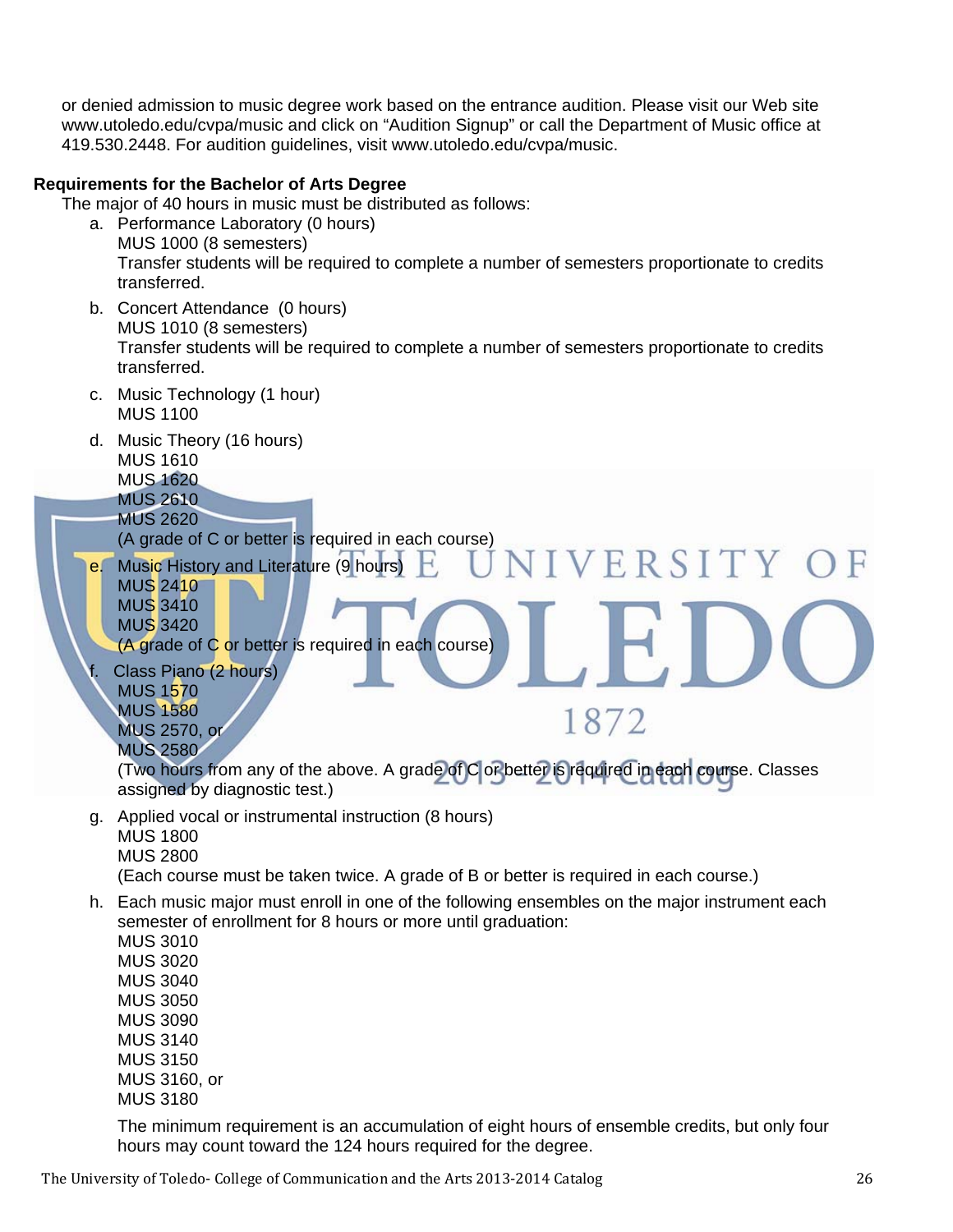Students may elect an additional 10 hours of music courses beyond the required 40 hours of basic courses for a maximum of 50 hours of music within the 124 hours for the bachelor of arts degree. It is recommended that these additional courses include additional music history and literature courses and at least three additional semesters of applied music in the student's major performing area.

The requirement of 18 hours in related courses must be chosen from major level courses in the other humanities. Students may elect to present a full or half recital in their senior year.

#### **Requirements for the Bachelor of Music Degree**

The Bachelor of Music degree is designed to prepare the student for a professional career in performance. The student may pursue one of nine concentrations. Students may be admitted to this program only with the approval of the music faculty, usually determined by a special audition. The requirements for each of the nine bachelor of music degree programs include non-music courses, core music courses and concentration courses.

#### **Non-Music Courses**

- The non-music courses for the bachelor of music degree satisfy university General Education and VPA college requirements. They total 44 hours and are distributed as follows:
- a. VPA 1000 Orientation (1 hour)
- b. ENGL 1110 and one course chosen from ENGL 1130, ENGL 1140, or ENGL 1150 (6 hours)
- c. PSY 1010 and one other non-PSY Gen Ed social science course (6 hours)
- d. MATH 1180 and two natural science Gen Ed courses from different disciplines. Students with a concentration in music business and recording arts must take PHYS 1310 as one of the two Gen Ed natural science courses  $(9 \text{ hours})$ л. **LN**
- e. Humanities courses other than music, including one history course and one literature course. Students with a concentration in voice must take at least one semester each of French and German. Students must select courses to meet the university Gen Ed requirement of two courses from different humanities disciplines. (14 hours)
- f. Non-music electives, including 3 additional hours of natural science and lab, and 3 additional hours of social science. (8 hours)
- g. Students must satisfy the U.S. diversity and non-Western multicultural Gen Ed requirements as part of b, c, e and f above. (6 hours)  $10/L$
- h. Two courses taken must be designated as Writing Across the Curriculum (WAC). One must be in the student's major field of study.  $2013 2014$  Catalog the student's major field of study.

#### **Core Music Courses for Concentrations in Voice, Piano, Guitar, Strings and Wind and Percussion (66 hours)**

- a. Performance Laboratory (0 hours) MUS 1000 (eight semesters) Transfer students will be required to complete a number of semesters proportionate to credits transferred.
- b. Concert Attendance (0 hours) MUS 1010 (eight semesters) Transfer students will be required to complete a number of semesters proportionate to credits transferred.
- c. Music Technology (1 hour) MUS 1100
- d. Music Theory (22 hours) MUS 1610 MUS 1620 MUS 2610 MUS 2620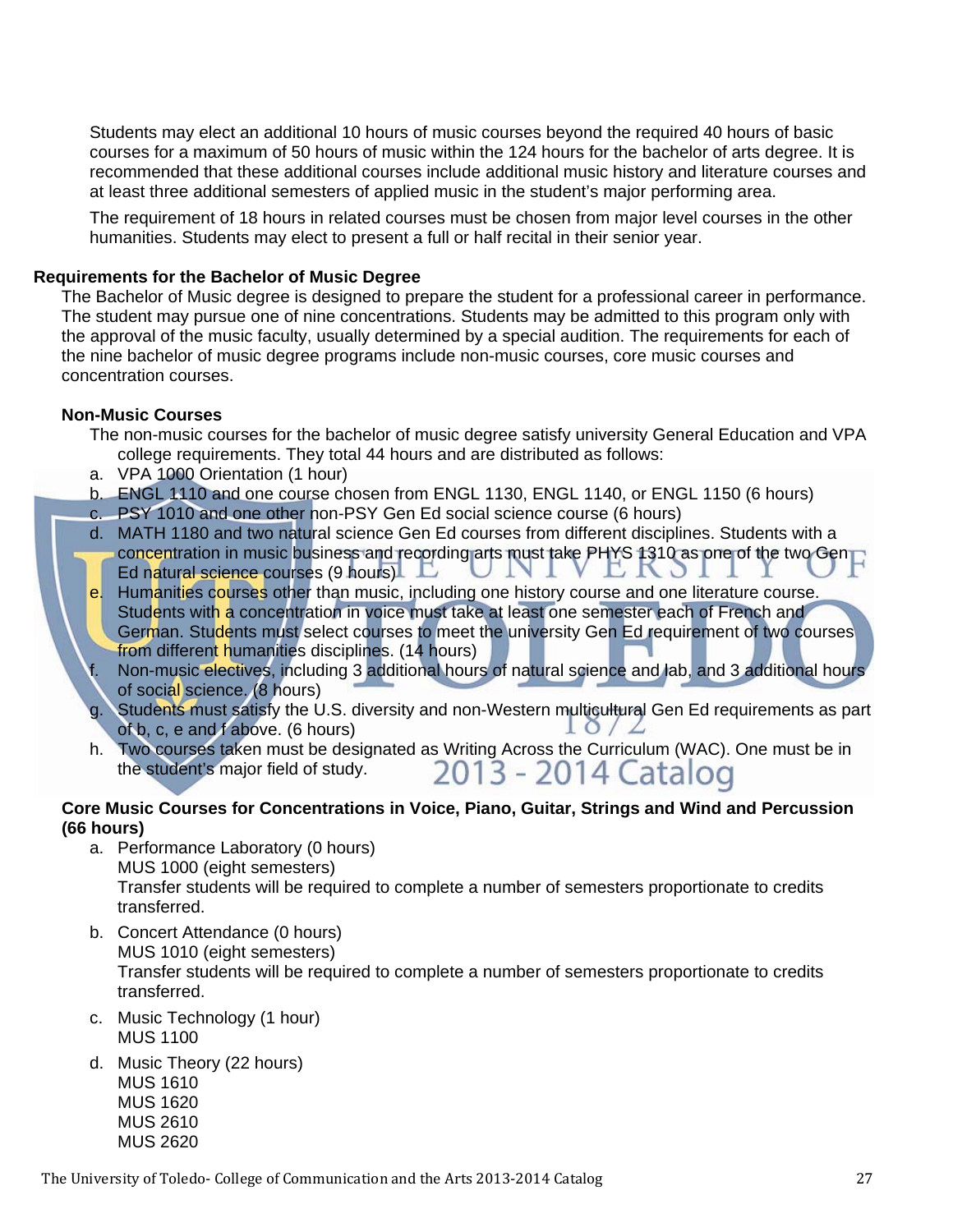MUS 3610 MUS 4620 (A grade of C or better is required in MUS 1610, 1620, 2610 and 2620)

e. Music History and Literature (9 hours) MUS 2410

MUS 3410

MUS 3420

(A grade of C or better is required in each course)

- f. Conducting (2 hours) MUS 3500
- g. Applied Music on major instrument (30 hours)

MUS 1800 MUS 2800 MUS 3800

MUS 4800

(Each course must be taken twice and a grade of B or better is required in each course)

h. Junior and Senior Recitals (2 hours) MUS 3810 MUS 4810

Additional requirements for each concentration are indicated below.



(Note: MUS 3020 may only fulfill the requirement for one semester.) Students must enroll in one of these courses each semester they are taking 12 or more hours. Four semesters of MUS 3050:071, 3150, 3170 or 3190. The minimum requirement is an accumulation of 12 hours of ensemble credits, but only four hours may be counted toward the degree

- c. MUS 2530, MUS 2540, MUS 3550 and MUS 4420 (8 hours)
- d. Music electives chosen from upper-division academic music courses (2 hours)

**Piano and Organ Concentration** – 18 additional hours for a degree total of 128.

a. Performing groups (4 hours) Four semesters chosen from:

MUS 3140

- MUS 3160 MUS 3180
- MUS 3020

The University of Toledo- College of Communication and the Arts 2013-2014 Catalog (Note: MUS 3020 may only fulfill the requirement for one semester.) Two semesters of MUS 3050:041 or 3050:043. Eight semesters of MUS 3050:044. The distribution of MUS 3050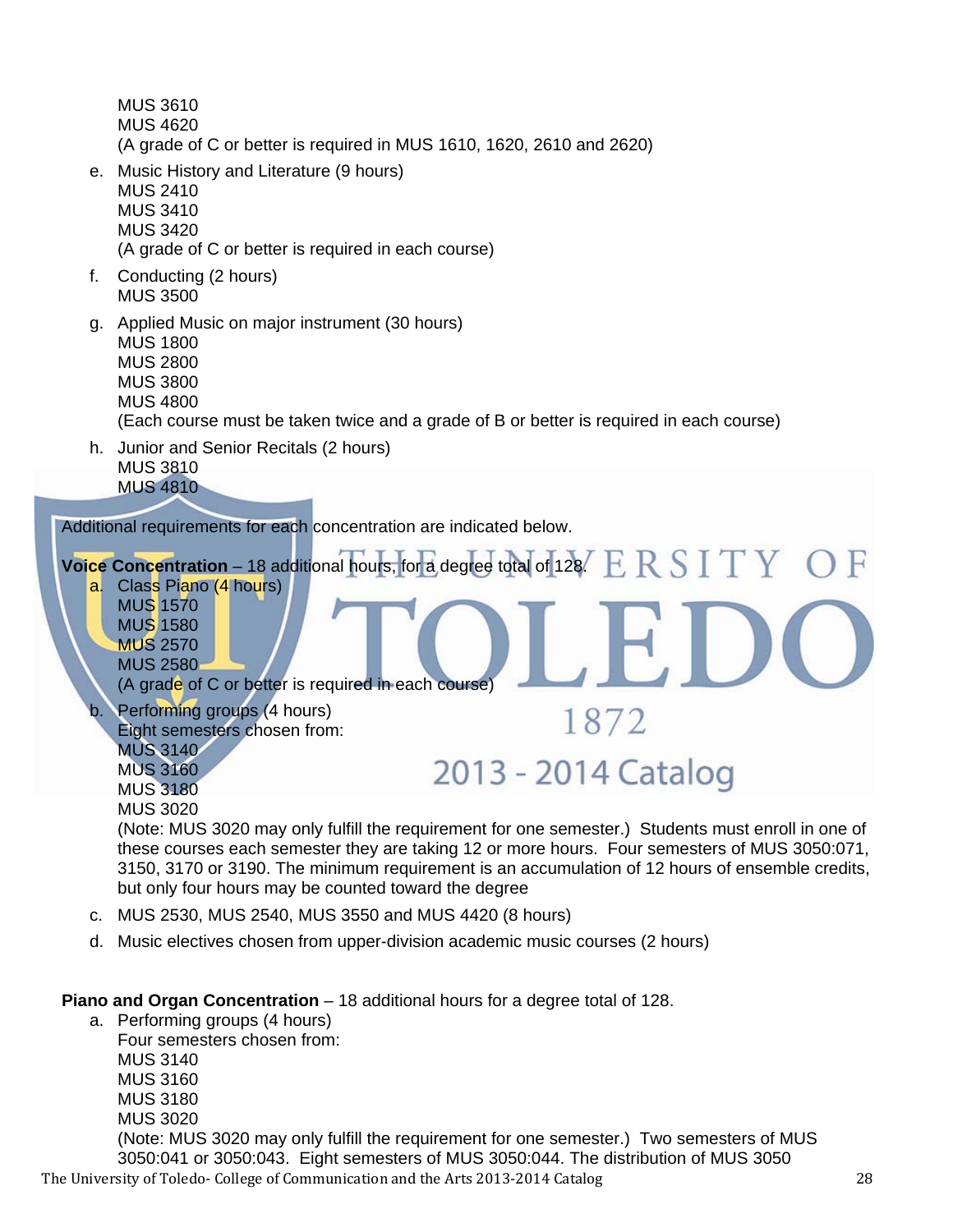ensembles indicated here is flexible and may be adjusted to individual needs with the approval of the applied music teacher. The minimum requirement is an accumulation of 14 hours of ensemble credits, but only four hours may be counted toward degree.

- b. MUS 2590, 3580, 3590 and 4450 (9 hours)
- c. Music electives chosen from upper level academic music courses (5 hours)

**String Concentration** –17 additional hours for a degree total of 127.

- a. Class Piano (3 hours)
	- MUS 1570 MUS 1580 MUS 2570 MUS 2580

Appropriate courses (determined by placement test). A grade of C or better is required in each course.

- b. Performing groups: Eight semesters of MUS 3090. Students must enroll in MUS 3090 each semester they are taking 12 or more hours. Two semesters of MUS 3140, 3160 or 3180. Four semesters of any choice of small ensembles that includes the student's major instrument. The minimum requirement is an accumulation of 14 hours of ensemble credits, but only four hours may be counted toward the degree. (4 hours)
- c. MUS 1500 and 4410 (5 hours)
- e. Music electives, chosen from upper division academic music courses (5 hours)

ERSITY **Guitar Concentration** – 17 additional hours for a degree total of 127.

- a. Class Piano (3 hours) MUS 1570 MUS 1580
	- MUS 2570, or
	- MUS 2580

Appropriate courses (determined by placement test). A grade of C or better is required in each course. 1872

b. Performing groups (4 hours)

Eight semesters of MUS 3050:036 Two semesters of MUS 3050:030, 3050:021 or 3050:137 0 1 4 Catalog Two semesters of MUS 3020, 3140, 3160 or 3180

(Note: MUS 3020 may only be used to fulfill the ensemble requirement for one semester.) Students must enroll in MUS 3050:036 or any large ensemble (MUS 3010, 3020, 3040 or 3090) each semester they are taking 12 or more hours. The minimum requirement is an accumulation of 12 hours of ensemble credits, but only four hours may be counted toward degree.

- c. MUS 3570 and 4460 (6 hours)
- d. Music electives, chosen from upper division academic music courses. (4 hours)

#### **Wind and Percussion Concentration** – 16 additional hours for a degree total of 126.

- a. Class Piano (3 hours) MUS 1570 MUS 1580 MUS 2570, or MUS 2580 Appropriate courses (determined by placement test). A grade of C or better is required in each course
- b. Performing groups: Eight semesters chosen from MUS 3010, 3020, 3040 or 3090 with a minimum of 2 semesters of MUS 3010 and/or MUS 3040, and a minimum of two semesters of MUS 3090.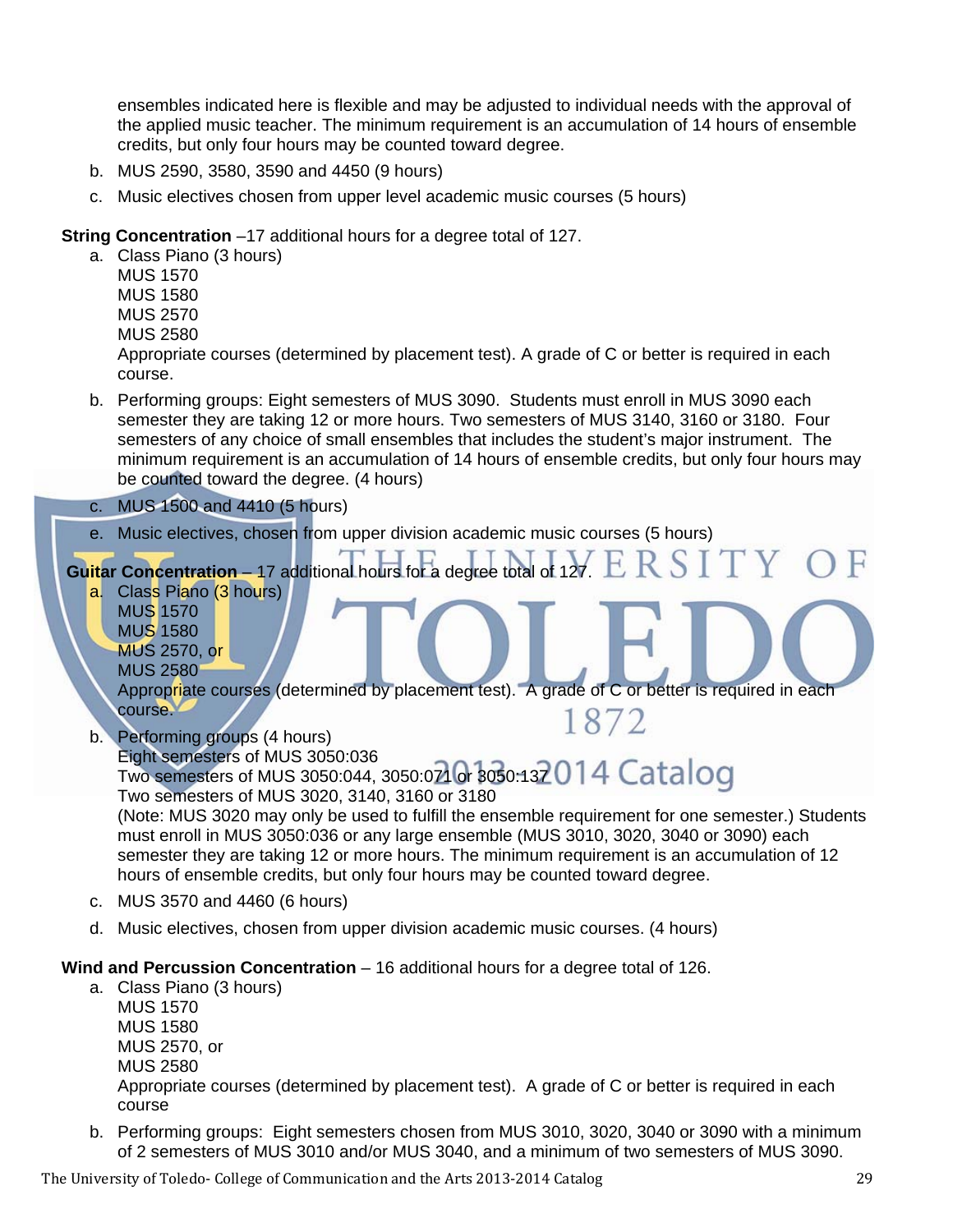(Note: MUS 3020 may only fulfill the requirement for one semester.) Students must enroll in one of these courses each semester they are taking 12 or more hours. Two semesters of MUS 3140, 3160 or 3180. Four semesters of any choice of small ensembles that includes the student's major instrument. The minimum requirement is an accumulation of 14 hours of ensemble credits, but only four hours may be counted toward degree. (4 hours)

- c. Instrumental Music Literature (3 hours) MUS 4410
- d. Pedagogy on major instrument (2 hours) MUS 1510 MUS 1530, or MUS 1550
- e. Music electives, chosen from upper division academic music courses (4 hours)

#### **Core Music Courses for Instrumental Jazz and Vocal Jazz Concentrations (66 hours)**

- a. Performance Laboratory (0 hours) MUS 1000 (eight semesters) Transfer students will be required to complete a number of semesters proportionate to credits transferred.
- b. Concert Attendance (0 hours) MUS 1010 (eight semesters) Transfer students will be required to complete a number of semesters proportionate to credits transferred. VERSI
	- c. Music Technology (1 hour) MUS 1100
	- d. Music Theory (22 hours) MUS 1610 MUS 1620 MUS 2610 MUS 2620 MUS 3650

MUS 3660 (A grade of C or better is required in 1610, 1620, 2610 and 2620.)<br>Music History and Literature (9 bours)  $2013 - 2014$  Catalog

f. Music History and Literature (9 hours) MUS 3410 MUS 3420 MUS 3450

(A grade of C or better is required in 3410 and 3420)

- g. Jazz Pedagogy and Conducting (2 hours) MUS 3560
- h. Applied Music (30 hours)

Eight hours of Applied Music (classical) and successful completion of two semesters with a grade of B or better in MUS 2800 (classical).

1872

Eighteen hours of Applied Music (jazz) on the student's major instrument (or combination of instruments with the consent of the Adviser) and successful completion of two semesters with a grade of B or better in MUS 4800 (jazz).

The remaining four hours will include MUS 1570 Class Piano (1 hour), MUS 1590 Jazz Class Piano (1 hour), and 2 semesters of MUS 1800:065 Applied Jazz Piano.

A grade of C or better is required in MUS 1570 and 1590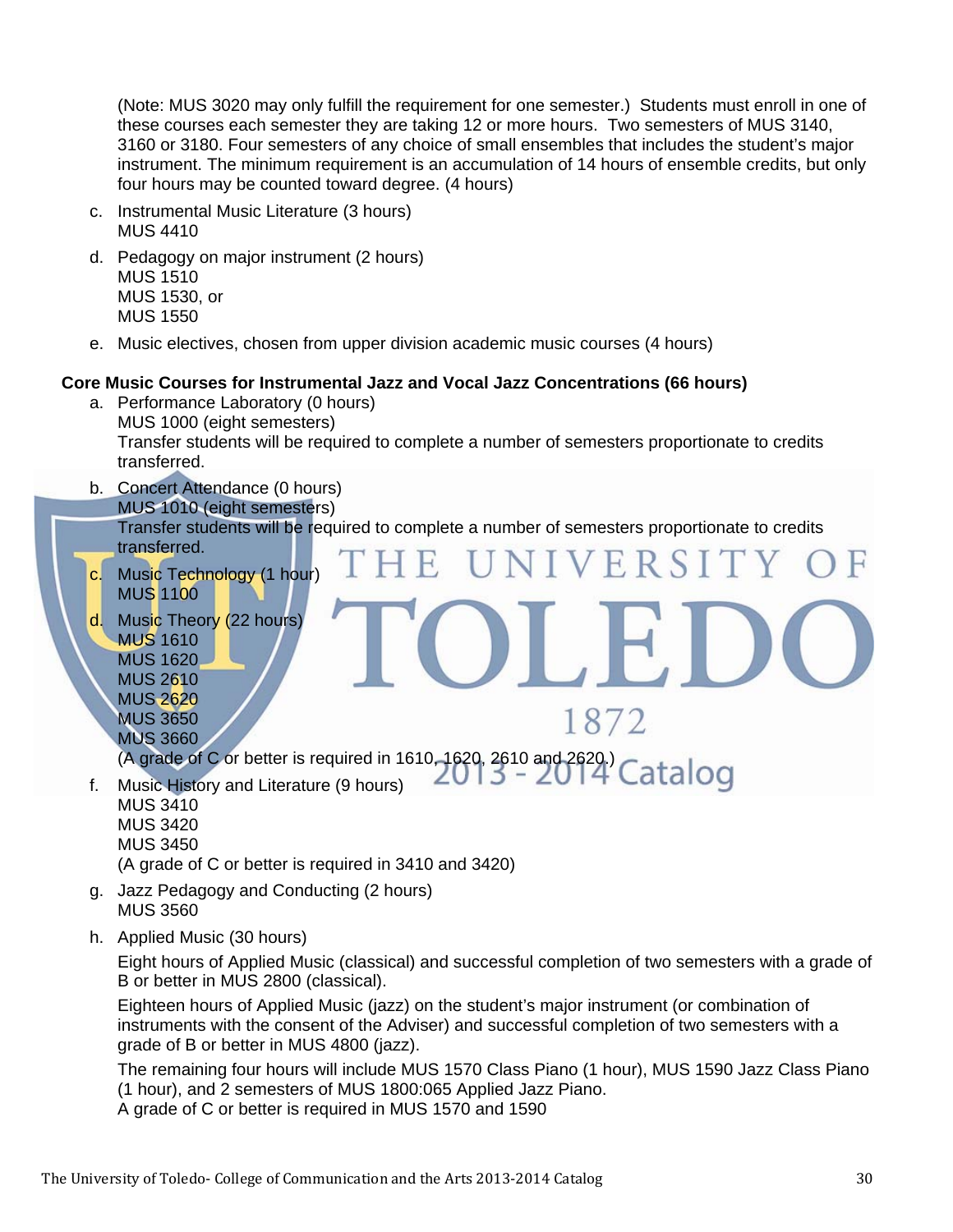i. Junior and Senior Recitals (2 hours) MUS 3810 MUS 4810

Additional requirements for each concentration are indicated below.

#### **Instrumental Jazz Concentration** – 17 additional hours, for degree total of 127.

- a. Performing groups: Eight semesters of MUS 3020 and one semester of MUS 3150, 3140, 3160 or 3180. Students must enroll in one of these courses each semester they are taking 12 or more hours. Four semesters of MUS 3050:137. The minimum requirement is an accumulation of 13 hours of ensemble credits, but only four hours may be counted toward degree. (4 hours)
- b. Jazz Improvisation (10 hours)

 MUS 1700 MUS 2700 MUS 2710 MUS 3700

MUS 3710

- c. Recording Techniques (2 hours) MUS 2270
- d. Music elective, chosen from upper division academic music courses (1 hour)

#### **Vocal Jazz Concentration** – 17 additional hours, for a degree total of 127.

a. Performing groups: Eight semesters of MUS 3150. Four semesters of MUS 3020 or MUS 3050:137. Students must enroll in one of these courses each semester they are taking 12 or more hours. The minimum requirement is an accumulation of 12 hours of ensemble credits, but only four hours may be counted toward degree. (4 hours)

1872

2013 - 2014 Catalog

- b. Jazz Improvisation (10 hours) MUS 1700 MUS 2700 MUS 2710 MUS 3700
	- MUS 3710
- c. Recording Techniques (2 hours) MUS 2270
- d. Music elective, chosen from upper division academic music courses (1 hour)

#### **Core Music Courses for Instrumental and Vocal Jazz Concentration with an Emphasis in Music Business and Recording Arts (62 hours)**

- a. Performance Laboratory (0 hours) MUS 1000 (eight semesters) Transfer students will be required to complete a number of semesters proportionate to credits transferred.
- b. Concert Attendance (0 hours) MUS 1010 (eight semesters) Transfer students will be required to complete a number of semesters proportionate to credits transferred.
- c. Music Technology (1 hour) MUS 1100
- d. Music Theory (14 hours) MUS 1610 MUS 1620

The University of Toledo- College of Communication and the Arts 2013-2014 Catalog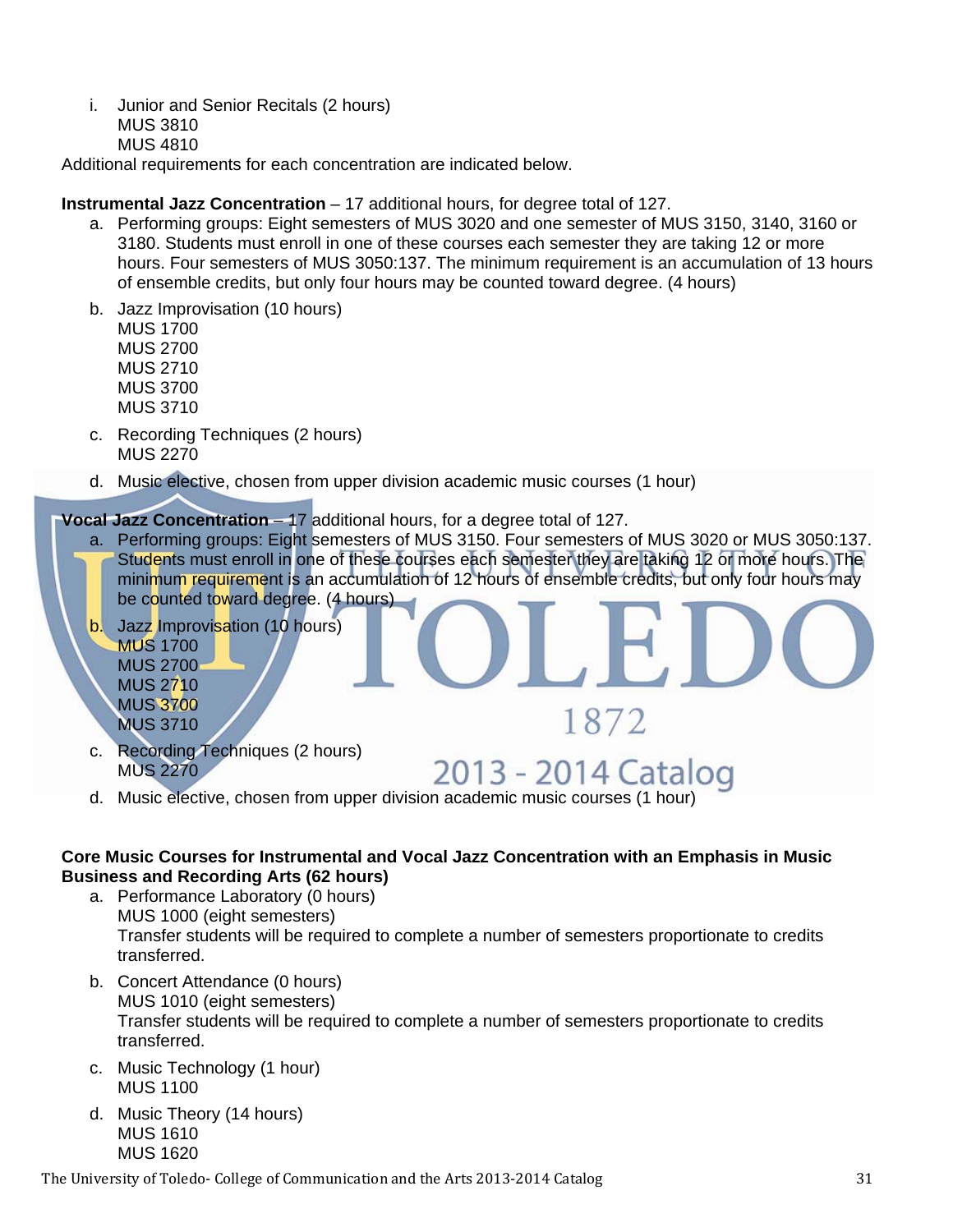MUS 3650 MUS 3660 (A grade of C or better is required in 1610 and 1620)

- e. Music History and Literature (9 hours) MUS 3410 MUS 3420 MUS 3450 (A grade of C or better is required in 3410 and 3420)
- f. Jazz Pedagogy and Conducting (2 hours) MUS 3560
- g. Applied Music (20 hours)

 16 hours of Applied Music (jazz) on the student's major instrument (or combination of instruments with the consent of the Adviser) and successful completion of two semesters with a grade of B or better in MUS 4800 (jazz). The remaining four hours will include MUS 1570 Class Piano (1 hour), MUS 1590 Jazz Class Piano (1 hour), and two semesters of MUS 2800:065 Applied Jazz Piano. A grade of C or better is required in MUS 1570 and 1590

h. Junior Recital (1 hour) MUS 3810



#### **Requirements for the Bachelor of Music Education Degree**

For details on the baccalaureate program in music education, see The Judith Herb College of Education catalog.

#### **Honors in Music**

All music majors have an opportunity to qualify for a departmental honors citation in music if they maintain a minimum cumulative GPA of 3.0 through the junior year and at least a 3.5 average in 12 hours of work chosen from the following courses: MUS 3450, 3470, 3610, 3630, 3650, 3660, 4410, 4420, 4450, 4460, 4620, 4640, 4690 (this course may be taken only once toward honors credit) and 4980 (this may be an "honors only" section). Students interested in honors recognition should complete an intent (to qualify) form available in the music office at the beginning of their sophomore year. In the senior year, the faculty honors committee will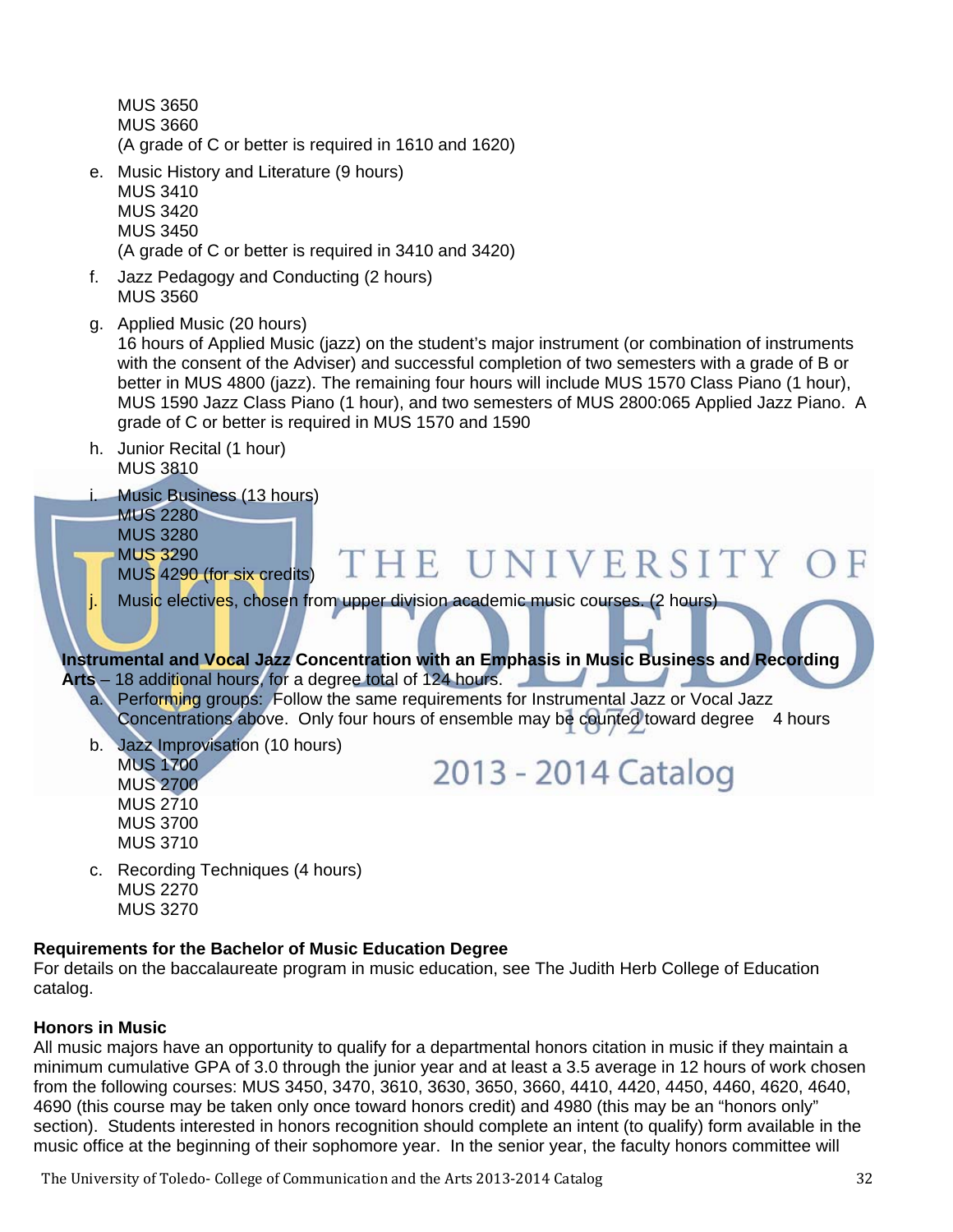invite qualified students to undertake a special three-hour project (MUS 4990) on a topic approved by the honors in music faculty. Each student will work with an assigned Adviser and present on oral defense of the completed project. Satisfactory work will be rewarded by an honors citation recorded in the student's permanent file and in the proper graduation bulletin.

#### **Minor in Music**

Admission to the minor program requires the following:

- 1. approval of the Department of Music; and
- 2. an approved placement audition level on an acceptable instrument or voice (interview for music business and recording arts minor).

Students electing to pursue a minor in music choose one of the seven minors outlined below. It is the student's responsibility, in consultation with the student's major Adviser and the music Adviser, to see that the necessary course work is included in the total number of undergraduate courses taken. Students outside the College of Communication and the Arts should ensure that the minor in music is an approved program within their college. Candidates for the minor in music must have their course work verified and approved by the Adviser for the Department of Music prior to making formal application for graduation.This can be done by presenting a transcript to the music Adviser and completing the verification form for the minor in music.

Students must maintain a minimum GPA of 2.0 for all course work completed in the minor.

#### **Jazz Minor – Total of 22 hours**

MUS 1000 Performance Laboratory (2 semesters) (0 hours) ERSITY MUS 1010 Concert Attendance (3 semesters) (0 hours) MUS 1570 or 1590 or 2570 or 2580 Piano Class (Placement test required. Grade of C or better is required.) (1 hour) MUS 1700 Jazz Fundamentals (2 hours) MUS 2700 Jazz Improvisation I (2 hours) MUS 2710 Jazz Improvisation II (2 hours) MUS 1800 Applied Jazz Music\* 2800 (8 hours) MUS 3020 Jazz Ensembles (4 semesters) 3150 3050: 136, or 3050: 137 (4 hours) MUS 3450 Jazz History and Literature (3 hours)

### 2013 - 2014 Catalog

#### **Instrumental Minor – Total of 22 hours**

MUS 1000 Performance Laboratory (2 semesters) (0 hours)

MUS 1010 Concert Attendance (3 semesters) (0 hours)

MUS 1570 or 1590 or 2570 or 2580 Piano Class (Placement test required. Grade of C or better is required.) (1 hour)

MUS 1610 Music Theory and Ear Training I (A grade of C or better is required.) (4 hours)

MUS 1800 Applied Music\* 2800 (8 hours)

MUS 3010 Ensembles (4 semesters) 3040, 3050:36, or 3090 (4 hours)

MUS 2410 Music History and Literature I (A grade of C or better is required.) (3 hours)

MUS electives Major level only, excluding ensembles (2 hours)

#### **Vocal Minor – Total of 22 hours**

MUS 1000 Performance Laboratory (2 semesters) (0 hours)

MUS 1010 Concert Attendance (3 semesters) (0 hours)

MUS 1570 or 1580 or 2570 or 2580 Piano Class (Placement test required. Grade of C or better is required.) (1 hour)

MUS 1610 Music Theory and Ear Training I (A grade of C or better is required.) (4 hours)

MUS 1800 Applied Music\* 2800 (8 hours)

MUS 3140 Ensembles (4 semesters) 3160 or 3180 (4 hours)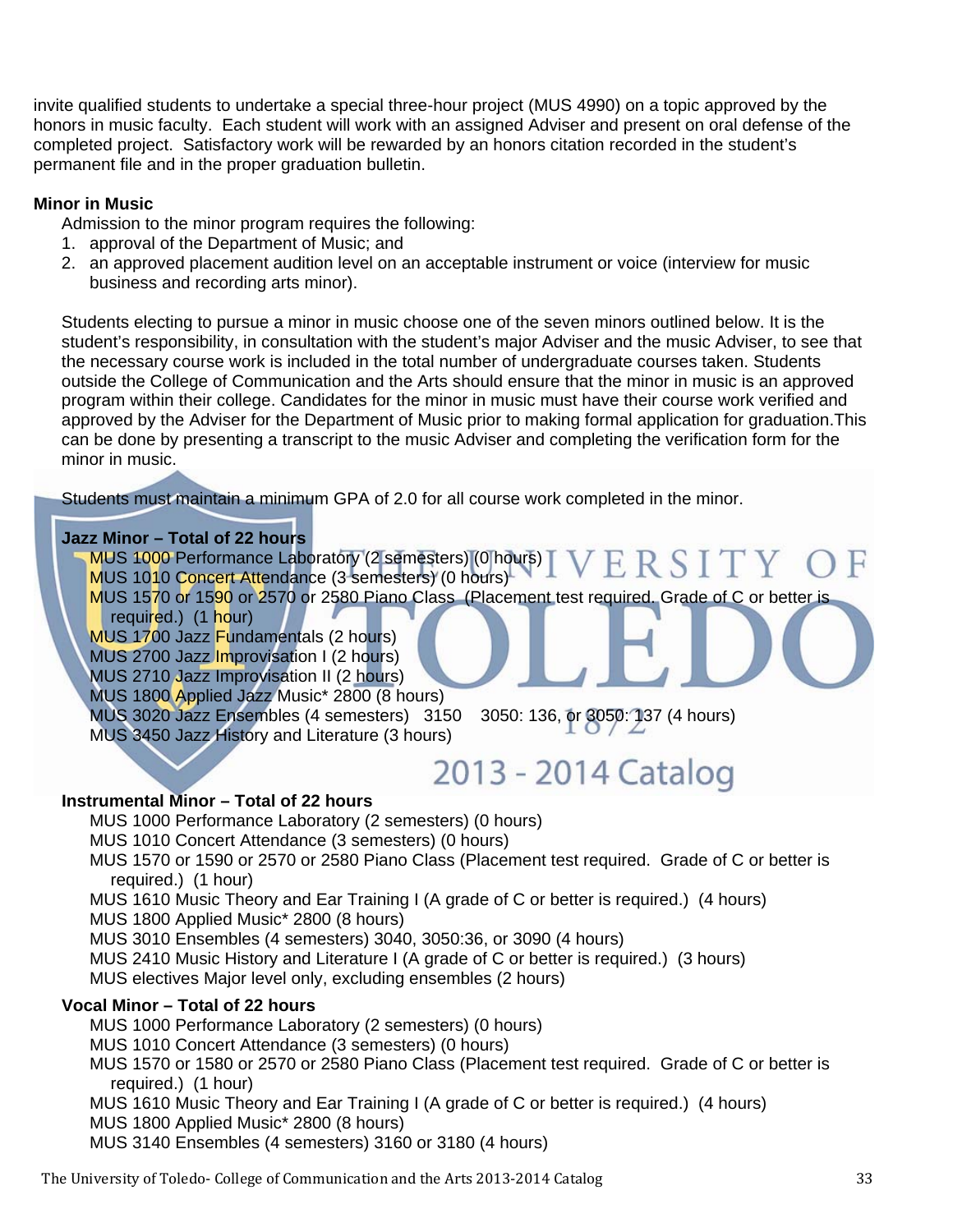MUS 2410 Music History and Literature I (A grade of C or better is required.) (3 hours) MUS electives Major level only, excluding ensembles (2 hours)

#### **Keyboard Minor – Total of 22 hours**

MUS 1000 Performance Laboratory (2 semesters) (0 hours)

MUS 1010 Concert Attendance (3 semesters) (0 hours)

MUS 1610 Music Theory and Ear Training I (A grade of C or better is required.) (4 hours)

MUS 1800, 2800 Applied Music\* (8 hours)

MUS 3010, 3040, Ensembles (4 semesters) 3050:44, 3090, 3140, 3160, or 3180 (4 hours)

MUS 2410 Music History and Literature I (A grade of C or better is required.) (3 hours)

MUS 3580 Functional Techniques (2 hours)

MUS electives Major level only, excluding ensembles (1 hour)

#### **Music Theory Minor – Total of 22 hours**

MUS 1000 Performance Laboratory (2 semesters) (0 hours)

- MUS 1010 Concert Attendance (3 semesters) (0 hours)
- MUS 1570 or 1580 or 2570 or 2580 Piano Class (Placement test required. Grade of C or better is required.) (3 hours)
- MUS 1610, 1620, 2610 and 2620 Music Theory and Ear Training I-IV (A grade of C or better is required in each course.) (16 hours)

MUS 2410 Music History and Literature I (A grade of C or better is required.) (3 hours)

#### **Music History and Literature Minor – Total of 22 hours**

MUS 1000 Performance Laboratory (2 semesters) (0 hours)

MUS 1010 Concert Attendance (3 semesters) (0 hours)

MUS 1570, 1580, 2570 or 2580 Piano Class (Placement test required. Grade of C or better is required.) (1 hour)

MUS 1610 Music Theory and Ear Training I (A grade of C or better is required.) (4 hours)

MUS 2410, 3410 and 3420 Music History and Literature I-III (A grade of C or better is required in each course.) (9 hours)

MUS 4000 level Music History Class (3 hours)

MUS electives Major level only, excluding ensembles (5 hours)

#### **Music Business and Recording Arts Minor – Total of 25 hours**  $\vert$  8

- MUS 1000 Performance Laboratory (one semester taken concurrently with MUS 3270) (0 hours)
- MUS 1010 Concert Attendance (3 semesters) (0 hours)
- MUS 1010 Concert Attendance (3 semesters) (Uniquis)<br>MUS 1570, 1580, 1590, 2570 or 2580 Piano or Jazz Piano Class (Placement test required. Grade of C or better is required.) (1 hour)
- MUS 1610 Music Theory and Ear Training I (A grade of C or better is required.) (4 hours)

MUS 2270 Recording Techniques (2 hours)

MUS 2280 Survey of Music Business (3 hours)

MUS 3270 Advanced Recording Techniques (2 hours)

MUS 3280 Concert and Event Production (3 hours)

MUS 3290 Music Industry Practicum (1 hour)

MUS 4290 Music Industry Internship (Internships are available for 2, 3, 4, or 6 hours) (6 hours) PHYS 1310 Physics of Music and Sound (3 hours)

\* At least 6 hours must be in the same instrument or voice.

#### **Music Technology – Total of 22 hours**

MUS 1000 Performance Laboratory (0 hours - to be taken concurrently with MUS 3270)

MUS 1570 Class Piano (1 hour)

MUS 1610 Music Theory and Ear Training (4 hours)

MUS 2260 Electronic Music (2 hours)

MUS 2270 Recording Techniques (2 hours)

MUS 3260 Advanced Electronic Music (2 hours)

MUS 3270 Advanced Recording Techniques (2 hours)

The University of Toledo- College of Communication and the Arts 2013-2014 Catalog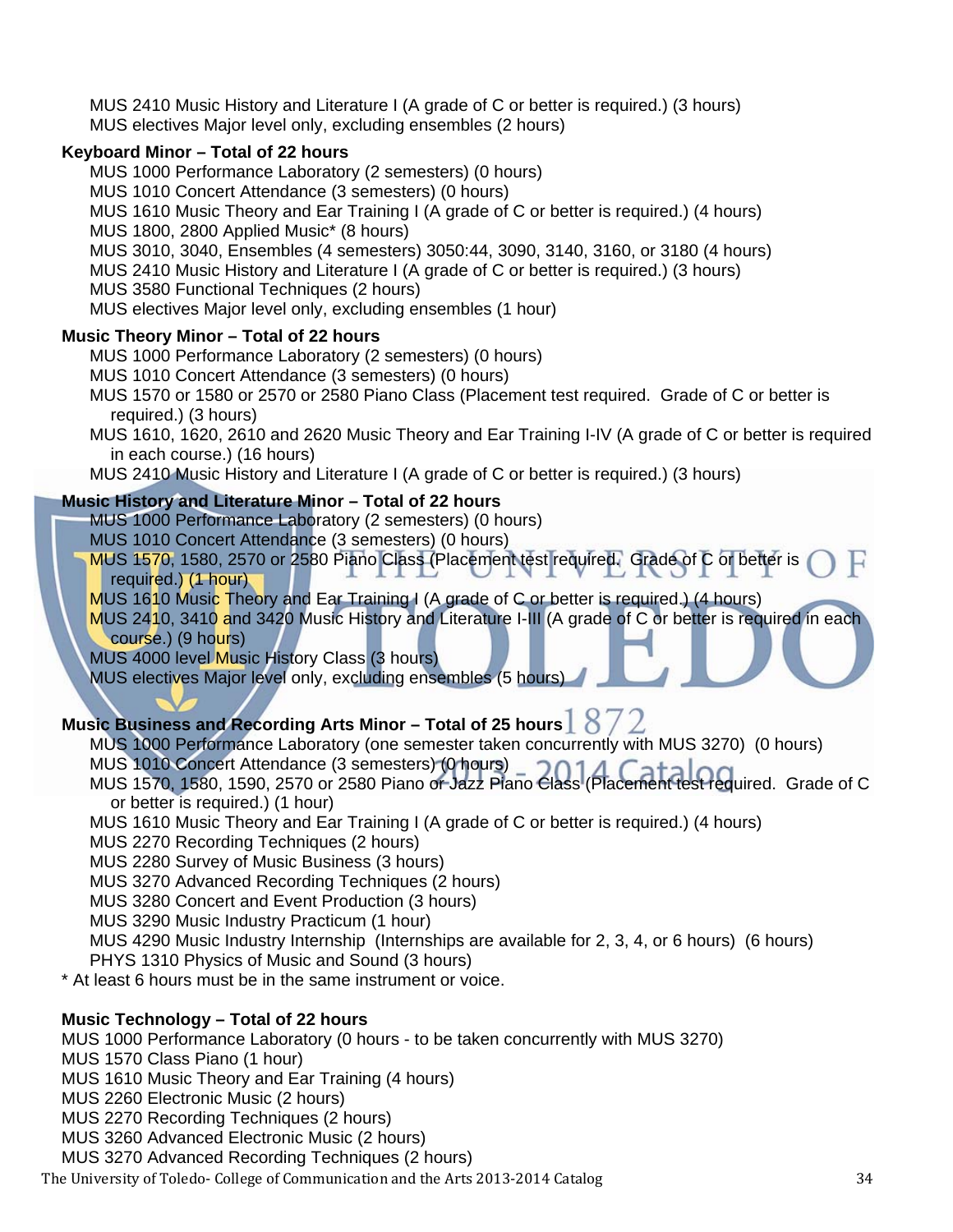MUS 3470 Theatre Sound (3 hours) MUS 4990 Recording Studio Internship (3 hours – must take twice for 6 hours) PHYS 1310 (3 hours – to be taken as one of the Natural Science requirements in the Gen Ed)

#### **Department of Theatre and Film**

Dr. Edmund Lingan, Chair, Theatre and Film Adviser Cornel Gabara, Theatre Adviser Daniel Thobias, Theatre Adviser Holly Hey, Film Adviser Tammy Kinsey, Film Adviser Matt Yockey, Film Adviser

#### **Degrees Offered**

The department of theatre and film offers baccalaureate programs in both theatre and film/video. In addition, four minors are offered – theatre, film/video, history and criticism of drama, and cinema studies. Students interested in secondary teaching certification should consult The Judith Herb College of Education.

The Bachelor of Arts programs in theatre and film/video are designed to prepare the student for a wide range of career options and/or postgraduate study through a strong liberal arts curriculum. Students may choose a bachelor of arts major in either theatre or film. Theatre majors may pursue additional concentrations in performance, design/technology or theatre studies after completing the basic requirements of 35 hours in the major.

#### **General Guidelines for the Bachelor of Arts**

No more than 50 hours in the major courses are allowed for the Bachelor of Arts major. Any hours over 50 will not count toward the degree.

UNIVERSITY

A student majoring in theatre or film may petition to substitute a comparable course or courses for one or more of the required courses in the major. Such requests should be made in writing to the department Chair and are subject to approval by the department faculty.

The requirement of 18 hours in related courses must be met with courses chosen from a list of approved courses in the student's Degree Audit. Choose these courses in consultation with the departmental adviser. Related courses must be chosen from courses acceptable for major credit, not courses that were approved for general or distributive requirements at university or college level. The P/NC option is available to theatre and film majors in the areas of the major.

#### **Requirements for the Bachelor of Arts Program in Film and Video**

When a FILM course is a prerequisite for another FILM course, a grade of C or better must have been earned in the prerequisite course.

#### **Film/Video**

A minimum of 35 hours in film/video to include the following: **Take the following (12 hours):** FILM 2310 Film I (3 hours) FILM 2320 Video I (3 hours) FILM 2340 Critical Approaches to Cinema Studies (3 hours) FILM 2350 Cinema History (3 hours)

#### **Select 3 hours from:**

FILM 3410 European Cinema (3 hours) FILM 3420 Third Cinema (3 hours)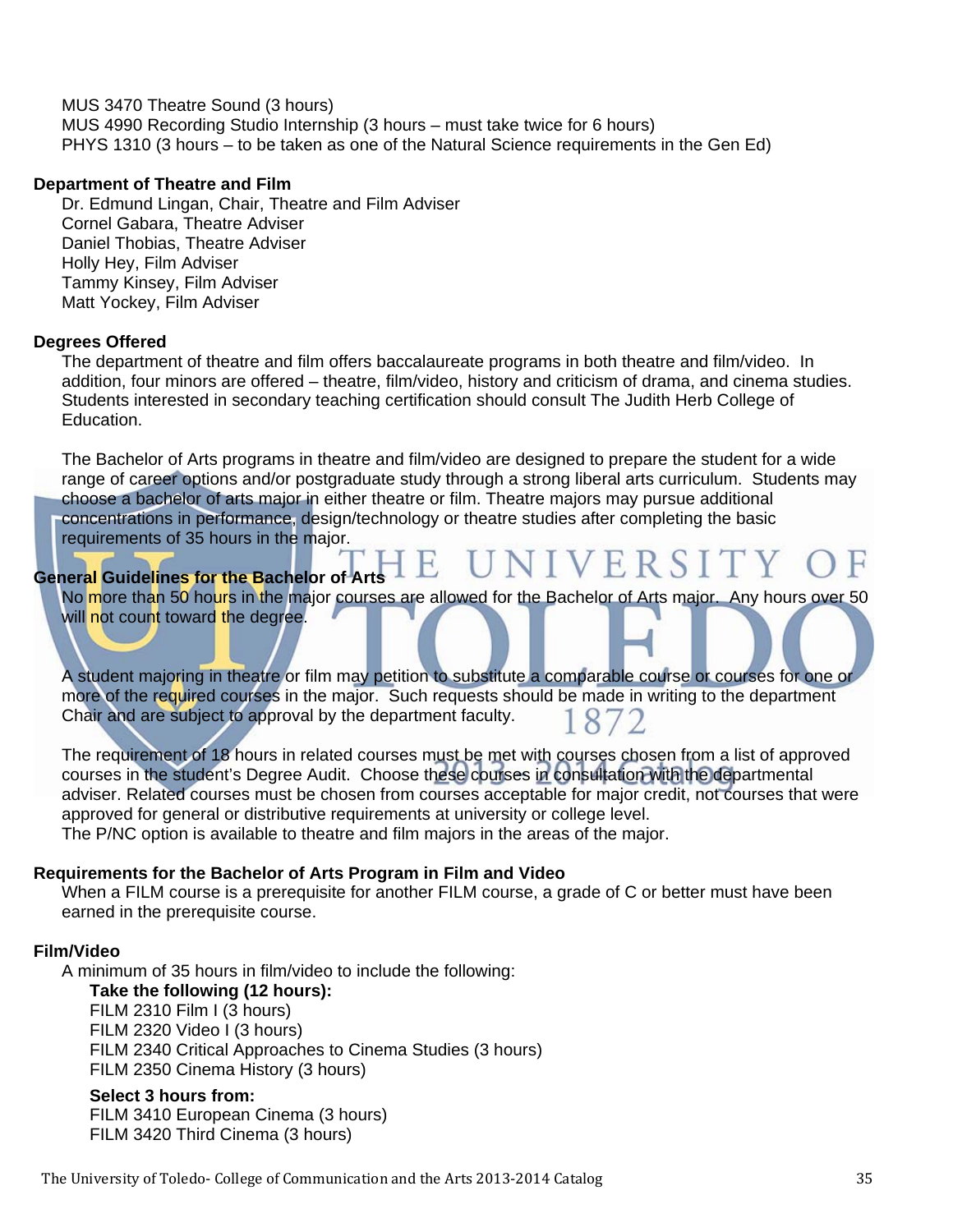#### **Select 3 hours from:**

FILM 3370 Documentary Film (3 hours) FILM 3380 Experimental Film (3 hours) FILM 3390 History of Video Art (3 hours)

#### **Select 7 hours from:**

FILM 3310 Film II (4 hours) FILM 3320 Video II (4 hours) FILM 3350 Screenwriting (3 hours) FILM 3360\* Production Topic (4 hours) FILM 3730 Directing for Camera (3 hours) FILM 4320\* Film/Video Workshop (4 hours) FILM 4350 Screenwriting 2 (3 hours) FILM 4940 Internship (3 hours)

#### **Take 10 hours of film electives.**

\*May be taken more than once

#### **Honors in Film/Video**

Qualified juniors and seniors may apply to work for honors in film/video. The following are requirements for entrance into the Honors Program in film/video:

#### A. **Admission:**

- 1. Minimum GPA of 3.3 in film/video courses;
- 2. Minimum cumulative GPA of 3.0; and
- UNIVERSITY ( 3. Completion of 12 hours in film/video H.
- B. **Requirements:** A student must have completed nine hours of honors course work in film/video before beginning the thesis project. The honors topic and project are to be developed in close conjunction with an honors faculty Adviser. A student may enroll for the thesis paper in FILM 4950 Honors Thesis for a maximum of six hours of credit. The designation "honors" on the diploma will be given to students who receive a grade of A on the honors thesis and maintain a 3.3 GPA in film/video.

#### **Requirements for the Bachelor of Arts Program in Theatre**

A minimum of 35 hours in theatre to include the following:

1872

#### **Choose 3 hours from:** Choose 3 hours from:<br>THR 1040 Stage Lighting and Sound (3 hours)  $2013 - 2014$  Catalog THR 1050 Stage Costuming (3 hours)

#### **Take the following:**

THR 1030 Stagecraft (3 hours) \*THR 2000 Theatre Practicum (1 hour) (2 hours) THR 2200 Perspectives on Theatre (3 hours) THR 2610 Acting I (3 hours) \*\*THR 2640 Voice and Movement (2 hours) THR 3110 World Theatre I (3 hours) THR 3120 World Theatre II (3 hours) THR 3710 Directing (3 hours) THR 4110 Modern American Theatre (3 hours) THR 4500 Professional Aspects (2 hours)

#### **Take any additional theatre electives that will reach the required 35 minimum hours for the major.**

\* Must be taken twice. At least one credit must be taken at UT.

\*\*May be taken more than once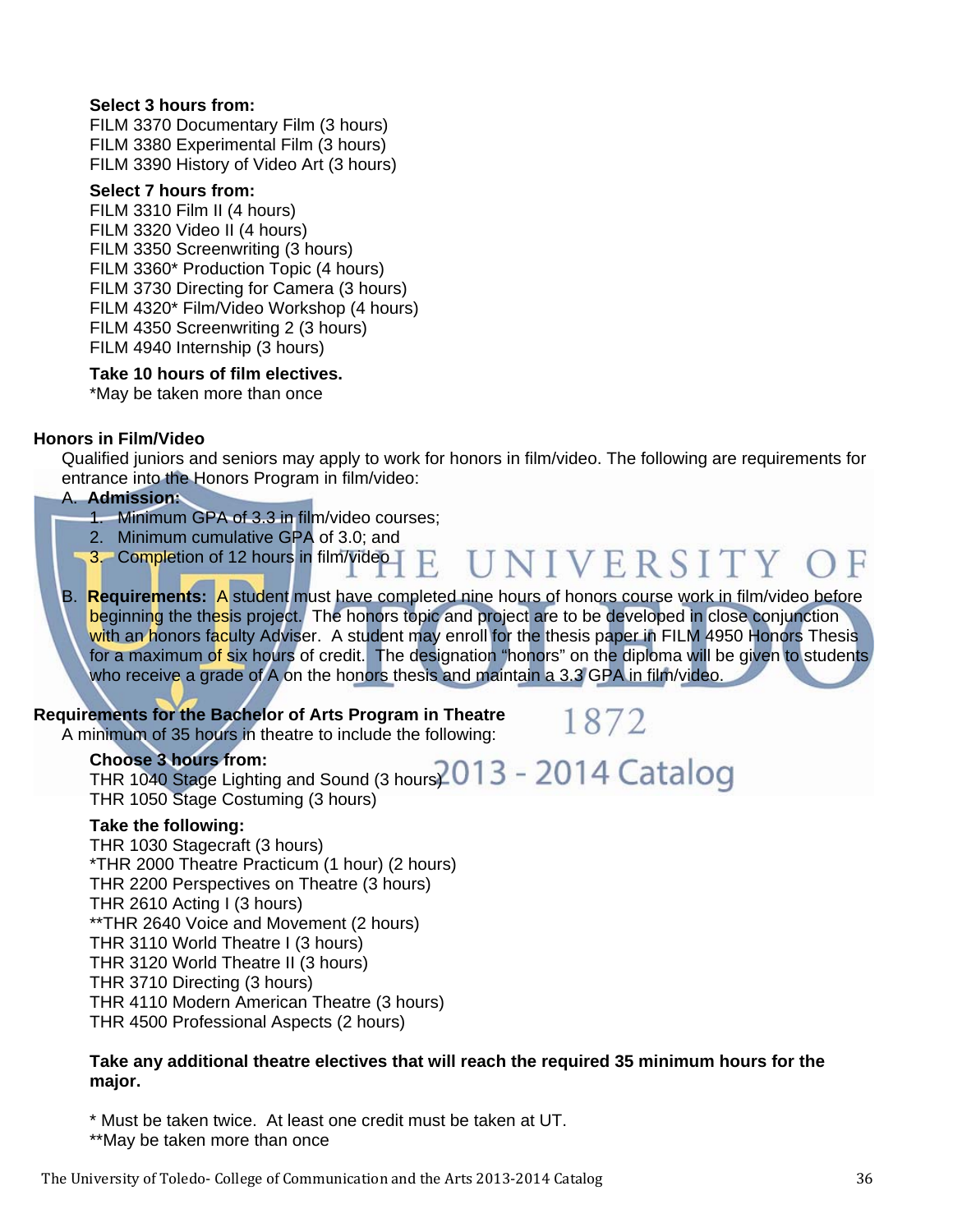#### **Concentrations**

Students pursuing a B.A. in theatre also may complete an optional concentration in performance, design/technology or theatre studies by taking an additional 12 hours as follows:

**Performance:** Take 12 hours from THR 2620, 3610, 3620, 3640, 3650, 4620, 4640 and 4990.

**Design/technology:** Take 12 hours from THR 3410, 3440, 3480, 4400 and 4990.

**Theatre studies:** Take 12 hours including special topics in theatre and drama in consultation with the coordinator/Adviser of theatre studies.

#### **Honors in Theatre**

Qualified juniors and seniors may apply to work for honors in theatre. The following are requirements for entrance into the Honors program in theatre:

#### A. **Admission**

- 1. Minimum GPA of 3.3 in theatre courses;
- 2. Minimum cumulative GPA of 3.0; and
- 3. Completion of 12 hours in theatre.
- B. **Requirements:** A student must have completed a minimum of nine hours of honors course work in theatre before beginning the thesis project. The honors topic and paper are to be developed in close conjunction with an honors faculty Adviser. A student may enroll for the thesis paper in THR 4950 Honors Thesis for a maximum of six hours of credit. The designation "honors" on the diploma will be given to students who receive a grade of A on the honors thesis and maintain a 3.3 GPA in theatre.

THE UNI

#### **Requirements for the Minors**

A minimum of 21 hours is required for minors in theatre and film, as follows for each minor:

#### **Minor in Film/Video**

**Take the following (12 hours):** FILM 2310 Film I (3 hours) FILM 2320 Video I (3 hours) FILM 2340 Critical Approaches to Cinema Studies (3 hours) FILM 2350 Cinema History (3 hours)

1872

VERSIT

**Choose 1 or 2 courses from studies:** FILM 2980\*, 3370, 3380, 3390, 3410, 3420, 3980\*, 4340, 4360, 4370\*.

**Choose 1 or 2 courses from production:** FILM 3310, 3320, 3350, 3360\*, 3730, 4320\*, 4350.

\*May be taken more than once.

#### **Minor in Cinema Studies**

#### **Take the following (6 hours):**

FILM 2340 Critical Approaches to Cinema Studies (3 hours) FILM 2350 Cinema History (3 hours)

#### **Choose 1 course from:**

FILM 3410 European Cinema (3 hours) FILM 3420 Third Cinema (3 hours)

#### **Choose 1 course from:**

FILM 3370 Documentary Film (3 hours) FILM 3380 Experimental Film (3 hours) FILM 3390 History of Video Art (3 hours)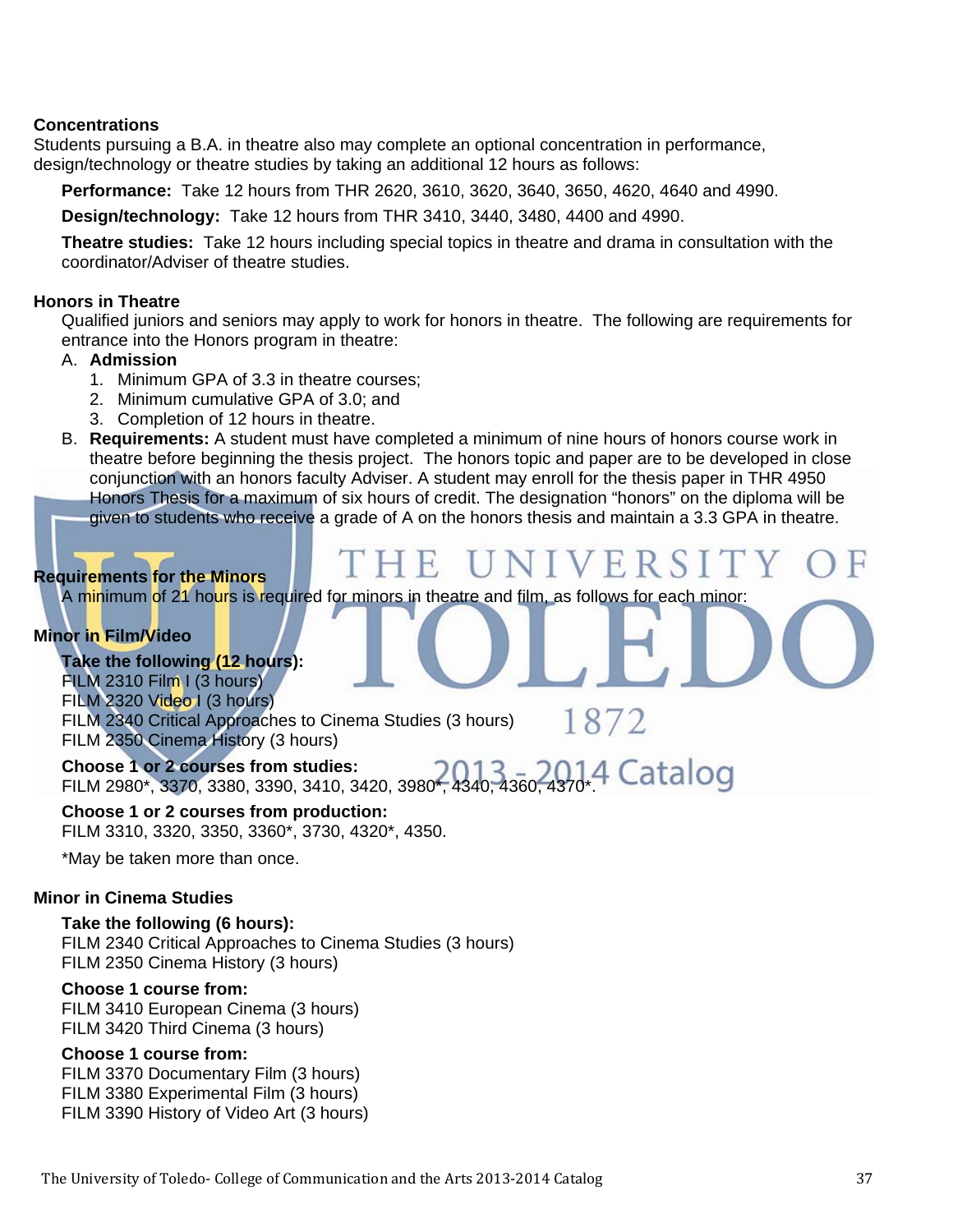#### **Choose 1 course from:**

FILM 2310 Film I (3 hours) FILM 2320 Video I (3 hours) FILM 3350 Screenwriting (3 hours)

**Take 6 hours of film electives.**

#### **Minor in Theatre**

#### **Choose 6 hours from:**

THR 1030 Stagecraft (3 hours) THR 1040 Stage Lighting and Sound (3 hours) THR 1050 Stage Costuming (3 hours)

#### **Choose 12 hours from:**

THR 2200 Perspectives on Theatre (3 hours) THR 2610 Acting I (3 hours) THR 2640 Voice and Movement (2 hours) THR 3110 World Theatre I (3 hours) THR 3120 World Theatre II (3 hours) THR 4110 Modern American Theatre (3 hours)

#### **Take 3 hours of theatre electives.**

#### UNIVERSITY O **Minor in History and Criticism of Drama**  1 E.

#### **Take the following (9 hours):** THR 3110 World Theatre I (3 hours)

THR 3120 World Theatre II (3 hours) ENGL 3810 Shakespeare (3 hours)

#### **Choose 12 hours from the following:**

THR 4110 Modern American Theatre (3 hours) ENGL 4310 British Drama (3 hours) ENGL 4340 Modern Drama (3 hours) \*THR 4900 Special Topics: Theatre and Drama (3 hours)

1872

\*THR 4900 may be taken more than once. Students also may substitute courses in drama in a foreign language – i.e., in classics, French, Spanish, German, etc. – with the approval of the minor coordinator.

#### **College of Communication and the Arts Faculty**

#### **Department of Art**

**Linda Ames-Bell**, 1978, Professor B.Ed., The University of Toledo; M.F.A., Wayne State University **Christopher Burnett**, 2007, Associate Professor and Chair B.F.A., Rhode Island School of Design; M.A., M.F.A., University of New Mexico **Debra Davis**, 2000, Professor and Dean B.A., M.S. Ed., Northern Illinois University; M.F.A., University of Colorado **David H. Guip**, 1972, Professor B.S., B.F.A., M.Ed., Wayne State University; Ed.D., Ball State University **Thomas Lingeman**, 1979, Professor B.S., Ball State University; M.F.A., Southern Illinois University of Art **Barbara W. F. Miner**, 2000, Associate Professor B.F.A., State University of New York - New Paltz; M.F.A., Eastern Michigan University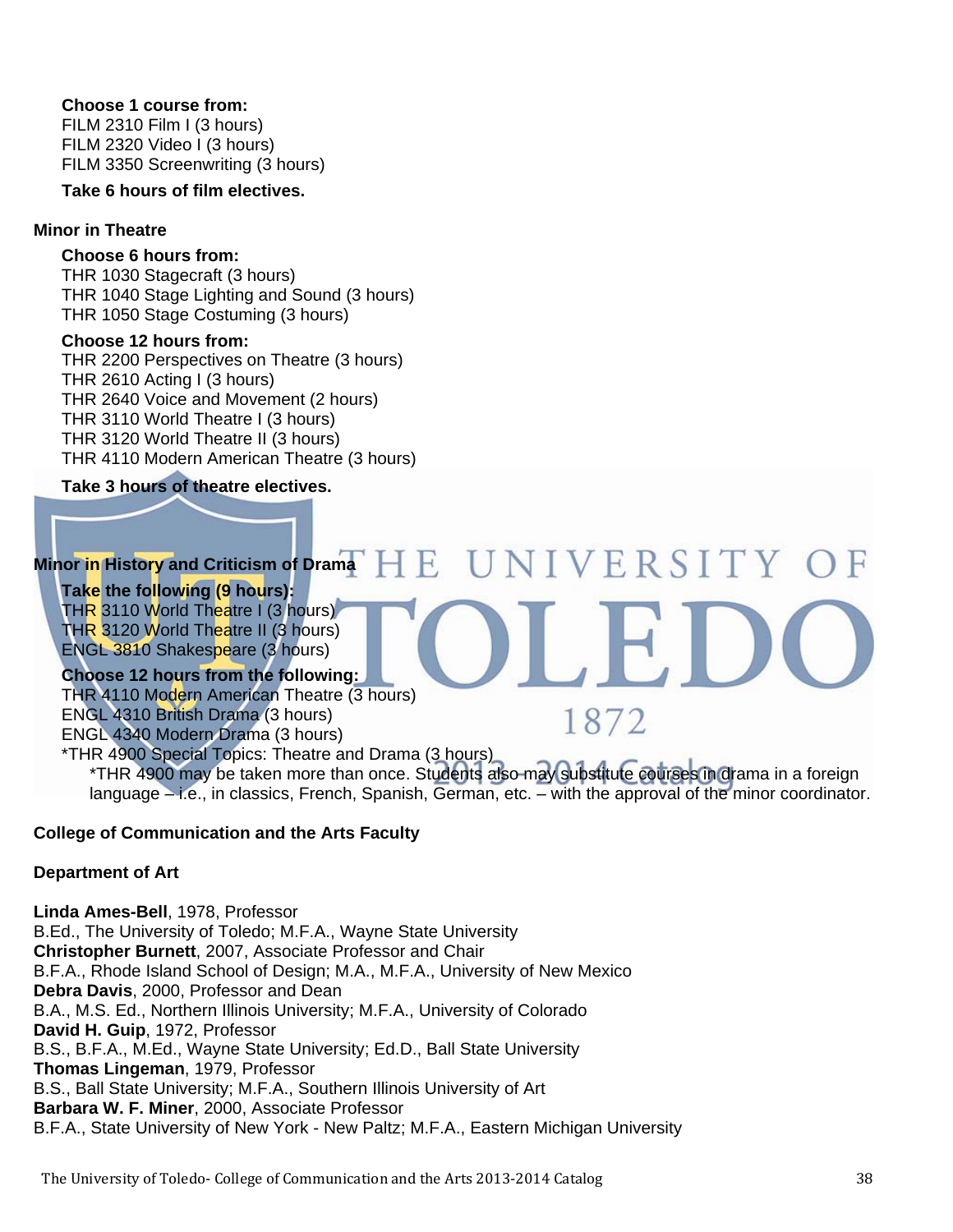**Deborah Orloff**, 1994, Professor B.F.A., Clark University; M.F.A., Syracuse University **Richard Putney**, 1979, Associate Professor B.A., M.A., Ph.D., University of Delaware **Mysoon Rizk**, 2000, Associate Professor B.A., Oberlin College; B. S., A.M., Ph.D., University of Illinois at Urbana - Champaign **Arturo Rodriguez**, 2001, Associate Professor B.F.A., Kansas City Art Institute; M.F.A., Indiana University – Bloomington **Barry Whittaker**, 2011, Assistant Professor B.F.A., University of Texas; M.F.A., University of Colorado

#### **Emeritus Faculty**

**Diana Attie**, 1962, Professor Emeritus, 2012 B.S., M.A., Cleveland Institute of Art; Case Western Reserve University **Duane Bastian**, 1971, Professor Emeritus, 1999 A.B., M.A., Eastern Michigan University; M.Ed., Ph.D., The University of Toledo **Peter Elloian**, 1966, Professor Emeritus, 2001 B.F.A., Cleveland Institute of Art; M.F.A., University of Iowa **Rex Fogt**, 1972, Professor Emeritus, 2012 B.A., Bluffton College; M.F.A., University of Michigan **Marc S. Gerstein**, 1980, Professor Emeritus, 2012 B.A., Brandeis University; M.A., Ph.D., Harvard University 

NIVERSITY OF **Lecturers James Hightower**, 2004, Senior Lecturer B.Ed., The University of Toledo; M. Ed., University of Toledo **Benjamin Pond**, 2011, Lecturer B.F.A., University of Buffalo; M.F.A., Indiana University **Karen Roderick-Lingeman**, 2003, Senior Lecturer B. Ed., The University of Toledo; M.F.A, University of North Dakota

#### **Department of Communication**

1872

**Paul A. Fritz**, 1978, Professor and Chair B.A., Capital University; M.A., Ph.D., Bowling Green State University 014 Catalog **Paulette D. Kilmer**, 1997, Professor B.A., M.A., University of Wisconsin; M.A., University of Kansas; Ph.D., University of Illinois **Jacqueline Layng**, 1997, Professor B.A., M.A., Ed.D., Northern Illinois University **Brian A. Patrick**, 2001, Professor B.A., M.A., University of Detroit; Ph.D., University of Michigan **Donald E. Reiber**, 1979, Associate Professor B.A., M.A., The Ohio State University **Sumitra Srinivasan**, 2006, Associate Professor B.Sc., M.A., The University of Madras; M.S., Syracuse University; Ph.D., Georgia State **University David E. Tucker**, 1987, Professor B.A., Wittenberg University; M.A., Ph.D., Bowling Green State University

**Emeritus Faculty James B. Benjamin**, 1986, Professor Emeritus 2013 B.S., Dakota State College; M.A., Ph.D., The Pennsylvania State University **Carlton O. DeFosse**, 1979, Professor Emeritus, 1999 B.S., M.S., Western Illinois University; Ph.D., The University of Toledo

The University of Toledo- College of Communication and the Arts 2013-2014 Catalog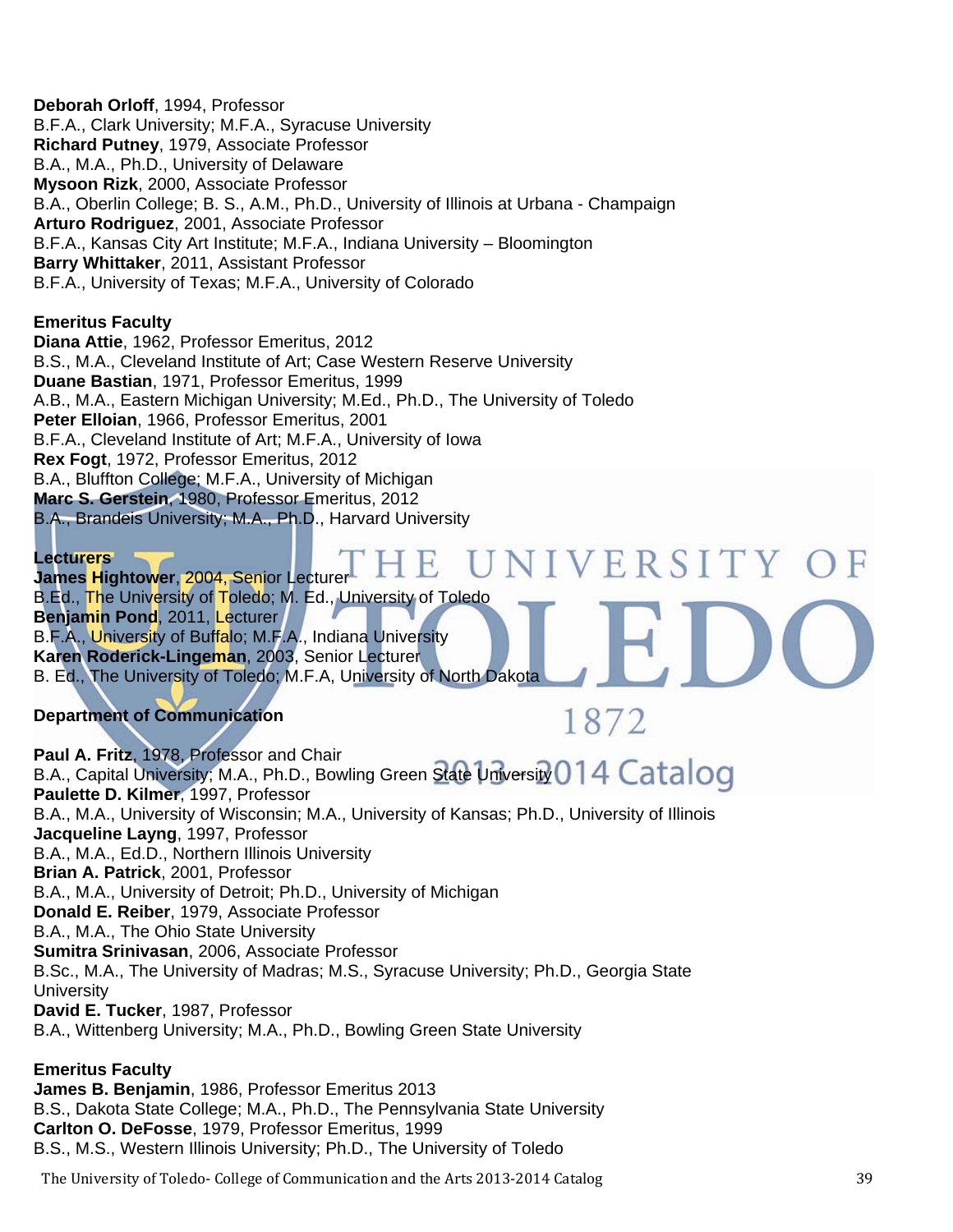**Richard J. Knecht**, 1971, Professor Emeritus 2013 B.S., University of Dayton; M.A., Miami University; Ph.D., The Ohio State University **Paul A. Many**, 1980, Professor Emeritus 2013 B.A., St. John's University; M.A., The Ohio State University; M.F.A., Bowling Green State University; Ph.D., Ohio University **Bernice C. Marti**, 1969, Professor Emeritus, 1983 B.A., M.A., Michigan State University; Ed.D., The University of Toledo **Norbert Mills**, 1974, Associate Professor Emeritus, 2005 B.A. Winona State College; M.A., Ph.D., Bowling Green State University **Charles G. Russell**, 1975, Professor Emeritus, 1999 B.S., M.S., Ph.D., Southern Illinois University **Ethel M. Wilcox**, 1972, Professor Emeritus, 1999 B.A., Southern Oregon College; M.A., Ph.D., Bowling Green State University

#### **Lecturers**

**Amy Capwell-Burns**, 2003, Associate Lecturer B.A., Baldwin-Wallace College; M.A., Cleveland State University; Ph.D., Bowling Green State University **Dee Drummond**, 2007, Associate Lecturer B.A., The University of Toledo; M.A., Michigan State University **Eleanor Dombrowski**, 2013, Lecturer B.S., Eastern Michigan University; M.A., Western Michigan University **Fatima A. Shousher**, 2004, Senior Lecturer B.A., University of Toledo; M.A., Bowling Green State University **David M. Strukel**, 2008, Associate Lecturer B.A., Bowling Green State University; M.A., Kent State University; Ph.D., Bowling Green State University

#### **Department of Music**

**Michael Boyd**, 1987, Professor B.M., Wisconsin Conservatory of Music; M.M., D.M.A., Eastman School of Music **Timothy D. Brakel,** 2000, Associate Professor B.S., Jacksonville State University; M.S., Indiana State University; D.M.E., Indiana University **Jon Hendricks,** 2000, Distinguished University Professor 3 - 2014 Catalog D.P.A. (Hon.), The University of Toledo **Lee Heritage**, 1993, Associate Professor B.M., Shenandoah University; M.M., University of Wisconsin; D.M.A., University of Illinois **Stephen W. Hodge**, 1989, Professor B.M.E., M.M.E., Wichita State University; D.M.A., University of Colorado **David N. Jex**, 1983, Professor B.M., The University of Toledo; M.M., Bowling Green State University; D.M.A., Cleveland Institute of Music/Case Western Reserve University **Erik Johanson**, 1993, Associate Professor B.A., Augustana College; M.M., University of Cincinnati **Raymond C. Marchionni**, 2001, Professor B.M., M.M., University of Michigan; D.M.A., North Texas State University **Gunnar Mossblad**, 2002, Professor B.M., M.M., University of North Texas **Olman Piedra**, 2011, Assistant Professor B.M., Baylor University; M.M.P., M.M., University of Michigan **Denise Ritter-Bernardini**, 2011, Assistant Professor B.S., East Central University; M.M., Texas Christian University; D.M.A., University of Oklahoma **Pamela Stover**, 2011, Assistant Professor B.M., Iowa State University; M.A., University of Iowa; Ph.D., Indiana University

The University of Toledo‐ College of Communication and the Arts 2013‐2014 Catalog 40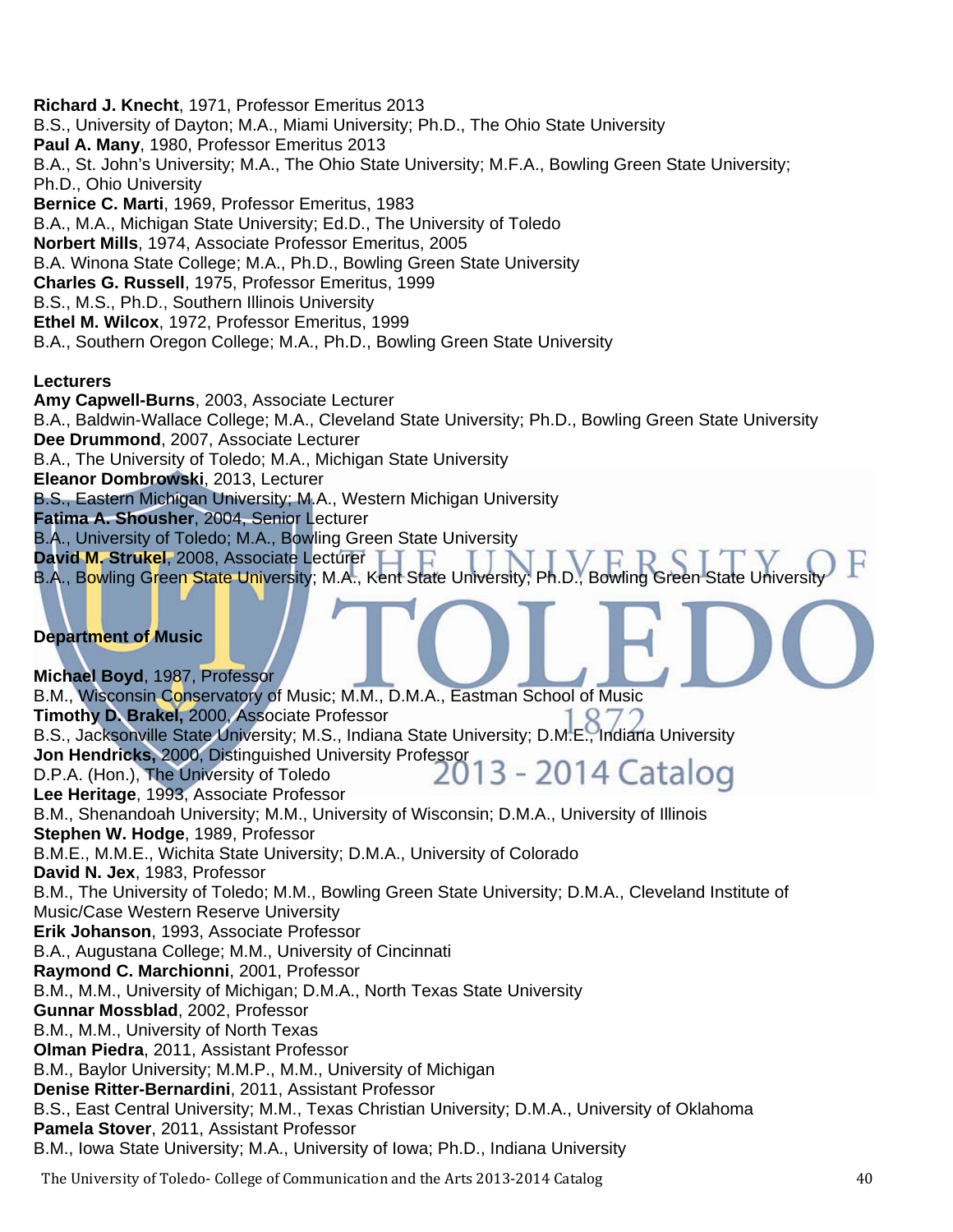**Jason Stumbo**, 2005, Associate Professor and Chair B.S., M.M., University of Tennessee; Ph.D., University of Missouri **Tad Weed**, 2011 Assistant Professor B.M., Grove School of Music; M.M., Grove School of Music

#### **Emeritus Faculty**

**Virginia A. Chambers**, 1975, Professor Emeritus, 1992 B.M., University of Louisville; N.M., Eastman School of Music; Ph.D., University of Michigan **Robert M. DeYarman**, 1978, Professor Emeritus, 1999 B.A., M.A., Ph.D., State University of Iowa **Thomas D. East**, 1971, Professor Emeritus, 1992 B.A., University of Northern Colorado; M.M., Indiana University **Mary R. Kihslinger**, 1967, Professor Emeritus, 1998 B.M.E., Alverno College; M.M., University of Wisconsin **James L. Mason**, 1969, Professor Emeritus, 1992 B.S., M.A., Wayne State University **Frances A. Renzi**, 1973, Professor Emeritus, 1999 B.M., North Texas State University; M.S., Juilliard School of Music **Barbara A. Rondelli Perry**, 1975, Professor Emeritus, 2011 B.M., Kansas State College of Pittsburg; M.M., Pittsburg State University; L.R.A.M., Royal Academy of Music, London **Bernard R. Sanchez**, 1965, Professor Emeritus, 1993 B.M.E., M.M., University of Louisville **Richard M. Webster,** 1965, Professor Emeritus, 1993 IIVERSITY OF B.A., University of Washington; M.M., Eastman School of Music **Arthur S. Winsor Jr.**, 1958, Professor Emeritus, 1992 B.S., M.A., University of North Carolina; Ph.D., University of Michigan **Lecturers**

**Robert Ballinger**, 2002, Associate Lecturer B.M., University of Toledo; M.M., Northwestern University **Norman Damschroder**, 2002, Associate Lecturer 1872 B.M., University of Toledo; M.M., Bowling Green State University **David C. Mariasy**, 1982, Senior Lecturer B.A., The University of Toledo; M.M., Bowling Green State University 0 14 Catalog **Jay Weik**, 2010, Lecturer B.M., Berklee College of Music; M.M., New England Conservatory of Music

#### **Department of Theatre and Film**

**Cornel Gabara**, 2006, Associate Professor B.F.A., Concordia University; M.F.A., Columbia University **Holly Hey**, 2006, Associate Professor B.F.A., Ohio University; M.F.A., School of the Art Institute of Chicago **Tammy A. Kinsey**, 2000, Professor B.A., Virginia Tech; M.F.A., Virginia Commonwealth University **Edmund Lingan**, 2007, Associate Professor and Chair B.F.A., Texas State University; Ph.D., City University of New York **Holly Monsos**, 1992, Professor and Associate Dean B.A., Michigan State University; M.F.A., University of Montana **Daniel Thobias**, 2012, Assistant Professor B.F.A., University of California, Berkley; M.F.A., North Carolina School of Arts